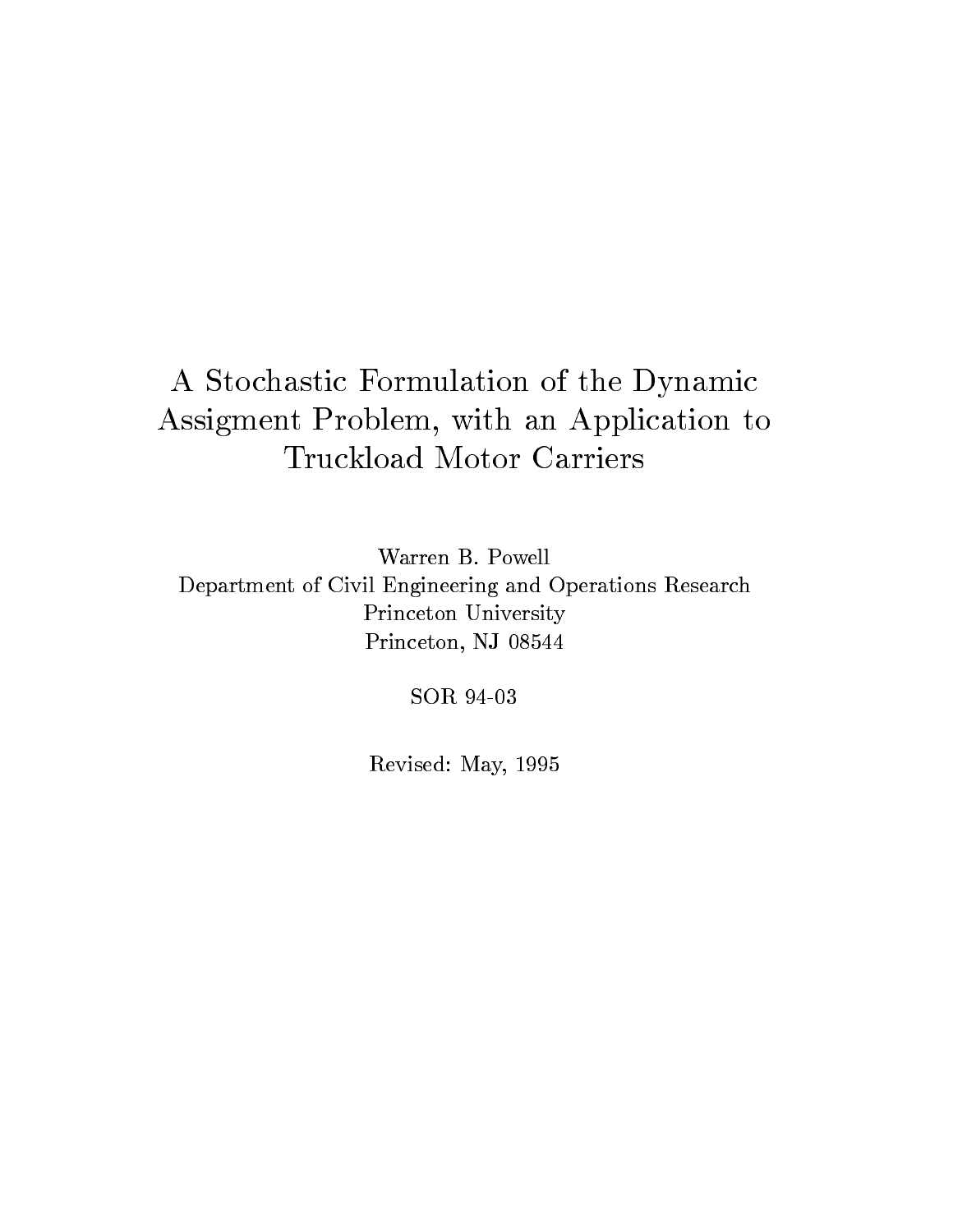### Abstract

The dynamic assignment problem arises in a number of application areas in transportation and logistics. Taxi drivers have to be assigned to pick up passengers, police have to be assigned to emergencies, and truck drivers have to pick up and carry loads of freight. All of these problems are characterized by demands that arrive continuously and randomly throughout the day, and require a dispatcher to assign a driver to handle a specic demand. We use as our motivating application the load matching problem that arises in long-haul truckload trucking, where we have to assign drivers to loads on a real-time basis. A hybrid model is presented that handles the detailed assignment of drivers to loads, as well as handling forecasts of future loads. Numerical experiments demonstrate that our stochastic, dynamic model outperforms standard myopic models that are widely used in practice.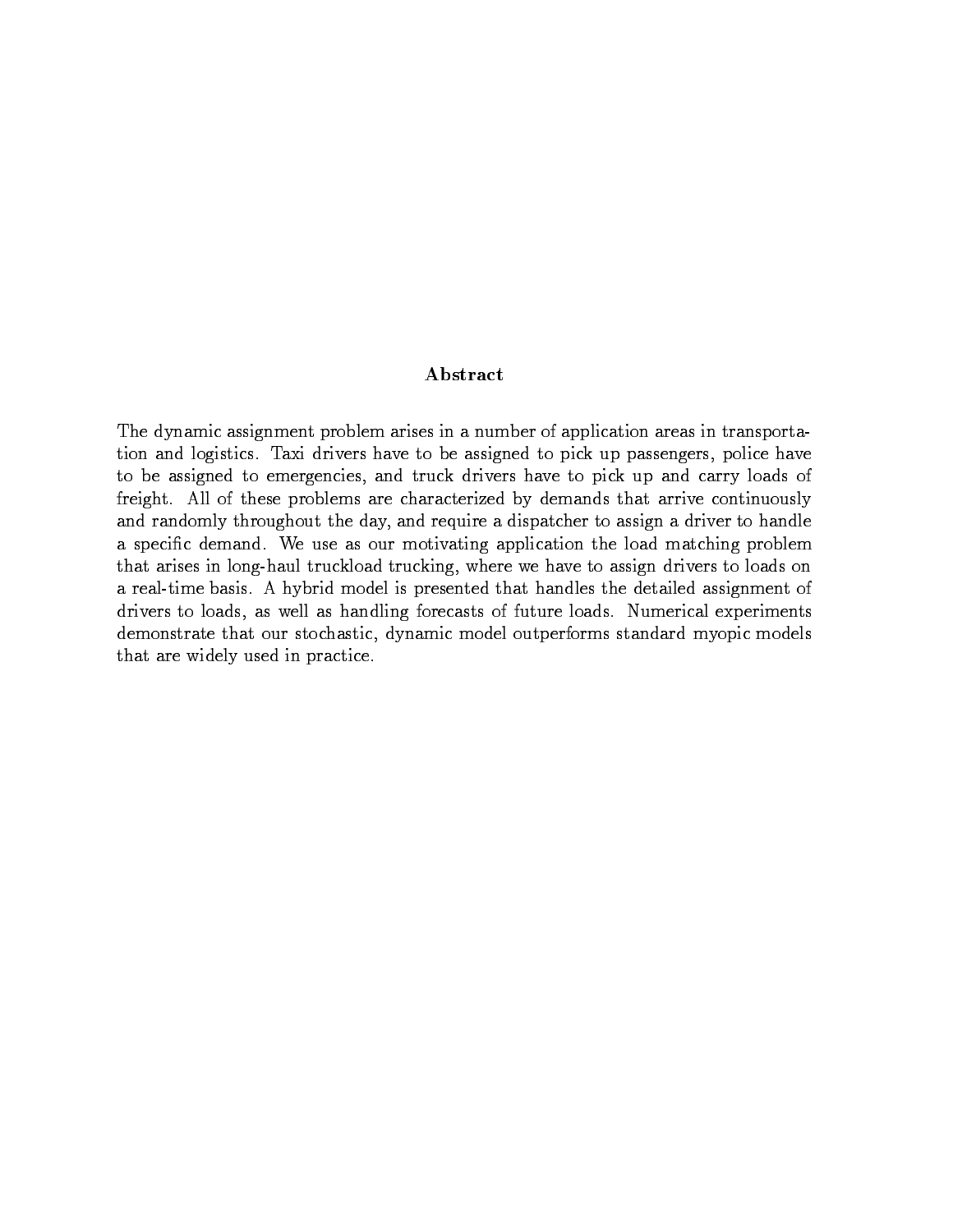

Figure 1: Spatial illustration of a dynamic assignment problem

Consider the problem of dynamically assigning drivers for a truckload motor carrier to handle loads that arise randomly over time. At any instant in time, we have a set  $D$ of drivers to be assigned to a set  $\mathcal L$  of loads, where the size of  $\mathcal L$  may be greater or smaller than  $D$ . The situation is illustrated in figure 1 which shows drivers (representing units of capacity) and a series of loads to be covered. The problem is to decide what driver to assign to each load. Loads are characterized by a) start and ending time window for each task, b) origin and destination of the task (the origin and destination of each task may be the same), c) duration (which might include travel time if the origin and destination are different) and d) a vector of required or desirable attributes for the driver being assigned to handle the task. Drivers, on the other hand, are characterized by a) time of availability (which may be in the future, if the driver is currently utilized on a task, or the past, if the driver became available earlier), b) location at time of ETA, and c) a vector of attributes which might include hours of service, desired time off, training (which determines which tasks he can cover), equipment available (special type of tractor or trailer, special tools), and home domicile.

The load matching problem for truckload motor carriers is an instance of a resource allocation problem where a complex resource (a driver) needs to be assigned to tasks (loads) that arise randomly over time. While demands are random, they do arise in a somewhat predictable way. In particular, the distribution of demands over time and space is inhomogeneous. Furthermore, if a demand cannot be serviced within a reason-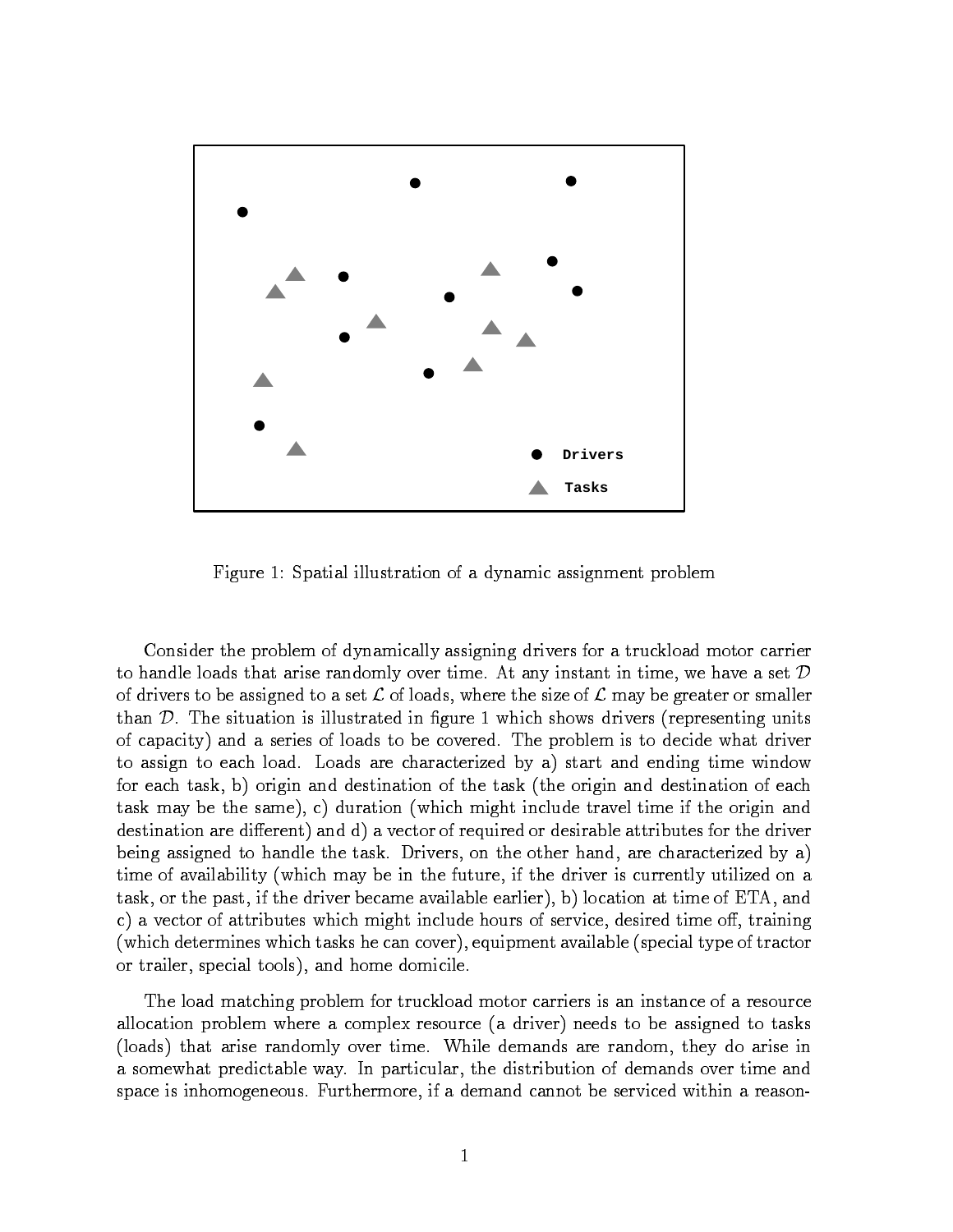

Figure 2: Illustration of checkerboarding in an assignment problem

able period of time, it is lost to the system, with the associated penalties that accompany poor service (loss of revenue, loss of goodwill).

The need to reposition resources in anticipation of future demands arises in problems like taxi service or truckload trucking (where a driver is responsible for moving a full load from one point to another), where the origin and destination of the task is different. In such problems, the flow inbound to a particular region or area is often not equal to the flow out of a region, creating over time imbalances in the allocation of capacity over space. In some instances, these imbalances can be handled in real-time using a process known as *checkerboarding*, which is illustrated in figure 2. In this figure, region A has one truck and no loads, while region B has one truck and two loads. If we have assigned drivers greedily to loads, it is likely that we would have ended up with a solution where there would have been no drivers to cover the second load in region B. However, by performing a global assignment, we are able to effectively shift drivers from region A to region B, often by assigning drivers to loads other than the closest load. This solution assumes, however, that all the drivers can move the longer distances and still pick up their loads on time. In some instances, it is necessary to move excess capacity before all the demands are known.

This paper accomplishes the following tasks: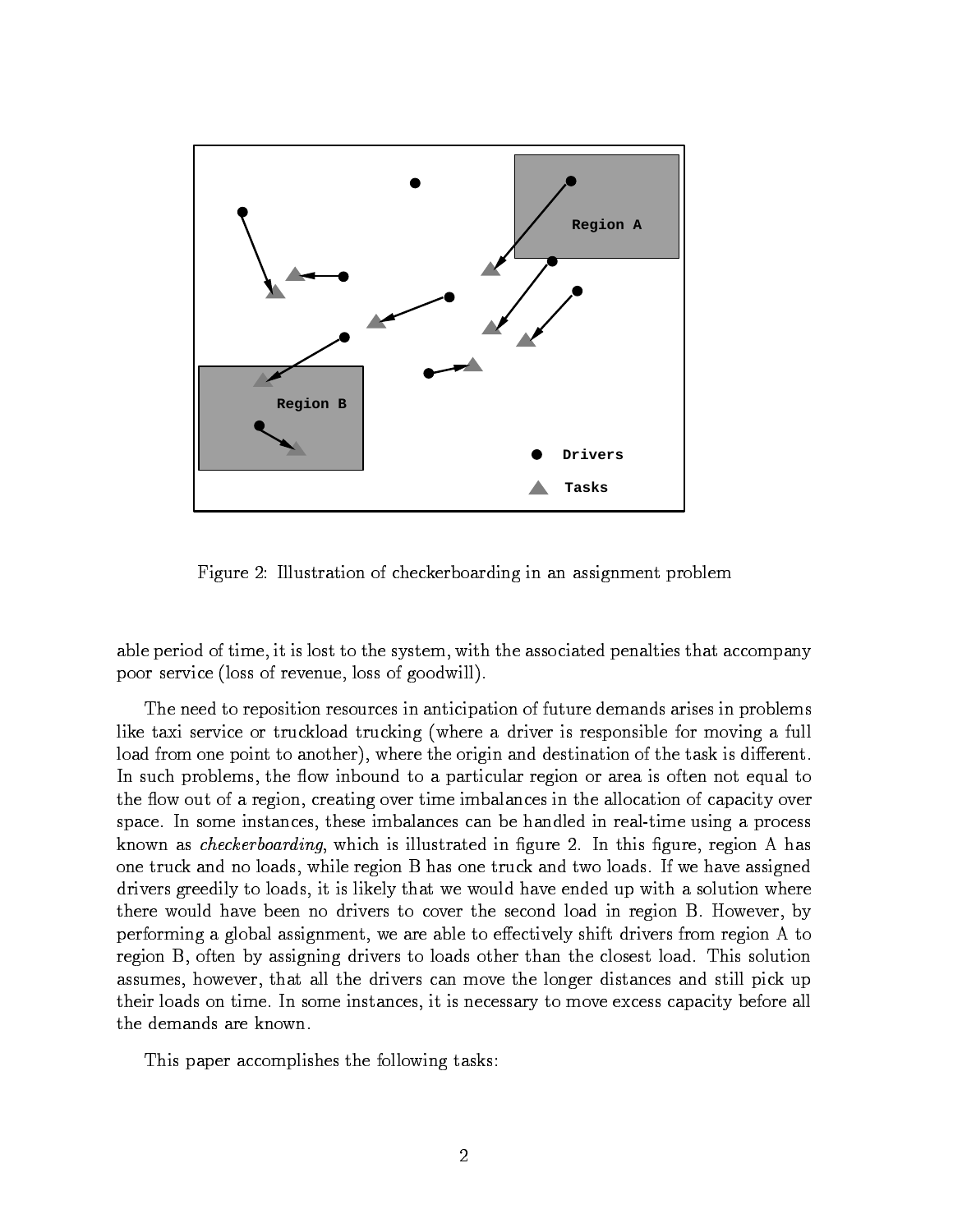- 1. We describe basic truckload motor carrier operations, and summarize the key dimensions of the dynamic fleet managment problems for truckload motor carriers.
- 2. We review alternative models for the dynamic assignment problem, and discuss their strengths and weaknesses.
- 3. We develop a stochastic model of the dynamic booking process for truckload motor carriers, and show how it can be integrated into a stochastic network model for planning vehicle movements.
- 4. We develop a methodology for evaluating and testing dynamic fleet management models in a continuous time setting using rolling horizon simulations. This methodology is implemented in a system called MIDAS, which is described and used to test both the speed of the model and the quality of the resulting solution.

The primary methodological contributions of this paper include:

- 1. A new model is developed for solving (approximately) the stochastic, dynamic assignment problem in continuous time and space. The resulting model combines actual and forecasted demands in an integrated way that allows the model to react to real demands at the same time that it anticipates forecasted demands. We believe this model is the first model proposed for the stochastic, dynamic assignment problem in a continuous time, continuous space setting.
- 2. The hybrid model can be solved as a pure network, which allows it to be used in a real-time setting. We show that the model is computationally fast enough to handle the largest problems that may arise in actual applications. The model also possesses the flexibility to accommodate a variety of real-world issues.
- 3. Extensive simulation experiments demonstrate that the model outperforms myopic models which are widely used in practice. Our experiments show that this effect is most pronounced over relatively long periods of time (several weeks of dispatching).

Finally, using the fleet simulator, we are able to make substantive contributions to our understanding of the economics of fleet operations:

- 1. By simulating fleets of different size, we were able to estimate the economies of density for truckload motor carriers. The results demonstrate that carriers with fleets of over  $1,000$  trucks have a significant cost advantage over carriers with fleets under 500 trucks. This is the first quantitative estimate of the value of increased density for the truckload industry reported in the research literature.
- 2. By simulating the effects of different demand booking profiles, we were able to estimate the cost of uncertainty in demand forecasts, and the value of having shippers provide advance notice regarding demands. We provide experimental evidence to support the hypothesis that the value of this advance information is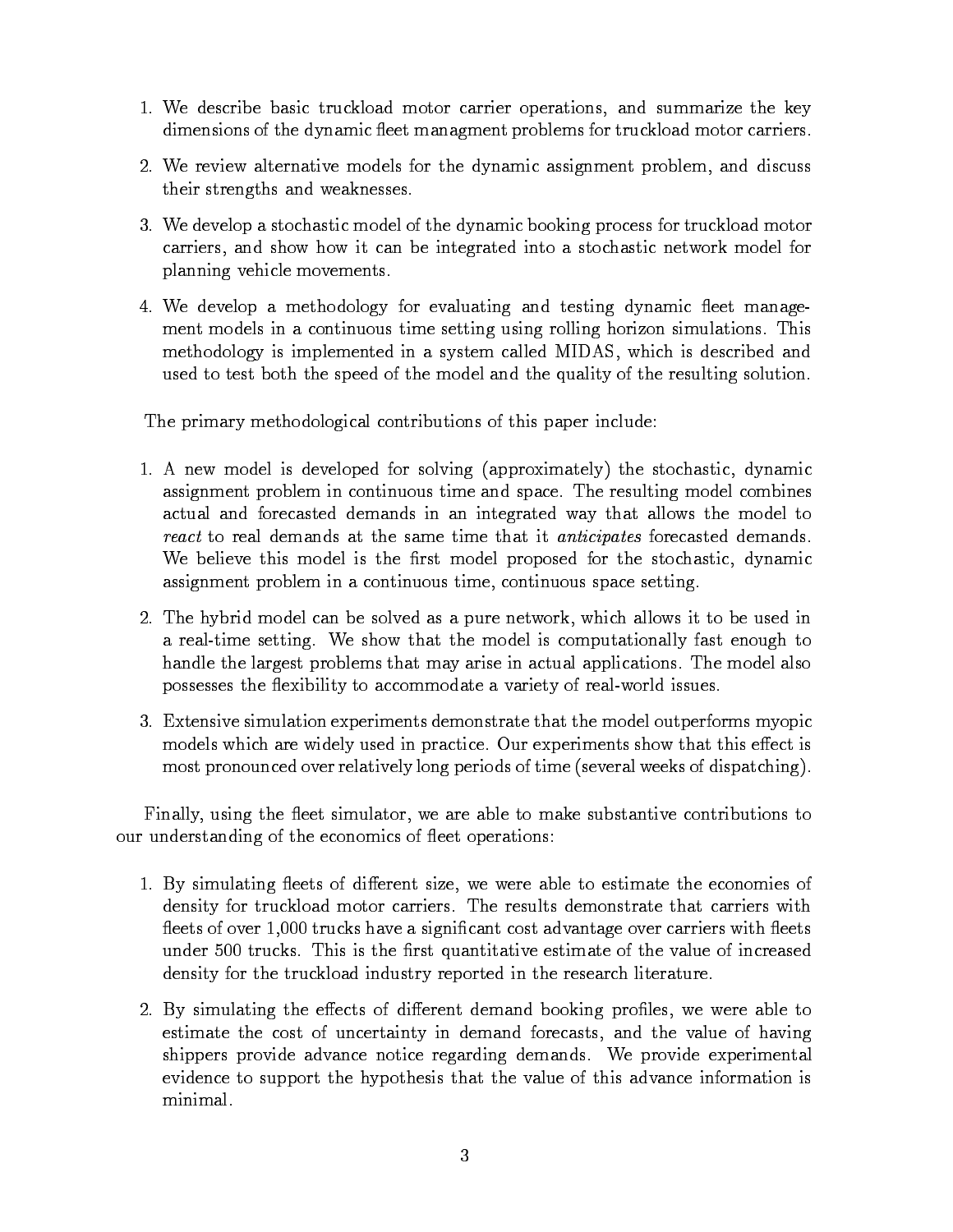Although the model is developed for truckload motor carriers, we believe some of the ideas expressed here can be applied to other dynamic fleet management problems. The model should also be of interest to researchers in stochastic programming since this is the framework we use to handle uncertainties in forecasted demands. Also, since the model is an approximation, we feel that other researchers may be able to contribute insights which may further improve the model.

We are not aware of any papers which directly address the real-time dispatching problem of truckload motor carriers. Brown and Graves [8] present an integer linear programming formulation of a real-time routing and scheduling problem for petroleum tank trucks. The model develops truck tours for known (deterministic) customer demands (the problem they consider, however, is much more complex than our problem). Bell *et al.* [4] describes a set-partitioning formulation for a similar problem (routing and scheduling of tanker trucks in real time). Gavish [18] describes an optimization-based, hierarchical model for real-time routing and scheduling. All of these papers present optimal algorithms or near optimal heuristics (actually, even the optimal methods produced suboptimal results due to heuristic pruning of the solution space) for use in a real-time environment. At the same time, the underlying models are all essentially static and deterministic, running on periodic snapshots of data, and do not incorporate forecasted demands.

Considerably more attention has been given to handling forecasted demands in the literature on the dynamic vehicle allocation problem. Early papers treated forecasted demands as deterministic (White [37], Magnanti and Simpson [23]) and focused on the development of specialized algorithms (White and Bomberault [38], Aronson and Chen [2]). More recently, a series of papers have considered models which explicitly treat uncertainty in demand forecasts. Jordan and Turnquist [20] first introduced stochastic demands using a distribution formulation, and represented stochastic inventories of vehicles using normal distributions. Powell [26] extended this model to the full dynamic vehicle allocation problem (which modeled stochastic loaded movements). Later, Powell [28] showed how this problem could be modeled as a multistage dynamic network with random arc capacities. Methods for approximating the expected recourse function for this problem have since been developed ([17], [31], [30], [10]) and shown to outperform deterministic models. Crainic *et al.* [12] proposes a stochastic dynamic model for the allocation of empty containers, again using the distribution form introduced by Jordan and Turnquist (repositioning empty containers without tracking loaded movements). They propose, but do not test, a stochastic linearization approach for incorporating forecasted demands.

A separate but related literature has evolved around the dynamic traveling repairman problem. Like the dynamic vehicle allocation problem, the DTRP has the elements of a foundation problem for dynamic routing. A series of papers  $([7],[6],$  and  $[5])$  have provided a probabilistic analysis of relatively simple heuristics for solving the dynamic traveling repairman problem. Thus, the underlying models used in these papers are essentially myopic in nature. The analysis methods used to study these heuristics typically assume stationary demand rates (which allow the problem to be studied in steady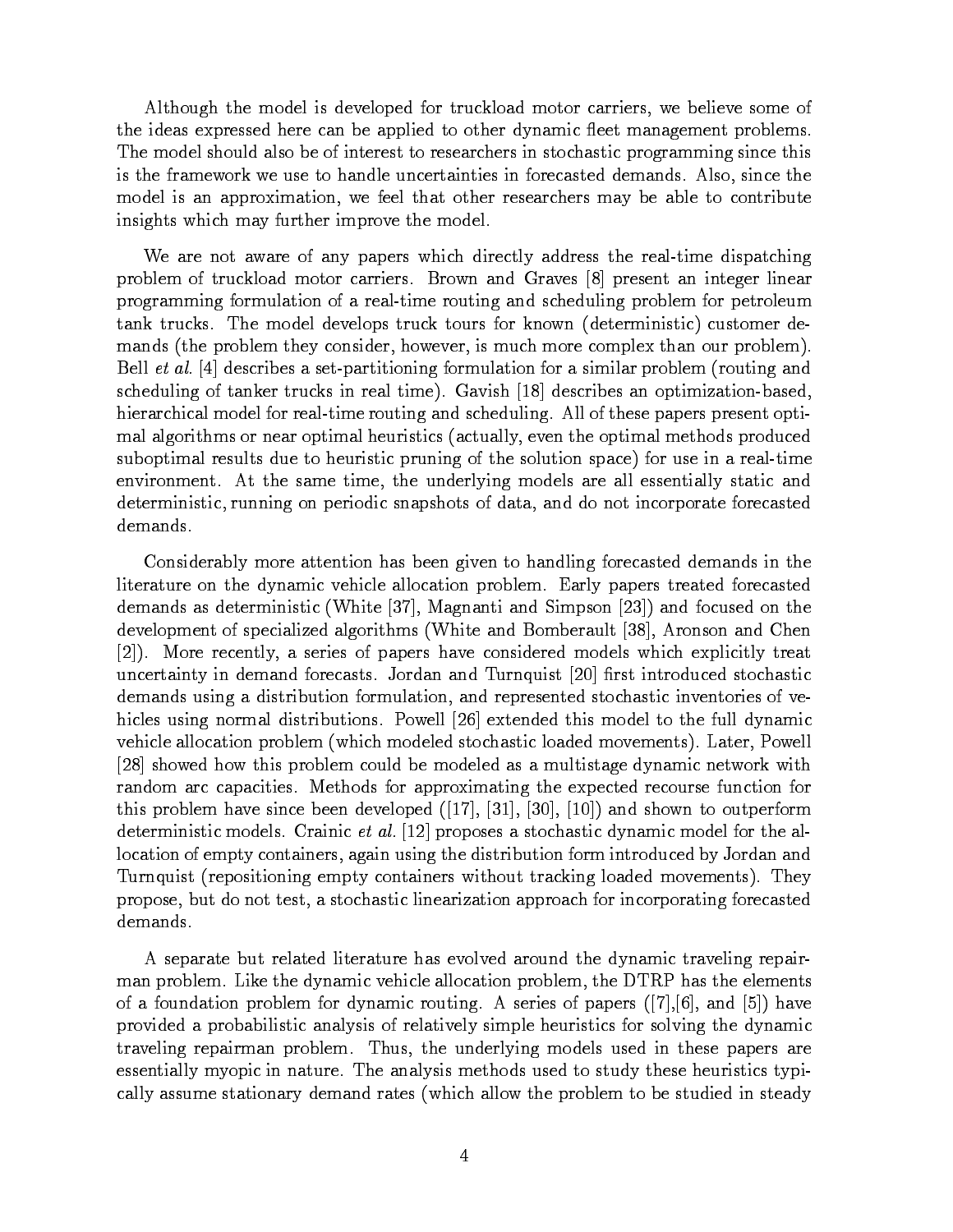state) and spatially uniform demands.

A limited literature has evolved around stochastic formulations for a stochastic version of the classical vehicle routing problem (see  $[15]$ ,  $[35]$ ,  $[14]$ ,  $[21]$ ,  $[22]$ , and  $[34]$ ). However, all of these papers focus primarily on a two-stage formulation where vehicle routes are designed prior to knowing customer demands.

Section 1 provides a description of truckload motor carrier operations, including an overview of the dynamic fleet management problem, and an introduction to basic driver dispatching. The next four sections describe a series models for the dynamic assignment problem. Section 2 presents a static network assignment model for handling driver assignment. Section 3 describes a deterministic, dynamic network model, followed in section 4 by a stochastic formulation of the same model. Section 5 reviews methods for approximating the expected recourse function, and section 6 shows how a piecewise linear separable approximation yields a pure network for the first stage problem. Finally, a hybrid model is introduced in section 7 which combines the strengths of all three models. Section 8 presents the results of a series of experiments to test the performance of the new model as well as answer several substantive questions regarding the economics of truckload motor carrier operations. Included in this section is a description of the demand generation process.

### Dynamic fleet management for truckload motor  $\mathbf 1$ carriers

Truckload motor carriers represent a relatively simple operation in transportation. Basically, a shipper calls a carrier and requests that a driver come by and pick up a load. The load may be in the form of a trailer that is already loaded with freight, or it might represent a consignment of freight that must be loaded into a trailer. In the first case, the carrier must send a driver with a tractor (the driver might also bring a trailer that will be dropped off at the shippers trailer pool); in the second, the driver must bring an empty trailer that will then be filled with freight.

Once the trailer is loaded, it is the job of the carrier to move the load from origin to destination. In most cases, this simply involves having the driver drive the load to the destination over the road network. In some instances, the driver might bring the trailer back to a terminal and turn it over to another driver who will handle the movement. Many loads must be delivered quickly and therefore must be handled by a single driver (or a team of two drivers, which allows the trailer to move without stopping for rest). Some loads might have several days of slack built into the schedule, allowing or even forcing the carrier to store the trailer at a yard (this creates both problems and opportunities for the carrier).

After the load is delivered, the driver becomes available to be assigned to a new demand. It is the responsibility of the carrier to find work for the driver, who is typically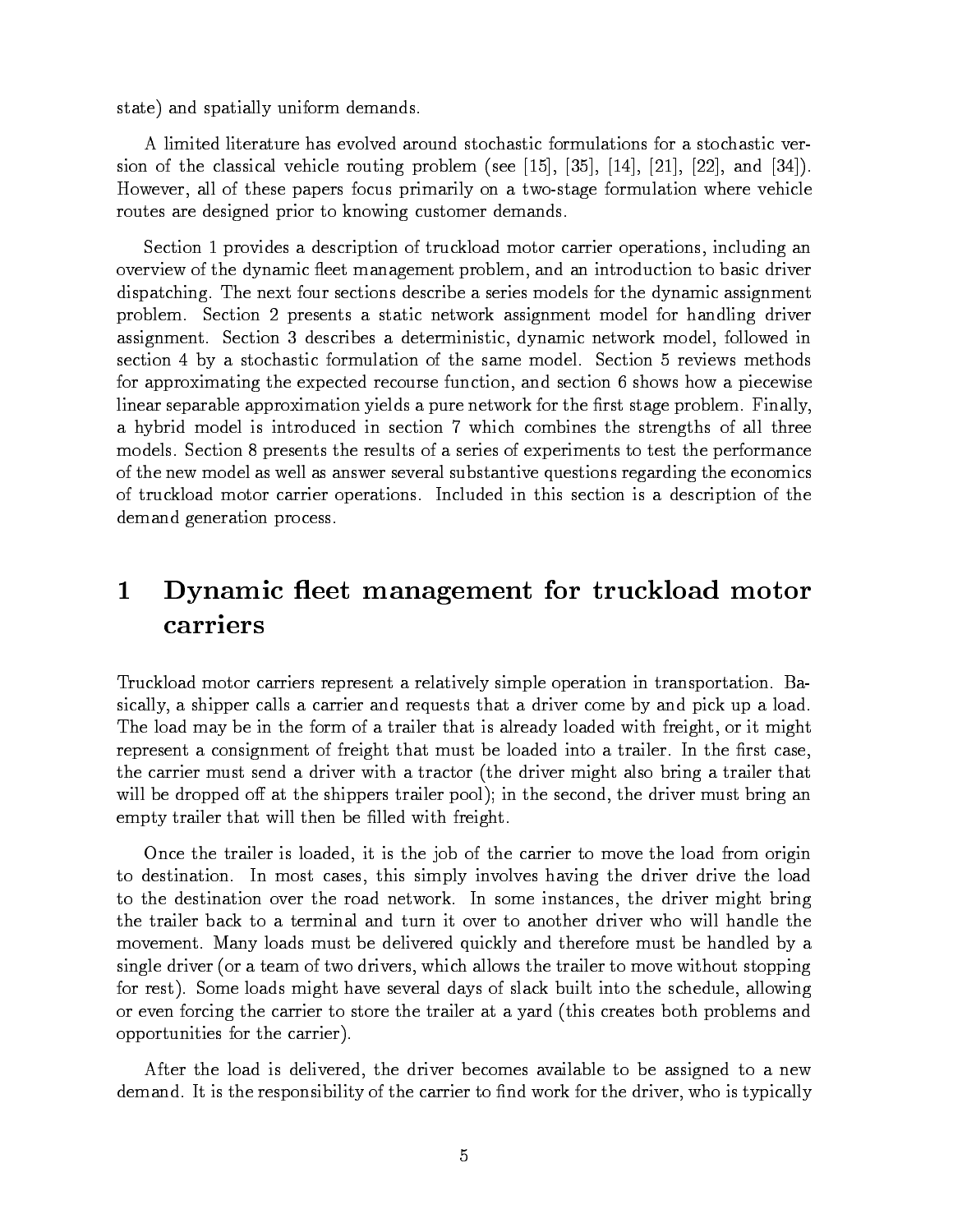paid by the mile. If the load terminated in a region with low demand (relative to the supply of trailers) the carrier must decide between holding the driver in the region until a demand does arise, or repositioning him empty to another region which is more promising.

Elements of the fleet management problem can be divided into supply (or capacity) management (serving the customer) and demand management (controlling the demands placed on the carrier). The supply management problem includes:

- $\bullet$  Determining what driver to assign to handle a demand.
- $\bullet$  -Kepositioning excess capacity from one region to the next.
- $\bullet$  Determining how a load is to be handled once it is picked up. A driver may simply move the load directly from origin to destination. Alternatively, the carrier may be able to hold the load for a period of time at a location, and assign a new driver to move the load to the final destination. In the extreme, a carrier could move the load using several drivers over a *relay network* where each driver simply moves the load a single leg (this allows the carrier to keep drivers close to home).
- $\bullet$  -wanaging the flows and inventories of trailers required to satisfy shipper demands.

An important dimension of the capacity management problem is driver management. The choice of what driver to assign to a load, repositioning empty drivers, and the routing and scheduling of the driver while moving a load, must take into consideration factors such as:

- $\bullet$  Driver work rules Federal laws, and in some cases local work rules, limit the number of hours a driver can work at any one time. The most important rules are: a) the driver cannot be on the road for more than 10 hours during a single work shift, b) the driver cannot be on duty (driving plus other on-duty activities) for more than 15 hours before an eight hour rest period, and c) the driver cannot work more than 70 hours (time on duty) in any eight-day stretch. Since a driver can be on duty up to 15 hours in a day, this last constraint is often binding (a driver that has worked 65 hours in the last seven days can only work 5 hours on the eighth day).
- $\bullet$  -Driver pay drivers are only paid when they work, and therefore the carrier must be careful to balance the workload across drivers (this is especially important during low demand periods).
- $\bullet$  -Keturning drivers home Drivers in truckload trucking may easily spend anywhere  $\bullet$ from one to four weeks away from home, although most carriers try to return a driver home at least every two weeks. Assigning drivers to loads that bring the driver home, then, is an important criterion in the choice of load assignment.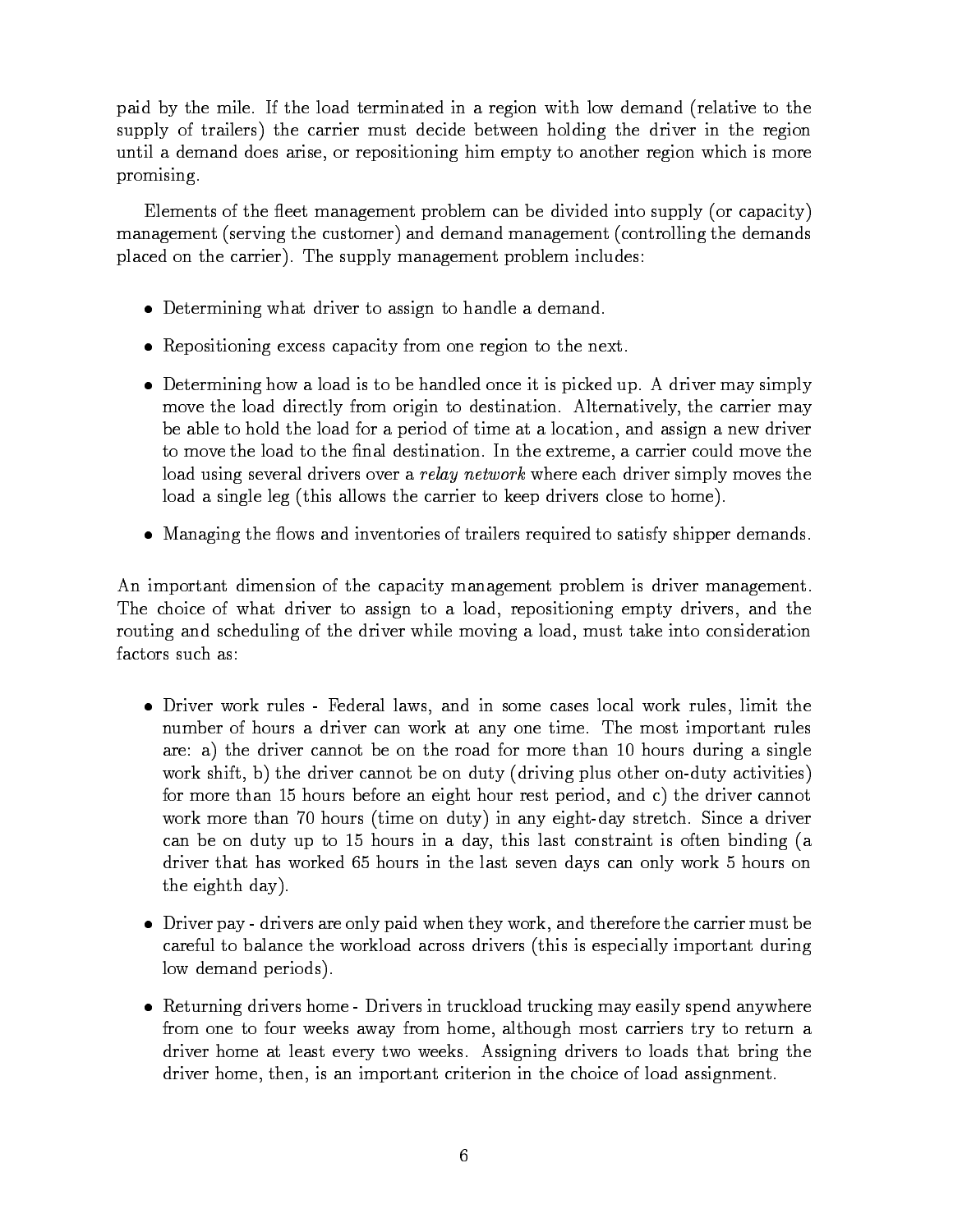- $\bullet$  Driver skills A load may require special skills, such as experience handling hazardous materials or oversize loads, or expertise with customs for cross-border loads.
- Driver quality Some shippers expect or require drivers with good customerrelation skills.

Demand management is an important side of the fleet management problem. Demands may arise either because the shipper calls the carrier (of course, this is the most common mechanism) or through a call to the shipper initiated by the carrier. Shippers can further be divided into three broad groups: a)primary shippers, where the carrier is effectively obligated to move any load tendered by the shipper, b) secondary shippers, where the carrier is obligated to move loads only in certain traffic lanes (for example, the carrier may only take the shipper's northeast freight), and c) tertiary shippers, where the carrier may accept or reject any piece of freight.

Under these conditions, the carrier must manage two important aspects of the fleet management problem, which include:

- $\bullet$  Load acceptance/rejection For secondary and tertiary shippers, a carrier may accept or reject certain loads based on real-time capacity availability or system balance considerations.
- $\bullet$  -Load solicitation The carrier may wish to aggressively solicit freight out of specific  $\bullet$ regions or in specic lanes to correct short term balance problems.

Load acceptance/rejection and load solicitation represent two important tools in a carrier's arsenal to influence the demands on the carrier. They require that a carrier be able to quickly evaluate the profitability of "spot" loads (loads tendered by secondary and tertiary shippers), anticipate areas of surplus or deficit, and trade off the profitability of current versus future demands (especially when the current demand is from a tertiary shipper, while the future demands might be from a primary account).

## 2 A deterministic assignment model

Some of the most important elements of the problem of assigning drivers to loads can be captured by a simple assignment model. Consider a snapshot of available drivers and loads as depicted in figure 1. Let

 $\mathcal{L}$  = set of loads,  $\mathcal{D}$  = set of drivers,  $c_{dl}^+$  = cost of assigning driver d to load l,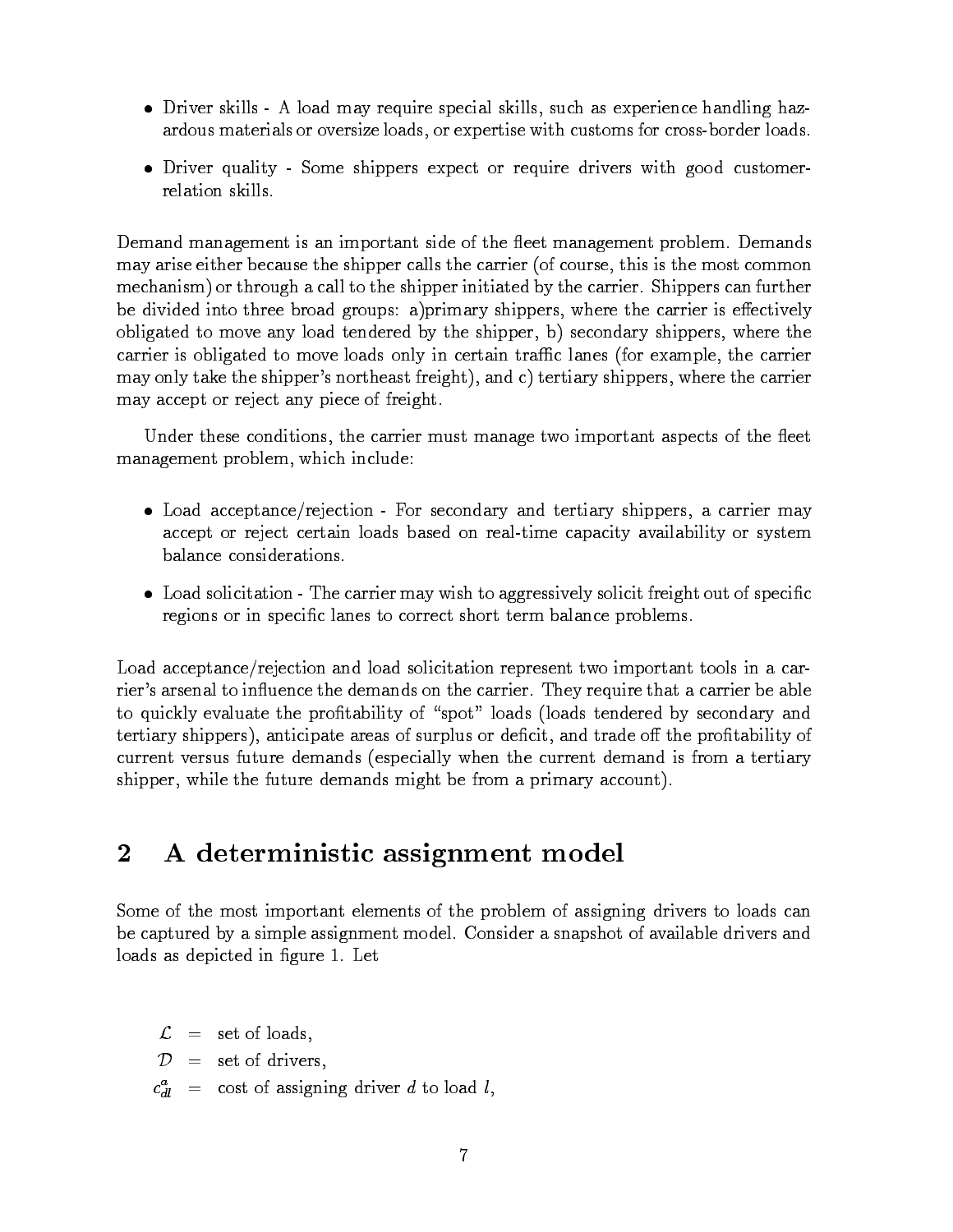- $c_l$  = cost (penalty) from not assigning any drivers to load  $l$  (cost of a load rejection),
- $c_d$  = cost of holding driver  $a$ , and not assigning him to any load,
- $x_{dl} = \{ \}$  $\lceil 1 \rceil$  if driver d is assigned to load l

0 otherwise,

- $y_l = 1$  if load l is refused (no driver is assigned to pick it up),
- $x_d^+ = 1$  if driver a is not assigned to any load.

The driver assignment problem can then be stated simply as:

$$
(DAP) \min_{x^a, x^h, x^r} \sum_{d \in \mathcal{D}} \sum_{l \in \mathcal{L}} c_{dl}^a x_{dl}^a + \sum_{d \in \mathcal{D}} c_d^h x_d^h + \sum_{l \in \mathcal{L}} c_l^r y_l \tag{1}
$$

sub ject to:

$$
\sum_{d \in \mathcal{D}} x_{d}^a + y_l = 1 \quad l \in \mathcal{L}
$$
\n
$$
\sum_{l \in \mathcal{L}} x_{dl}^a + x_d^h = 1 \quad d \in \mathcal{D}
$$
\n
$$
x_{dl}^a, y_l, x_d^h \geq 0 \quad l \in \mathcal{L}, d \in \mathcal{D}
$$
\n
$$
(2)
$$

This, of course, is a simple assignment model with dummy supply and demand nodes to handle situations with excess drivers or excess loads. For a given set of costs, the problem of finding the optimal assignment of drivers is easily handled using an efficient network algorithm.

Variations of this basic model are now marketed commercially by software vendors to truckload motor carriers. While in its infancy (only a handful of carriers have actually implemented optimization models as of 1994), the widespread availability and use of satellite tracking and two-way mobile communications between driver and dispatcher have increased the demand for computer-assisted dispatch systems. Of particular value in the dynamic world of truckload trucking is the speed with which simple assignment models can be solved. In truckload trucking, a medium-sized carrier will have between 300 and 1000 drivers, and only two carriers have more than 5000 drivers. These problems can be solved from scratch on a modern workstation in a few seconds for medium sized carriers. Futhermore, in a real-time setting, these models can be optimized each time the data changes (a new load is called in, a driver is dispatched, a pickup or delivery appointment changes) in a fraction of this time. In fact, most of the time required to fully respond to a change in the data is consumed by reading and writing files.

The real challenge in developing the model DAP is estimating the cost coefficients. In an elementary model, we could use:

 $c_{dl}^a$  = cost of moving empty from a driver's current location d to the pickup point of the load *l*. This is normally the distance times a fixed cost per mile,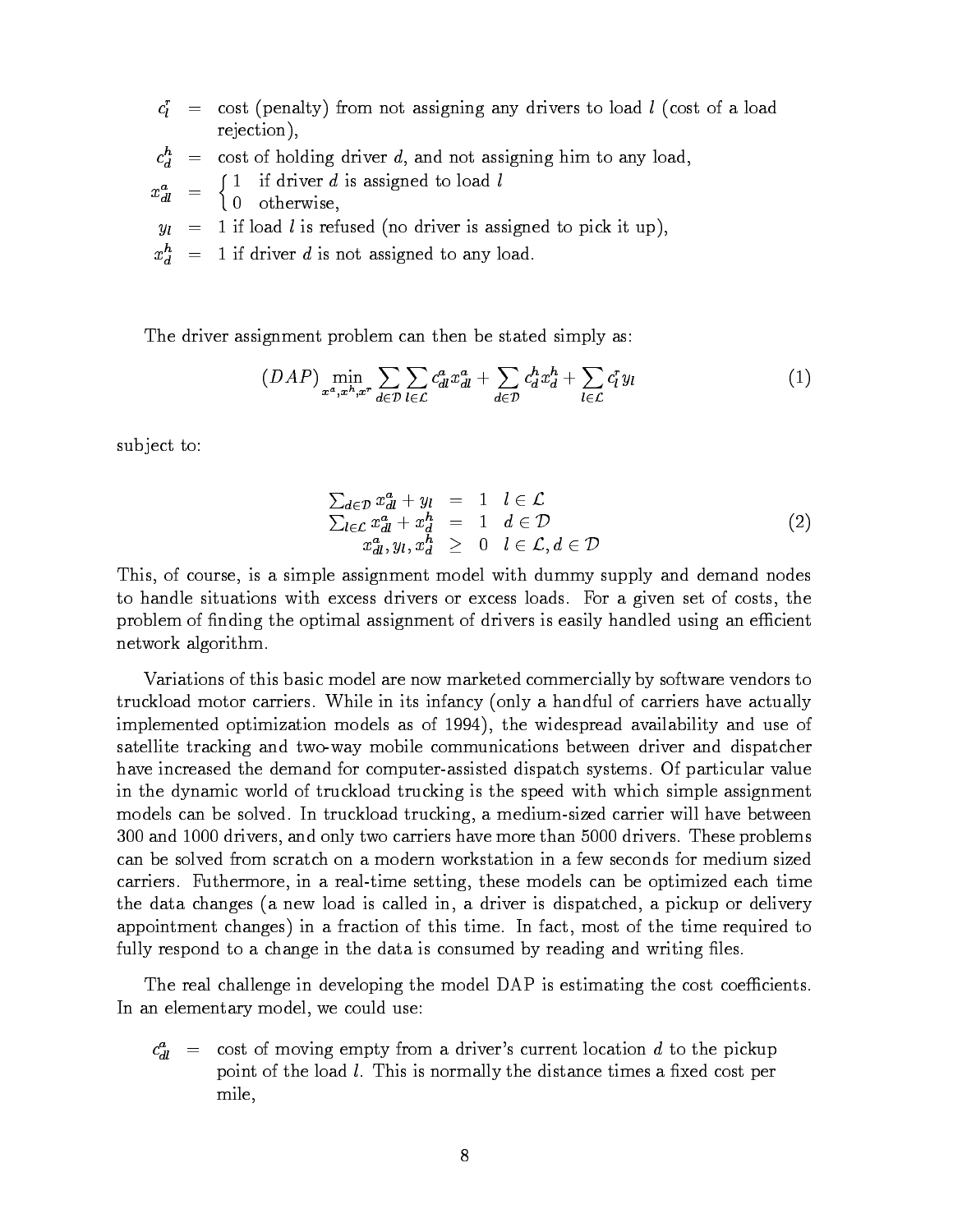- $c_d^+=\phantom{-}$  0, if we do not wish to penalize holding, or we might use a fixed cost per hour that a driver has been waiting (even more realistic, we could use a nonlinear function to penalize making drivers sit a long time),
- $c_l \;\; = \;\;$  management specified "penalty" for not assigning any driver to a load (equal, perhaps, to the cost of the longest "acceptable" empty movement).

Specific, technical limitations of this cost structure include:

- 1. If there are not enough drivers to handle a particular load now, there may be drivers becoming available in the future that can cover the load. Thus, it is important not to set  $c_l$  too nign.
- 2. Depending on the location of a driver and the number of drivers available relative to demands, the cost of holding a driver may actually be quite high, reflecting the fact that the driver will likely have to wait a long time before being assigned a load.

The real strength of the model is its flexibility which allows it to handle a wide variety of practical concerns by modifying the basic cost structure with a set of penalties and bonuses (negative costs). For example, it is possible to put an increasingly high penalty for not assigning a driver to a load so that drivers that have been waiting longer will be favored over drivers that just became available (the cost tradeoff must be set by management). Other issues that can be accommodated using similar methods include:

- Assigning drivers to loads that will help return them to their home domicile.
- $\bullet$  -ravoring drivers with more seniority or better work records. Also, placing good drivers on longer loads (which are more protable for the driver).
- Favoring loads for special customers.
- $\bullet$  Ensuring that driver teams (teams of two drivers that move continuously, alternating driving) are assigned to longer loads.
- Assigning drivers with tractors requiring maintenance to loads that bring the tractor near a maintenance facility.
- Assigning drivers with special skills (e.g. experience handling customers paperwork) to loads with special needs (loads headed to Canada or Mexico).

Of course, the determination of these bonuses and penalties is ad hoc, but it does provide an important degree of management participation.

In summary, the strengths of the static driver assignment model include: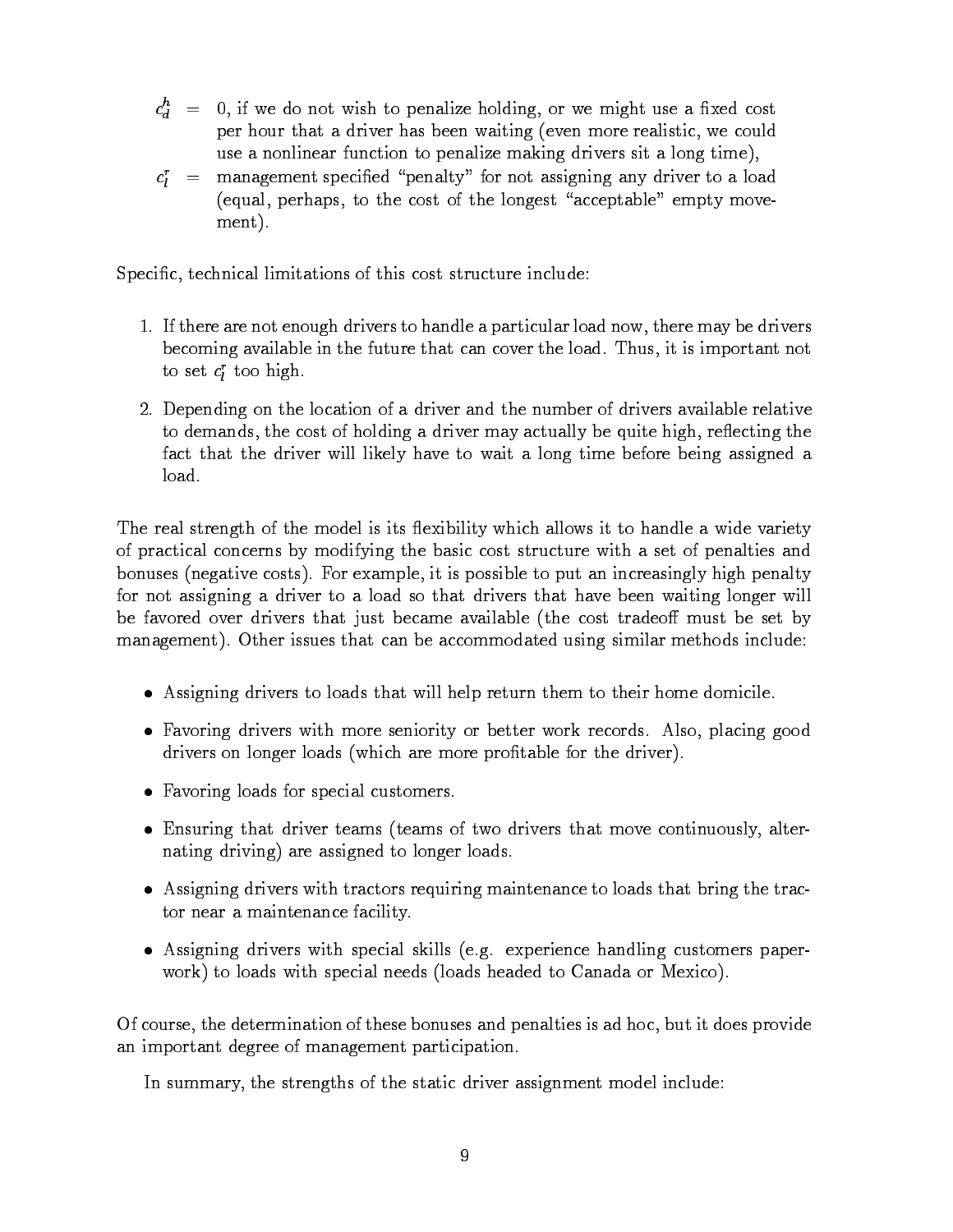- 1. It is easy to develop and explain.
- 2. It can be optimized in real-time using simple, robust network optimization codes.
- 3. It can be easily adapted to handle a wide variety of real-world issues.

The model does, however, suffer from several limitations as a result of the static formulation. Weaknesses include:

- 1. The model is unable to recommend repositioning drivers to neighboring regions in anticipation of forecasted loads.
- 2. The model is unable to recommend which loads should be accepted or rejected based on the protability of the destination of the load.
- 3. The model can not be used to provide recommendations of where the carrier should solicit new freight to fill anticipated capacity in the future.

To be sure, all of these issues can be dealt with in an ad hoc way. However, we can consider more advanced models which explicitly handle forecasted demands and future inventories of trucks

## 3 A deterministic, dynamic model

We can develop a dynamic model which incorporates both current and future activities. In our assignment model, we can model the exact location of each individual driver and load, using, for example, a five-digit zip code or even a street address. However, it is difficult to accurately forecast loads at this level, and as a result it is common to aggregate space into larger regions. In addition, we will aggregate time into days, and develop demand forecasts from region  $i$  to region  $j$  at time  $t$ . The resulting model is depicted in Figure 3, which uses four types of arcs:

- revenue (or demand, or loaded) arcs, which represent the task of moving loaded from region,
- $\bullet$  empty arcs, which represent the task of moving available capacity empty,  $\bullet$
- $\bullet$  holding (or inventory) arcs, which represent holding capacity in the same region from one time period to the next,
- $\bullet$  salvage arcs, which bring now from each region at the end of the planning horizon into the supersink.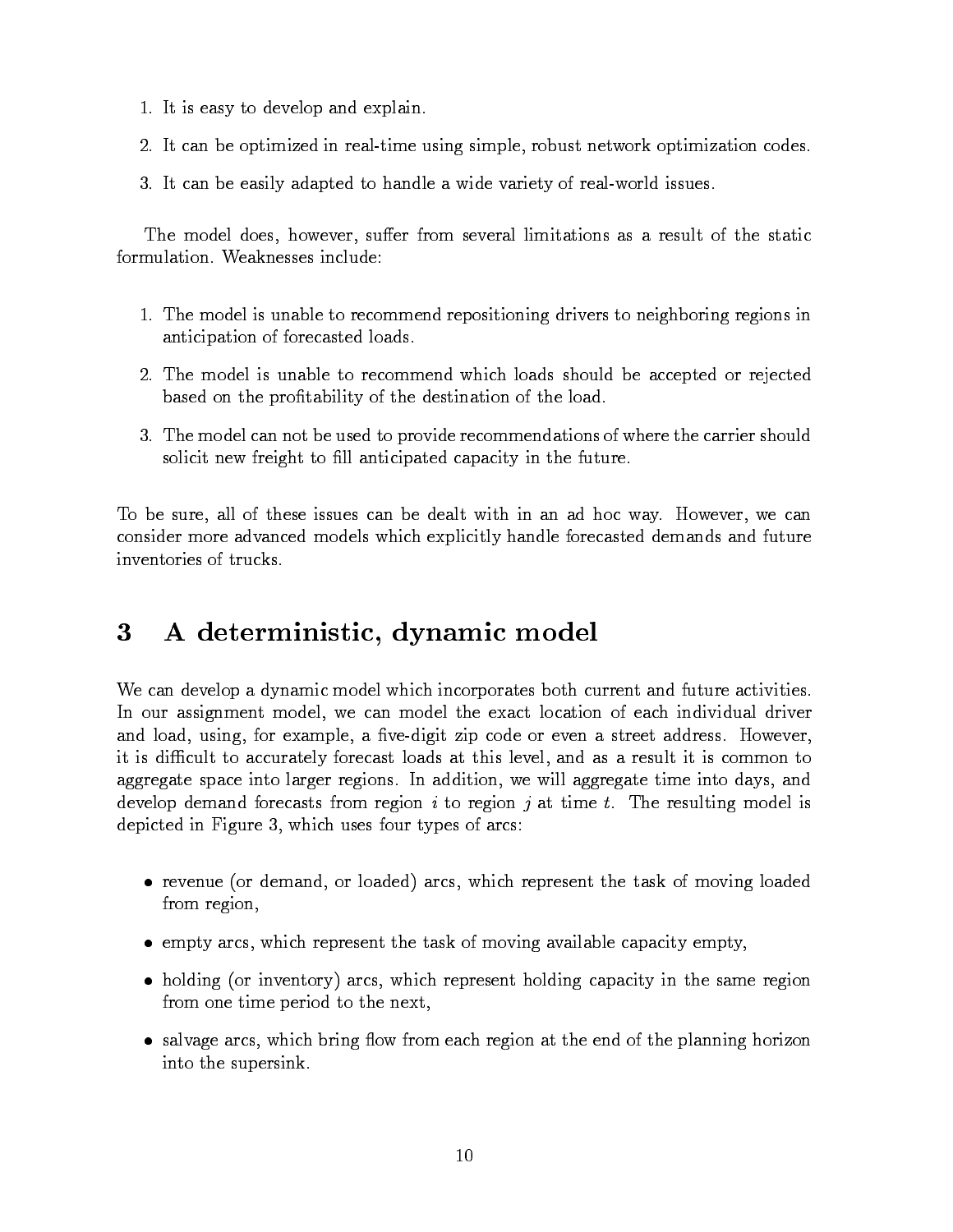

Figure 3: Deterministic, dynamic network for fleet management

Supplies of vehicles enter nodes over the first few time periods, representing inventories of vehicles that either are available or are becoming available. In the basic model, all of these supplies leave through a supersink.

We start by defining:

- $\mathcal{C}$  = set of cities or regions (aggregations of space), where we will use i and  $j$  to index this set
- $\tau_{ij}$  = travel time from i to j ( $\tau_{ii} = 1$ )
- $T =$  length of the planning horizon
- $x_{ijt}$  = flow of loaded vehicles from i to j, departing in period t (and arriving in period  $t + \tau_{ij}$ )
- $y_{ijt}$  = flow of empty vehicles from i to j, departing in period t

 $y_{ii}$  = vehicles held in region *i* from time period *t* to  $t + 1$ .

- $D_{ijt}$  = market demand for loads from i to j in period t
- $c_{ijt}$  = cost of moving empty from i to j in period t
- $r_{i,jt}$  = net revenue derived from a loaded move in time period t
- $R_{it}$  = capacity entering the network for the first time in region i at time t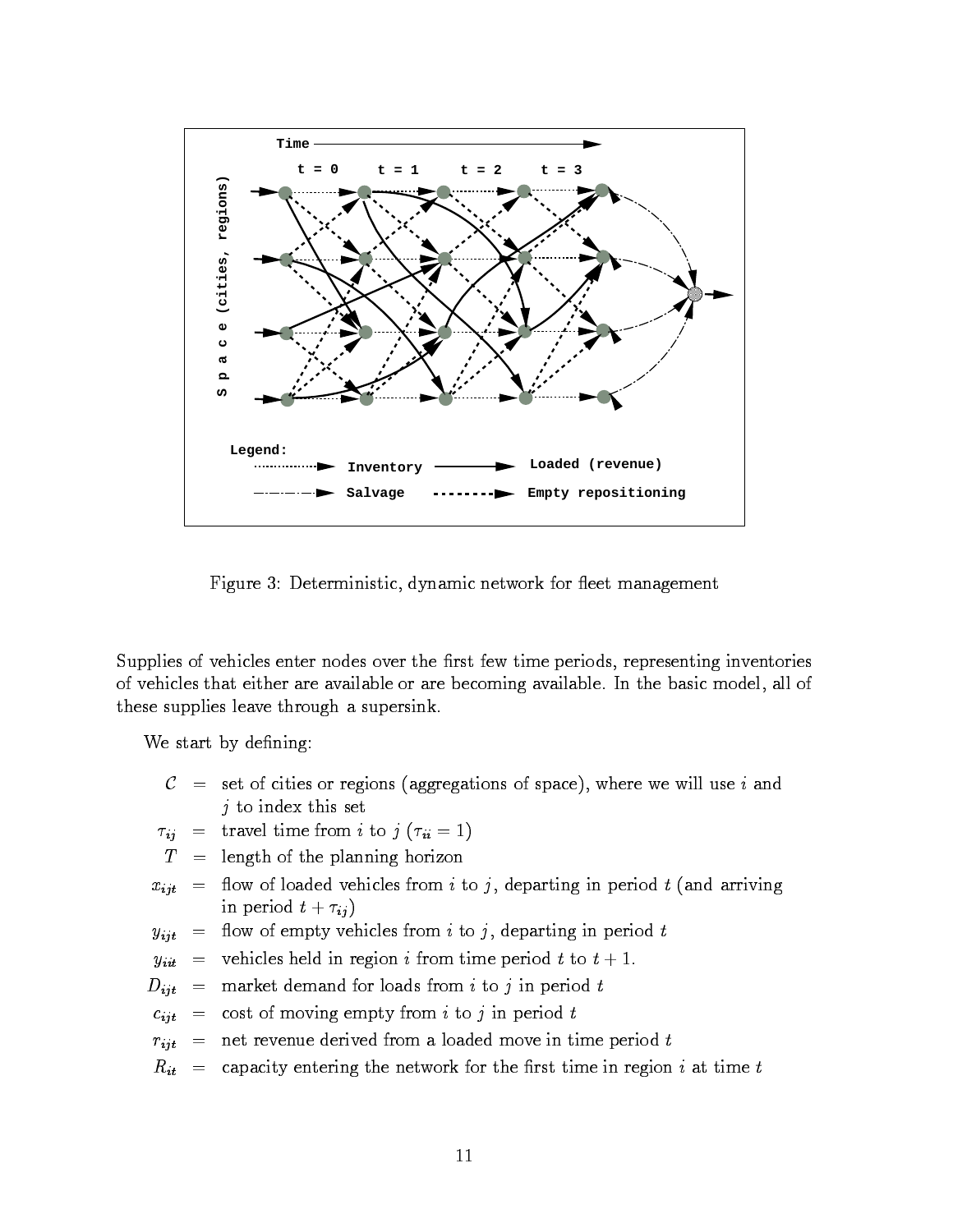This model can be stated mathematically in two forms: a *simultaneous* form, and a recursive form. The simultaneous form of the problem is stated as

$$
(DVA) \quad \max \sum_{t=0}^{T} \sum_{i \in \mathcal{C}} \sum_{j \in \mathcal{C}} [r_{ijt} x_{ijt} - c_{ijt} y_{ijt}] \tag{3}
$$

subject to, for  $t = 0, \ldots, T$ :

 $k\!\in\!\mathcal{C}$ 

$$
\sum_{j \in \mathcal{C}} (x_{ijt} + y_{ijt}) - \sum_{k \in \mathcal{C}} (x_{ki,t-\tau_{ki}} + y_{ki,t-\tau_{ki}}) = R_{it} \quad \forall i \in \mathcal{C}
$$
  
\n
$$
x_{ijt} \leq D_{ijt} \quad \forall i, j \in \mathcal{C}
$$
  
\n
$$
x_{ijt}, y_{ijt} \geq 0 \quad \forall i, j \in \mathcal{C}
$$
  
\n(4)

In this model, we assume that T is chosen to be a *near forecast horizon* (Aronson [1]), meaning that it is long enough to suggest that the optimal first period provide good results when implementing solutions  $(x_0, y_0)$  on a rolling horizon basis.

An alternative to the simultaneous form of the model is the recursive form. First, for notational simplicity, assume all travel times are one period. That is,  $\tau_{ij} = 1, i, j \in \mathcal{C}$ . Now let:

$$
S_{it} = total flow moving through region i at time t
$$
 (5)

$$
= \sum (x_{ki,t-1} + y_{ki,t-1}) \tag{6}
$$

$$
\qquad \qquad (7)
$$

Next, we define recursively, for  $t = 1, \ldots, T$ :

$$
Q_t(S_t) = \max_{x_t, y_t, S_{t+1}} r_t x_t - c_t y_t + Q_{t+1}(S_{t+1})
$$
\n(8)

sub ject to:

$$
\sum_{i}(x_{ijt} + y_{ijt}) = S_{it} \quad i \in C
$$
\n
$$
\sum_{i}(x_{ijt} + y_{ijt}) - S_{t+1} = 0 \quad i \in C
$$
\n
$$
x_{ijt} \leq D_{ijt} \quad i, j \in C
$$
\n
$$
x_{ijt}, y_{ijt} \geq 0 \quad i, j \in C
$$
\n(9)

The recursive form of the basic model is important because it sets the foundation for the stochastic model presented later. Powell et al. [29] shows that for nonlinear cost functions, the recursive forms allow the development of much faster algorithms. Below, the recursive form is necessary to handle uncertainties in forecasted demands. For the basic linear model, however, the only methods that have been specialized for linear,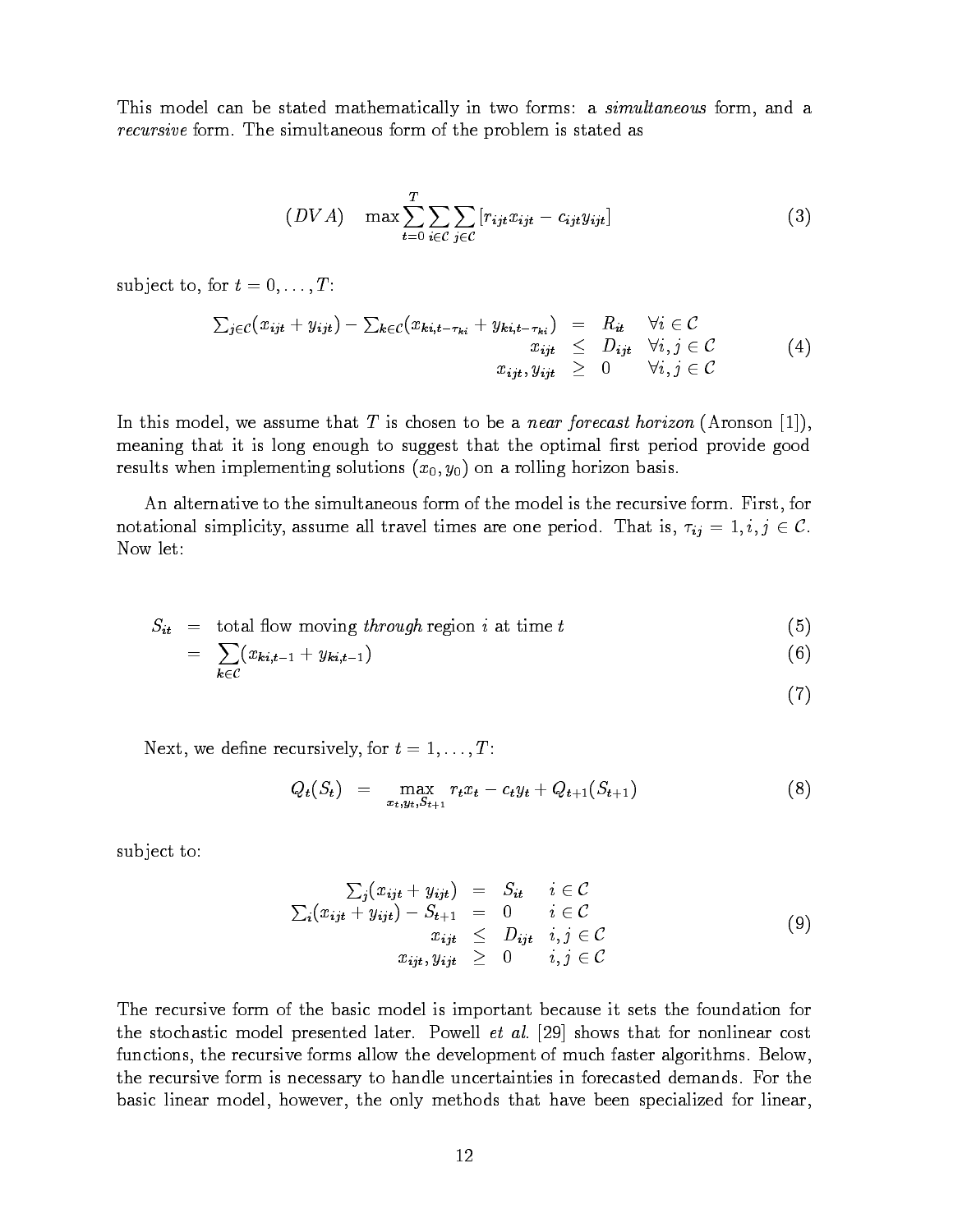dynamic networks are the inductive algorithms presented in White and Bomberault [38] and Aronson and Chen [2], which start with a one period problem and solve progressively longer horizons.

Specific advantages of this model over the assignment model include:

- 1. It captures both actual and forecasted demands over the planning horizon.
- 2. The model can recommend repositioning excess capacity from one region to the next.
- 3. The model can recommend which loads to accept or reject when there is too little capacity.

Disadvantages of the model include:

- 1. Deterministic loads which have already been booked are not differentiated from forecasted loads. The model can recommend moving a load that has been forecasted but has not really materialized.
- 2. Truncation errors can be signicant in a deterministic model, forcing the use of a long planning horizon. The result can be a surprisingly large dynamic network.
- 3. Forecasted demands are generally noninteger, producing fractional solutions. Heuristic rounding of the demands (or the optimal fractional flows) can introduce significant errors.
- 4. Spatial aggregation into regions simplies demand forecasting, but eliminates the ability to recognize specic characteristics of drivers and loads.

#### 4 A stochastic dynamic model  $\overline{\mathbf{4}}$

Some of the weaknesses of the deterministic formulation of the dynamic vehicle allocation problem can be corrected by introducing a stochastic formulation that explicitly handles uncertainties in demand forecasts. Randomness in forecasted demands can be formulated using a dynamic network with random arc capacities. This model was first proposed by Powell [28]. We review this basic model, starting with the simpler formulation which assumes that travel times between each pair of cities is exactly one time period. This assumption is also used in [28], as well as in Frantzeskakis and Powell [17], which proposes a method for solving the stochastic program. These earlier papers also assume that all demands in the first period are known, and that all demands in future time periods are forecasted. In contrast, we suggest a method that not only handles multiple period travel times, but also a mixture of known and forecasted demands in future time periods.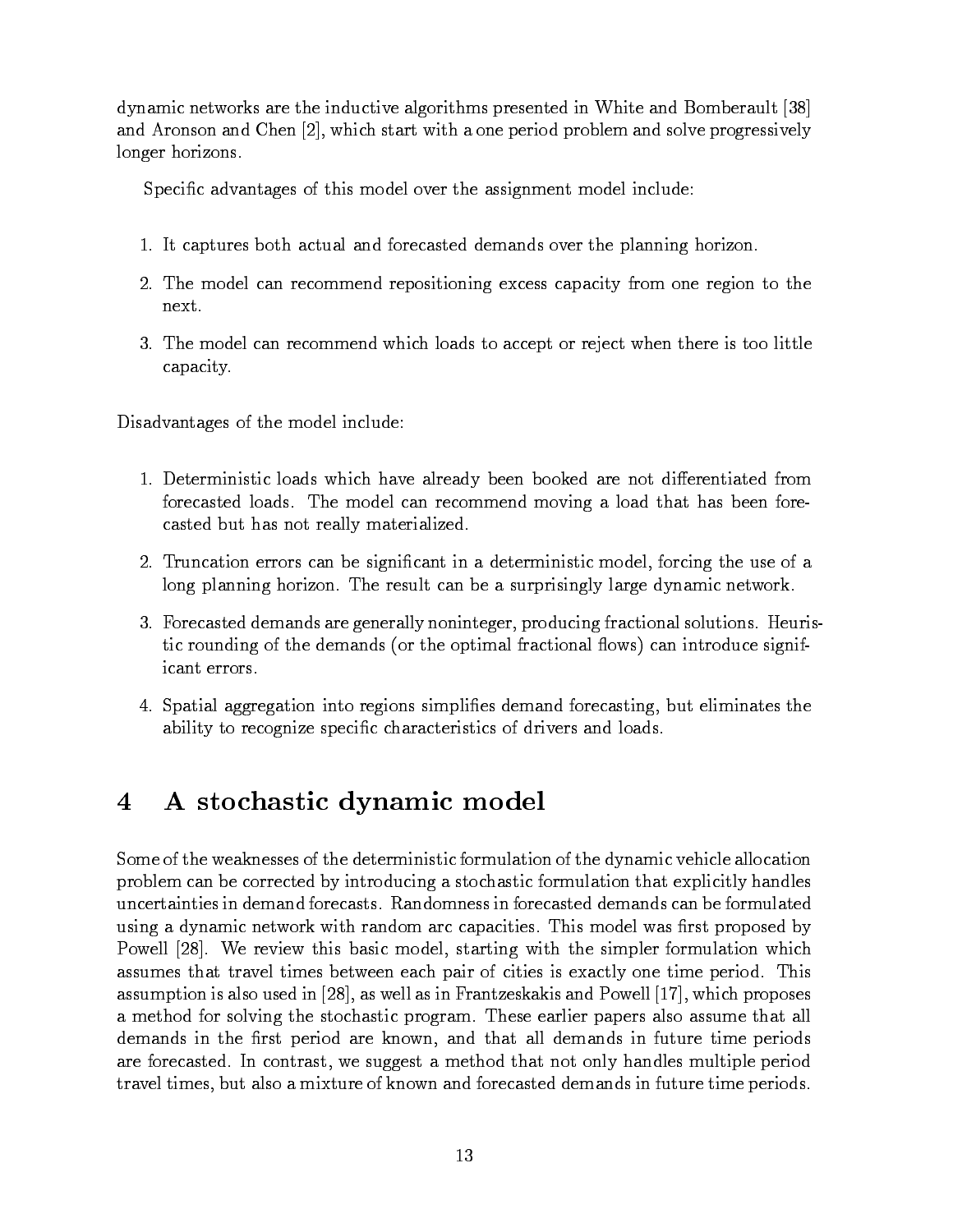#### 4.1 Single time period travel times

To begin, we assume that we have a probability space  $(\Omega, \mathcal{F}, \mathcal{P})$  with elementary outcome  $\omega = {\omega_1, \omega_2, \ldots, \omega_T}$ . We assume that decisions  $(x_t, y_t)$  are made in time period t after the realization of demands in period  $t$ , and before the realization of demands in later time periods. In this case, we refer to time period  $t$  as a stage. The history of the process,  $\mathcal{H}_t$ , is given by

$$
\mathcal{H}_t=\{(x_0,y_0),(\omega_1,x_1,y_1),(\omega_2,x_2,y_2),\ldots,(\omega_{t-1},x_{t-1},y_{t-1})\}
$$

The history of the system, for our purposes, can be summarized by a state variable  $S_t$ .

Let

$$
D_{ijt}(\omega_t) = \text{random market demand from } i \text{ to } j \text{ in period } t.
$$
\n
$$
\hat{D}_{ij0} = \text{actual (known) market demand from } i \text{ to } j \text{ in period } 0.
$$
\n
$$
x_{ij0} = \text{flow of loaded vehicles in stage } 0,
$$
\n
$$
y_{ij0} = \text{flow of empty vehicles in stage } 0,
$$
\n
$$
\mathbf{S}_t = \mathbf{S}_t(\mathcal{H}_t)
$$
\n
$$
= \text{state of the system at the beginning of stage } t, \text{ which depends on the history of the process up to stage } t,
$$
\n
$$
x_t(\mathbf{S}_t, \omega_t), y_t(\mathbf{S}_t, \omega_t) = \text{flows of (loaded, empty) vehicles in stage } t, \text{ which depends on both the state of the system } \mathbf{S}_t \text{ and the random outcomes in stage } t, \omega_t.
$$

It is important in our notation to express the fact that our decision variables are conditionally dependent on both the state of the system at the beginning of the stage (or alternatively, the history of the process up to that stage) as well as random outcomes in that stage.

Under the assumption that  $\tau_{ij} = 1$ ,  $S_t$  is defined by equation (6). For the case with unit travel times, the basic stochastic model for dynamic fleet management can be written as the following multistage stochastic program:

$$
\max_{x_0, y_0, S_1} \{r_0 x_0 - c_0 y_0 + E_{\omega_1}[Q_1(\mathbf{S}_1, \omega_1)]\} \tag{10}
$$

sub ject to:

$$
\sum_{j}(x_{ij0} + y_{ij0}) = R_{i0} \quad \forall i \in C
$$
\n
$$
x_{ijt} \leq \hat{D}_{ij0} \quad \forall i, j \in C
$$
\n
$$
x_{ij0}, y_{ij0} \geq 0 \quad \forall i, j \in C
$$
\n
$$
\sum_{i}(x_{ij0} + y_{ij0}) - S_{j1} = 0 \quad \forall i, j \in C
$$
\n
$$
(11)
$$

 $Q_1(\mathbf{S}_1,\omega_1)$  is the conditional recourse function, defined recursively using:

$$
Q_t(\mathbf{S}_t, \omega_t) = \max\{r_t x_t(\mathbf{S}_t, \omega_t) - c_t y_t(\mathbf{S}_t, \omega_t) + E_{\omega_{t+1}}[Q_{t+1}(\mathbf{S}_{t+1}, \omega_{t+1})]\} \qquad (12)
$$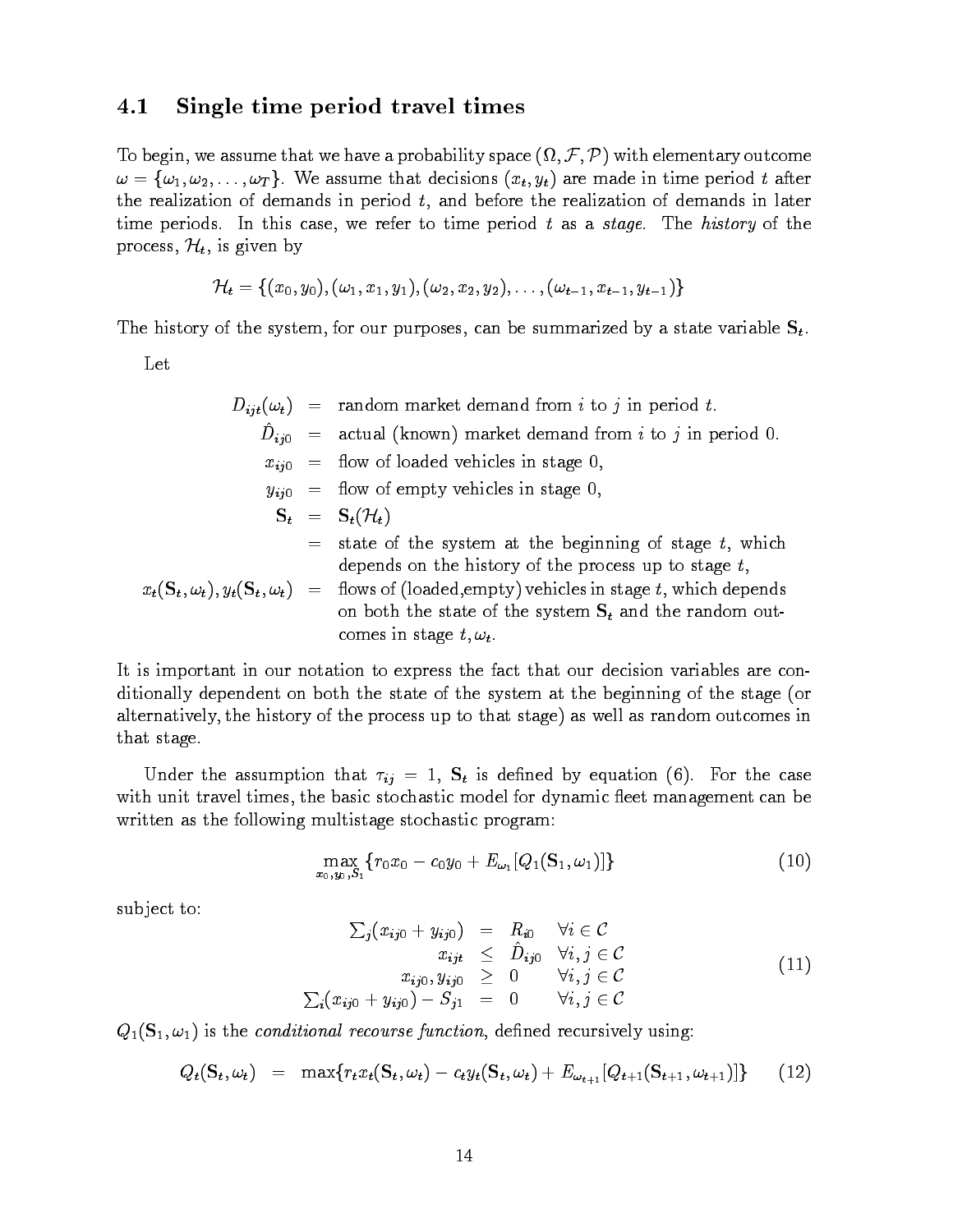sub ject to:

$$
\sum_{i} x_{ijt} (\mathbf{S}_{t}, \omega_{t}) + y_{ijt} (\mathbf{S}_{t}, \omega_{t}) = S_{it} \qquad \forall i \in C
$$
\n
$$
\sum_{i} x_{ijt} (\mathbf{S}_{t}, \omega_{t}) + y_{ijt} (\mathbf{S}_{t}, \omega_{t}) - S_{j,t+1} = 0 \qquad \forall j \in C
$$
\n
$$
x_{ijt} (\mathbf{S}_{t}, \omega_{t}) \leq D_{ijt} (\omega_{t}) \quad \forall i, j \in C
$$
\n
$$
x_{ijt}, y_{ijt} \geq 0 \qquad \forall i, j \in C
$$
\n(13)

Let

$$
\bar{Q}_{\textit{t}}(\mathbf{S}_{\textit{t}}) = E_{\omega_{\textit{t}}}\{Q_{\textit{t}}(\mathbf{S}_{\textit{t}},\omega_{\textit{t}})\}
$$

be the expected recourse function.  $Q_t(S_t)$  is a convex function of  $S_t$ . If we could determine this function explicitly, we could substitute it back into equation (10) and determine the optimal first-period decisions.

### 4.2 Multiperiod travel times

The previous section benefited from the simplification afforded by the assumption that all travel times between cities require one period. In practice, of course, travel times between cities might take on integer values  $\tau_{ij} = 1, 2, \ldots, \bar{\tau}$ . One way to handle multiperiod travel times is to define an extended state variable:

 $S_{jt}(k)$  = flow inbound to region j at time period k that will not actually arrive to region j until time period  $t + k$  $N_j(k) = \{i | \tau_{ij} = k\}$ 

Now our state variable is augmented to include not only the inventory of vehicles in each city, but also the number that are inbound but  $k$  periods away. Now the equations for single period travel times become:

$$
\max_{x_0,y_0,S_1}\{r_0x_0-c_0y_0+E_{\omega_1}[Q_1(\mathbf{S}_1,\omega_1)]\}\tag{14}
$$

sub ject to:

$$
\sum_{j} (x_{ij0} + y_{ij0}) = R_{i0} \tag{15}
$$

$$
x_{ijt} \leq \hat{D}_{ij0} \tag{16}
$$

$$
x_{ij0}, y_{ij0} \geq 0 \qquad (17)
$$

$$
\sum_{i \in N_j(k)} (x_{ij0} + y_{ij0}) + S_{j0}(k) - S_{j1}(k-1) = 0 \qquad (18)
$$

The conditional recourse function is defined similarly:

 $Q_t(\mathbf{S}_t, \omega_t) = \max\{r_t x_t(\mathbf{S}_t, \omega_t) - c_t y_t(\mathbf{S}_t, \omega_t) + E_{\omega_{t+1}}[Q_{t+1}(\mathbf{S}_{t+1}, \omega_{t+1})]\}$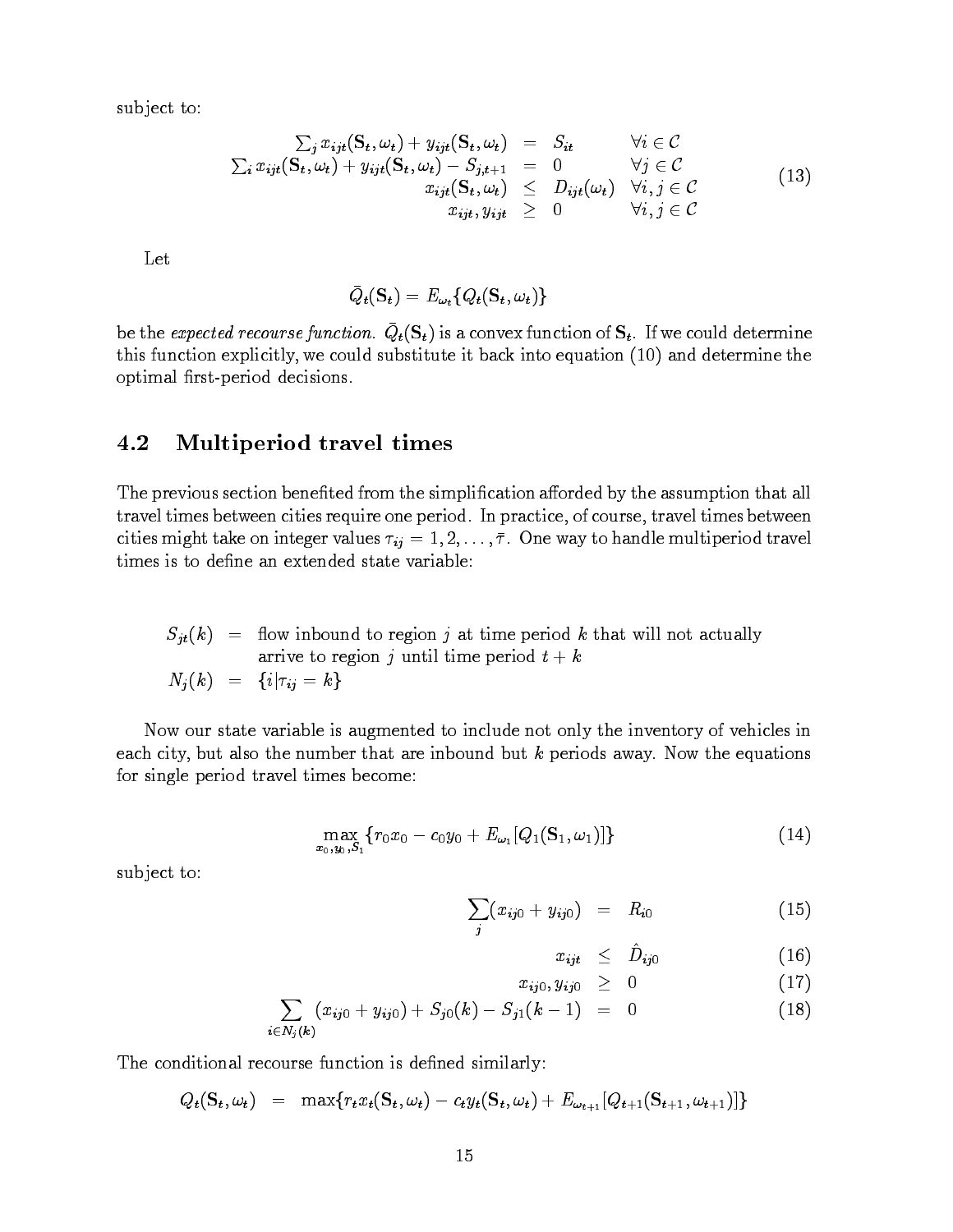sub ject to:

$$
\sum_{j} x_{ijt}(\mathbf{S}_{t}, \omega_{t}) + y_{ijt}(\mathbf{S}_{t}, \omega_{t}) = S_{it}(0)
$$
  

$$
\sum_{i} (x_{ijt}(\mathbf{S}_{t}, \omega_{t}) + y_{ijt}(\mathbf{S}_{t}, \omega_{t})) + S_{j,t}(k) - S_{j,t+1}(k-1) = 0
$$
  

$$
x_{ijt}(\mathbf{S}_{t}, \omega_{t}) \leq D_{ijt}(\omega_{t})
$$
  

$$
x, y \geq 0
$$

This rather straightforward extension to multiperiod travel times is technically correct, but as we show below, causes us problems in the development of tractable approximations.

## 5 Approximating the recourse function

Stochastic programs, and especially multistage stochastic programs, are in practice computationally intractable, requiring instead the development of approximations. In this section, we review methods for approximating the expected recourse function, focusing on techniques for replacing the recourse function with a nonlinear (or piecewise linear), separable approximation. We begin with scenario aggregation, which is a general purpose method widely used in the field of stochastic programming. Against this "brute force" approach are a number of other methods that do more to take advantage of the specific structure of our problem.

#### Scenario aggregation

Scenario aggregation involves solving the so-called *equivalent deterministic* function (Wets  $[36]$ ). Assume that from our sample space that we choose L scenarios denoted by  $(\omega^-, \omega^-, \ldots, \omega^-, \ldots, \omega^-)$ , and assume that p is the probability of scenario  $\omega^-.$  This involves solving:

$$
\max \sum_{s=1}^{L} p^s \left\{ \sum_{t=0}^{T} r_t x_t (\tilde{\omega}^s) - c_t y_t (\tilde{\omega}^s) \right\} \tag{19}
$$

sub ject to:

$$
\sum_{j} (x_{ijt}(\tilde{\omega}) + y_{ijt}(\tilde{\omega})) = S_{i1} + R_{i1} \quad t = 1 \tag{20}
$$

$$
\sum_{j\in\mathcal{C}}[x_{ijt}(\tilde{\omega})+y_{ijt}(\tilde{\omega})]-\sum_{k\in\mathcal{C}}(x_{k_{i,t-1}}(\tilde{\omega})+y_{ki,t-1}(\tilde{\omega}))\quad =\quad R_{it}\qquad t=2,3,\ldots,T\quad \ \ (21)
$$

$$
x_{ijt}(\tilde{\omega}) \leq D_{ijt}(\tilde{\omega}) \tag{22}
$$

$$
x_{ij0}(\omega^s) - x_{ij0} = 0 \qquad s = 1, \ldots, L \qquad (23)
$$

$$
y_{ij0}(\omega^s) - y_{ij0} = 0 \qquad s = 1, \ldots, L \qquad (24)
$$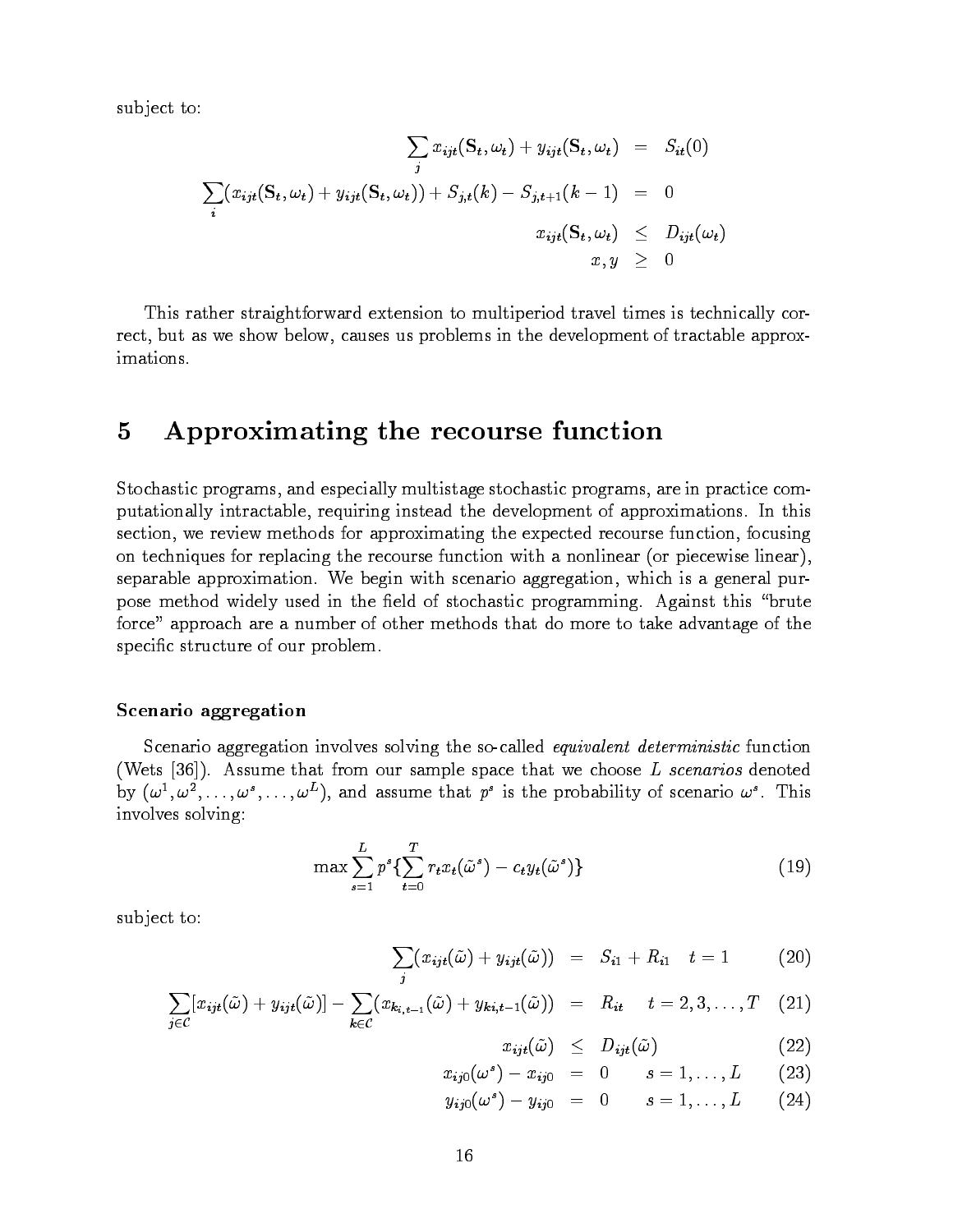Equations  $(23)$  and  $(24)$  are called *nonanticipativity* constraints. Without them, the problem would decompose by scenario  $\tilde{\omega}$ , which means that we would have more than one answer to implement in the first stage.

This formulation works for two-stage problems only. It is possible to develop a multistage formulation by defining a scenario  $\tilde{\omega}_t$  for each stage t. Then, we would require nonanticipativity constraints for each stage. Typically, the resulting linear program explodes in size. More common in practice is to simply approximate all future stages as being a single stage. In effect, we will allow decisions in period  $t$  to "anticipate" the outcomes in period  $t + 1$ , for periods  $t \geq 1$ . However, even this approximate formulation can produce intractably large linear programs. For example, assume we have a stochastic network with 1,000 nodes and 10,000 arcs, of which 1,000 have random upper bounds. If we model this problem with, say, 50 scenarios, it becomes a linear program with 600,000 constraints (one for each node and capacitated arc, times the number of scenarios, plus a nonanticipativity constraint for each arc and each scenario), and 500,000 variables (one for each arc and each scenario).

The advantage of the equivalent deterministic formulation, which is a standard approach used within the stochastic programming community, is that it allows for the random generation of correlated demands, and explicitly represents the full optimization problem under each scenario. Thus, the approach allows for the simultaneous optimization of current and future actions. The ma jor limitation is that this approach typically produces a very large scale linear program, forcing us to use a relatively small number of scenarios to capture future outcomes. In addition, the method does little to take advantage of the underlying structure of most problems that arise in transportation.

#### Stochastic Gradient Methods

Stochastic gradient methods (generally referred to as stochastic quasigradient, or SQG, methods) replace the expected recourse function with sample gradients. At each iteration, we would solve problems of the form:

$$
\max_{x_0,y_0,S_1}r_0x_0-c_0y_0+(\bar{g}^k)^TS_1
$$

subject to equations  $(11)$  -  $(11)$ .  $q^{\perp}$  is an estimate of the gradient of the recourse function calculated by:

$$
\bar{g}^{\bm{k}}=(1-\gamma)\bar{g}^{\bm{k}-1}+\gamma g(\omega^{\bm{k}})
$$

where  $\gamma$  is a smoothing constant and  $g(\omega^k)$  is a subgradient of  $Q(S, \omega^k)$  defined in equation (12). For our problem,  $Q(S, \omega^k)$  is a pure network, so  $g(\omega^k)$  is typically just the duals of the flow conservation constraints  $(11)$ .

Stochastic quasigradient methods were developed by Ermoliev [16] using a projection operator to handle constrained problems. Gupal and Ba jenov [19] demonstrate convergence for the constrained stochastic linearization, which requires the smoothing step for the gradient estimate (that is, it requires  $\gamma < 1$ ).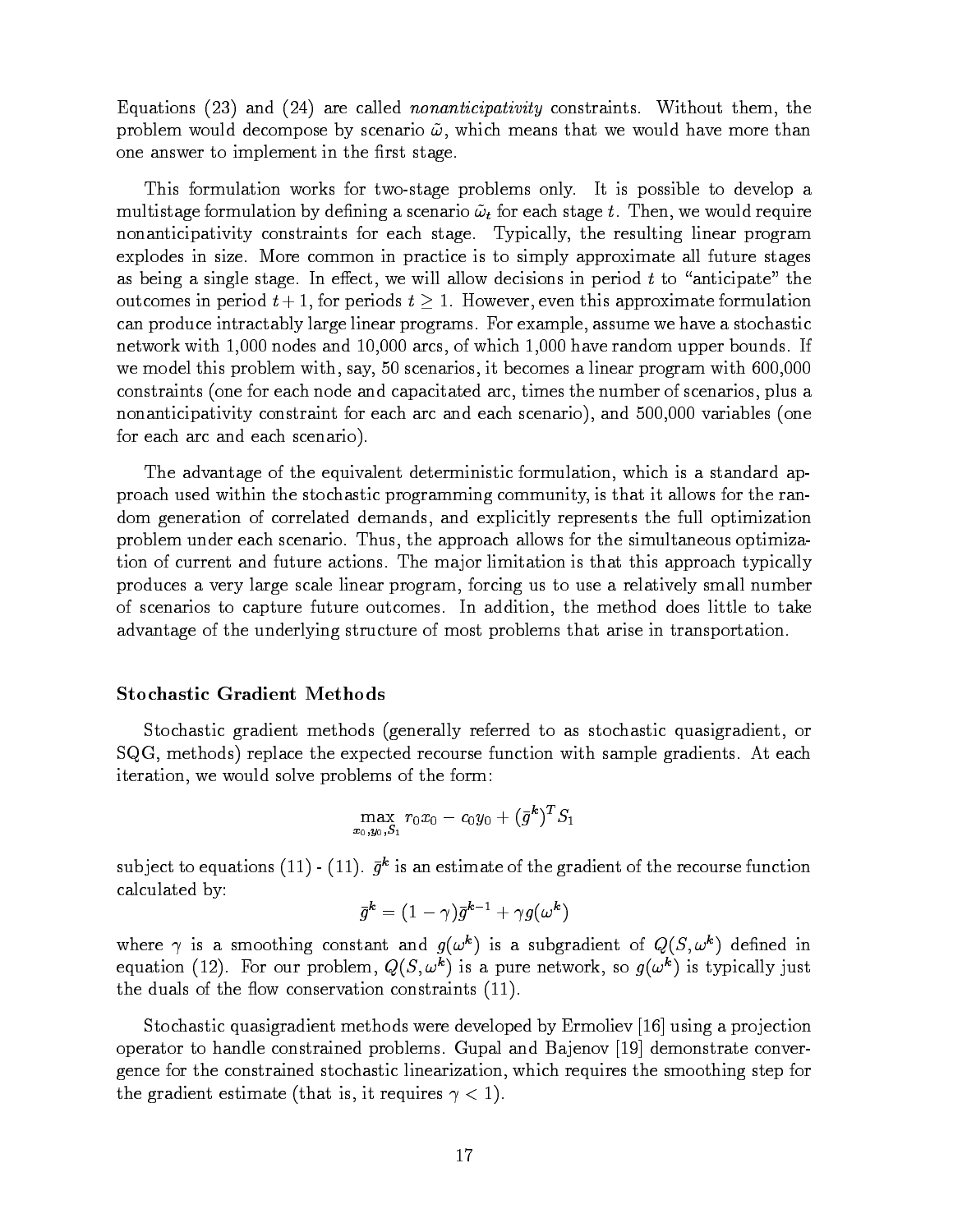#### Response surface methods

Beale et al. [3] suggest approximating expected recourse functions using response  $\mathcal{S}$ urface methods. For example, we might replace  $Q(\mathcal{O})$  with.

$$
\hat Q(S)=a_0+\sum_{i\in\mathcal{C}}a_{i1}S_i+a_{i2}S_i^2
$$

Of course, we could include cross products and higher order terms, but the basic idea is to replace the recourse function with a statistically estimated function. If we choose to use a separable function, then the first stage problem can be solved as a nonlinear network. If the dimensionality of S is high (which is typical) then a large number of samples may be required to adequately estimate the coefficients.

#### Simple recourse

The complexity of problem (10) is the demand constraint (13) with the random right hand side. Assume now that we replace this constraint with the following:

$$
x_{ijt} + x_{ijt}^+(\omega) - x_{ijt}^-(\omega) \leq D_{ijt}(\omega)
$$

where  $x^+(\omega)$  and  $x^-(\omega)$  are recourse variables. We assume that the recourse variables are chosen after a realization  $D(\omega)$  is made. If  $x_{ijt} > D_{ijt}(\omega)$ , then  $x_{ijt}(\omega) = x_{ijt} - D_{ijt}(\omega)$ can be interpreted as trucks moving empty from  $i$  to  $j$  . If  $x_{iit} > D_{iit}(\omega)$  , then  $x_{i}$   $i_{iit}(\omega) =$  $Di_{ijt}(\omega) -xi_{ijt}$  is the lost demand. The key is that x is chosen before we know  $\omega$  while the recourse variables  $x^+(\omega)$  and  $x^-(\omega)$  are chosen after we know  $\omega$ .

Depending on the distribution of  $D(\omega)$ , this change converts the original stochastic program to a nonlinear network problem (see Powell [28] and Powell and Frantzeskakis [32]), which can be solved using standard algorithms. The limitation, of course, is that the approximation of the expected recourse function can be quite crude.

#### Successive linear approximation procedure (SLAP)

The SLAP algorithm (Frantzeskakis and Powell [17]) is designed for multistage, dynamic networks with random arc capacities, where each stage is comprised of a bipartite graph. Assume the recourse function for stage  $t + 1$  is replaced with a linear approximation:

$$
Q_{t+1}^L(S_{t+1}) = \sum_{i \in \mathcal{C}} v_{i,t+1} S_{i,t+1}
$$

where  $v_t$  is an approximation of  $\nabla Q_t(S_t)$ . Then the recourse problem for stage t decomposes by region:

$$
\hat{Q}_{\textit{\textbf{t}}}(S_{\textit{\textbf{t}}}) = \sum_{\textit{\textbf{i}} \in \mathcal{C}} \hat{Q}_{\textit{\textbf{t}} \textit{\textbf{t}}}(S_{\textit{\textbf{t}}})
$$

where

$$
\hat{Q}_{it}(S_{it}) = E_{\omega_t} \max_{x_t, S_{t+1}} \sum_{j \in \mathcal{C}} (r_{ij} x_{ijt} - c_{ij} y_{ijt} + v_{j,t+1} S_{j,t+1})) \tag{25}
$$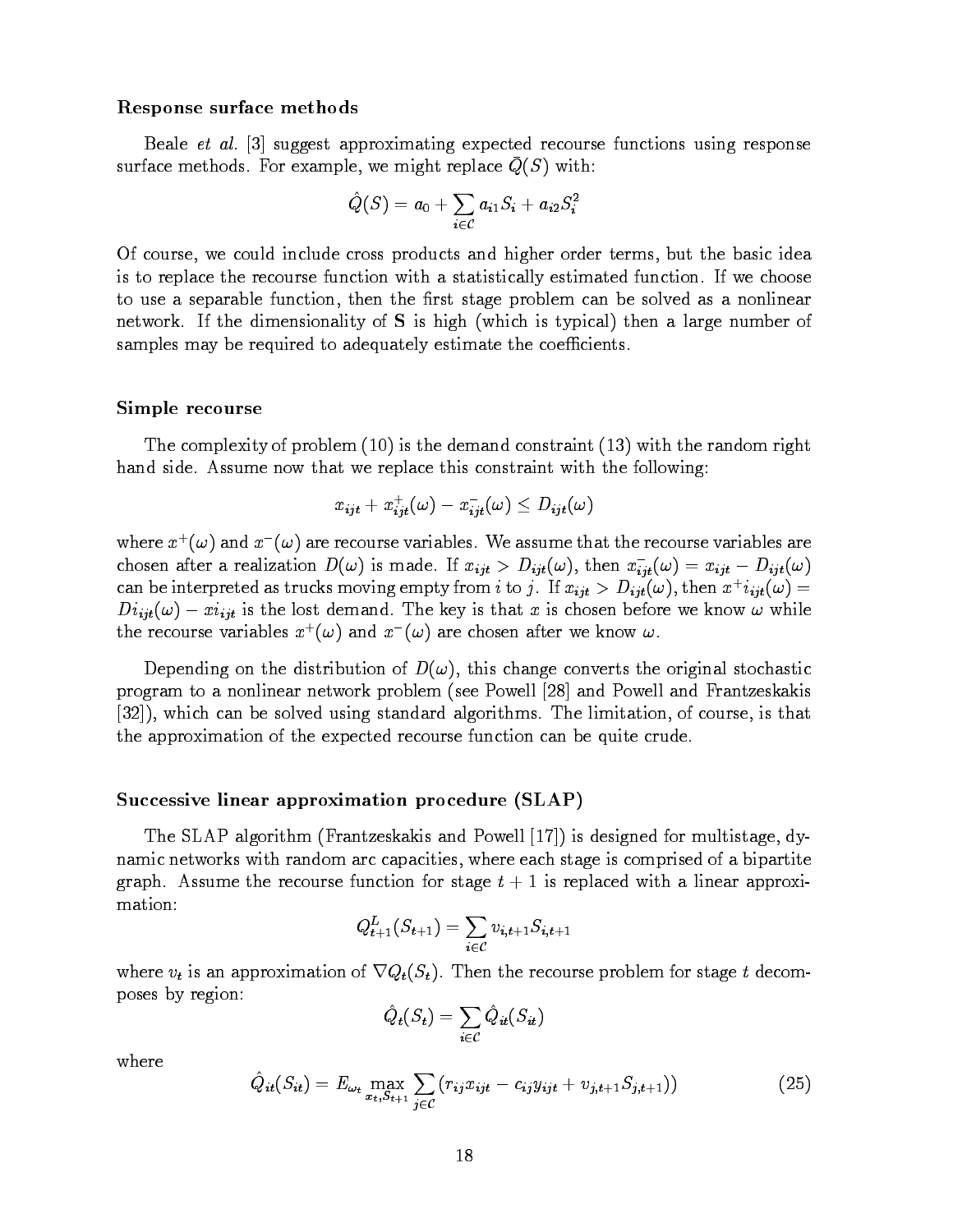sub ject to:

$$
\sum_{i\in\mathcal{C}}(x_{ijt}+y_{ijt})-S_{j,t+1} = 0 \qquad j\in\mathcal{C}, t=1,\ldots,T\begin{array}{lcl}\nx_{ijt} < & D_{ijt}(\omega_t) & i,j\in\mathcal{C}, t=1,\ldots,T\n\end{array} \tag{26}
$$

The optimal solution of equation (25) can be found by letting  $w_{in}$  be the value of the  $n_{th}$  option out of region i. An option can be moving loaded or empty to region j, with value  $r_{ij} + v_{j,t+1}$  or  $-c_{ij} + v_{j,t+1}$ , respectively. If the options are ranked so that  $w_{i1} \geq w_{i2} \geq \ldots \geq w_{iN}$ , then the optimal solution is to allocate as much flow to the highest ranked options until all  $S_{it}$  units of flow have been assigned. Powell [27] (see also [17]) shows how the expectation in (25) can be easily found, producing a piecewise linear, convex function of the form:

$$
\hat{Q}_{it}(s) = \sum_{k=1}^{s} q_{it}(k) \tag{27}
$$

where  $q_{it}(k)$  is the expected value of the  $k^{th}$  unit of flow in region i at time t.

#### Successive convex approximation procedure (SCAM)

Cheung and Powell [10] introduce an approximation for the expected recourse function that takes the same form as equation (27) but which does not require the linearization approximation given in equation (5). Instead,  $Q_{t+1}(S_{t+1})$  is replaced with a piecewise linear, convex (but separable) approximation. Using results from Powell and Cheung ([31, 30]), a separable, piecewise linear approximation of  $Q_t(S_t)$  is developed that is more accurate that than produced by the SLAP procedure. The reader is referred to these papers for details.

#### Hybrid stochastic gradient methods

Finally, it is possible to combine stochastic linearization methods with a nonlinear approximation. Culioli and Cohen [13] suggest solving problems which at iteration  $k$ would look like:

$$
\min_x c^T x + K(x) + \left(a_k g^k - \nabla K(x^k)\right)^T x
$$

where x is our vector of first-stage decision variables,  $a_k$  is a stepsize (such as  $a_k =$  $1/K$ ),  $q^2$  is a sample gradient at iteration k, and  $K(X)$  is a strictly convex function (for example, we might use  $K(x) = ||x||^2$ . The function  $K(x)$  helps stabilize the process from one iteration to the next, thereby correcting a major deficiency of pure stochastic linearization.

Building on this idea, Cheung and Powell [11] propose solving problems of the form:

$$
\min_{x_0,S_1}c^Tx_0 + \hat{Q}^{\bm{k}}(S_1)\!+\!a_{\bm{k}}\left(g^{\bm{k}}-\hat{q}^{\bm{k}}\right)^T S_1
$$

where: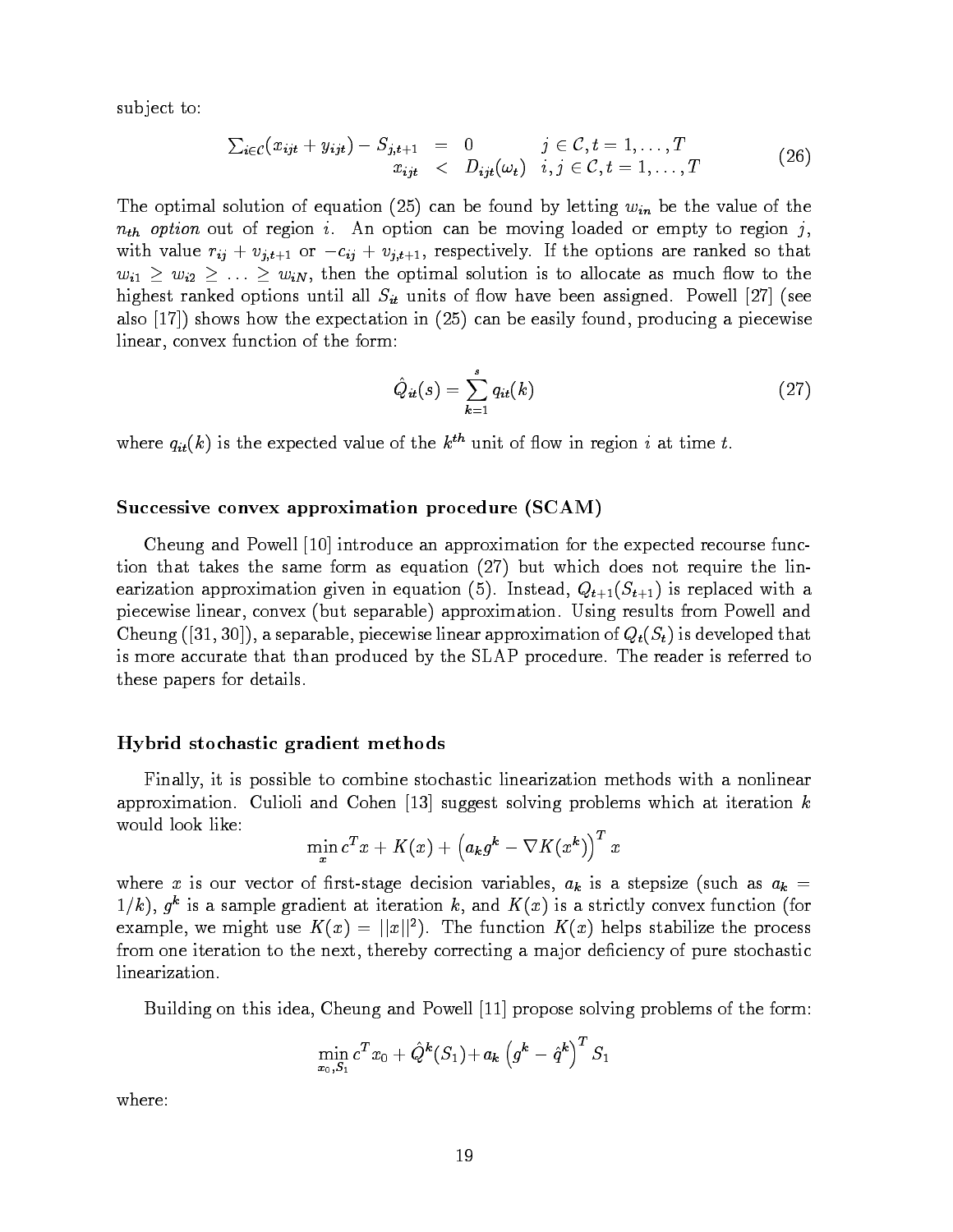q and the set of  $\eta$  $=$  a stochastic subgradient of  $Q(S)$  at  $S^*$  that is,  $q^* \in \partial Q(S^*, \omega^{n+1});$  $Q^k(S) = a$  convex approximation of  $Q(S);$  $q^k$  = a subgradient of  $Q^k(S_1^k)$ , that is  $q^k \in \partial Q^k(S_1^k)$ .

The function  $Q^*(S_i^*)$  is updated iteratively using:

$$
\hat{Q}^{\textit{k}\text{+1}}(S_1) = \hat{Q}^{\textit{k}}(S_1) {+} \, a_{\textit{k}} \, \big( g^{\textit{k}} - \hat{q}^{\textit{k}} \big)^T \, S_1;
$$

This method assumes that we start with an initial approximation  $\hat{Q}^0(S)$ . This approximation could be as simple as  $Q^0(S) = |S|^2$ , or it could be produced using one of the other methods described above. It is shown in [11] that the sample information can greatly improve the quality of the solution in a two-stage problem. Furthermore, since we are basically adding a linear correction term to the original approximation, we retain properties of separability if these exist in the original approximation  $\hat{Q}^0(S)$ .

### Remarks

Each of these methods offers specific strengths and weaknesses, and testing each one is a project in itself. Scenario aggregation provides a mechanism for capturing complex correlations in the data. This is usually done by sampling realizations from past history. However, the resulting model is typically a very large linear program, which becomes intractably large if we try to capture multistage effects. Integer solutions are extremely difficult to obtain.

At the other extreme are stochastic gradient methods which replace the recourse function with a linear approximation. While we are not aware of results for solving multistage problems, these methods have rigorous proofs of convergence for two stage applications (by contrast, scenario methods provide an optimal solution only for the specific scenarios represented, not the entire sample space). Stochastic gradient methods are also very easy to solve, and produce integer solutions naturally. However, they are known to have notoriously slow rates of convergence.

Response surface methods have a certain appeal, combining the flexibility of sampling with nonlinear approximations, but we are not aware of any testing or refinement of these methods for this problem class. It is an approach worth pursuing, but out of the scope of this paper.

Simple recourse provides simple nonlinear approximations which are easy to solve, but the approximations are very poor in quality, and the resulting models do not easily yield integer solutions.

The SLAP and SCAM approximations, which are more sophisticated versions of the approximation first introduced in Powell  $[27]$ , both represent attempts to replace the expected recourse function with a separable, piecewise linear approximation. Current evidence suggests that the SCAM approximation will outperform SLAP (which in turn,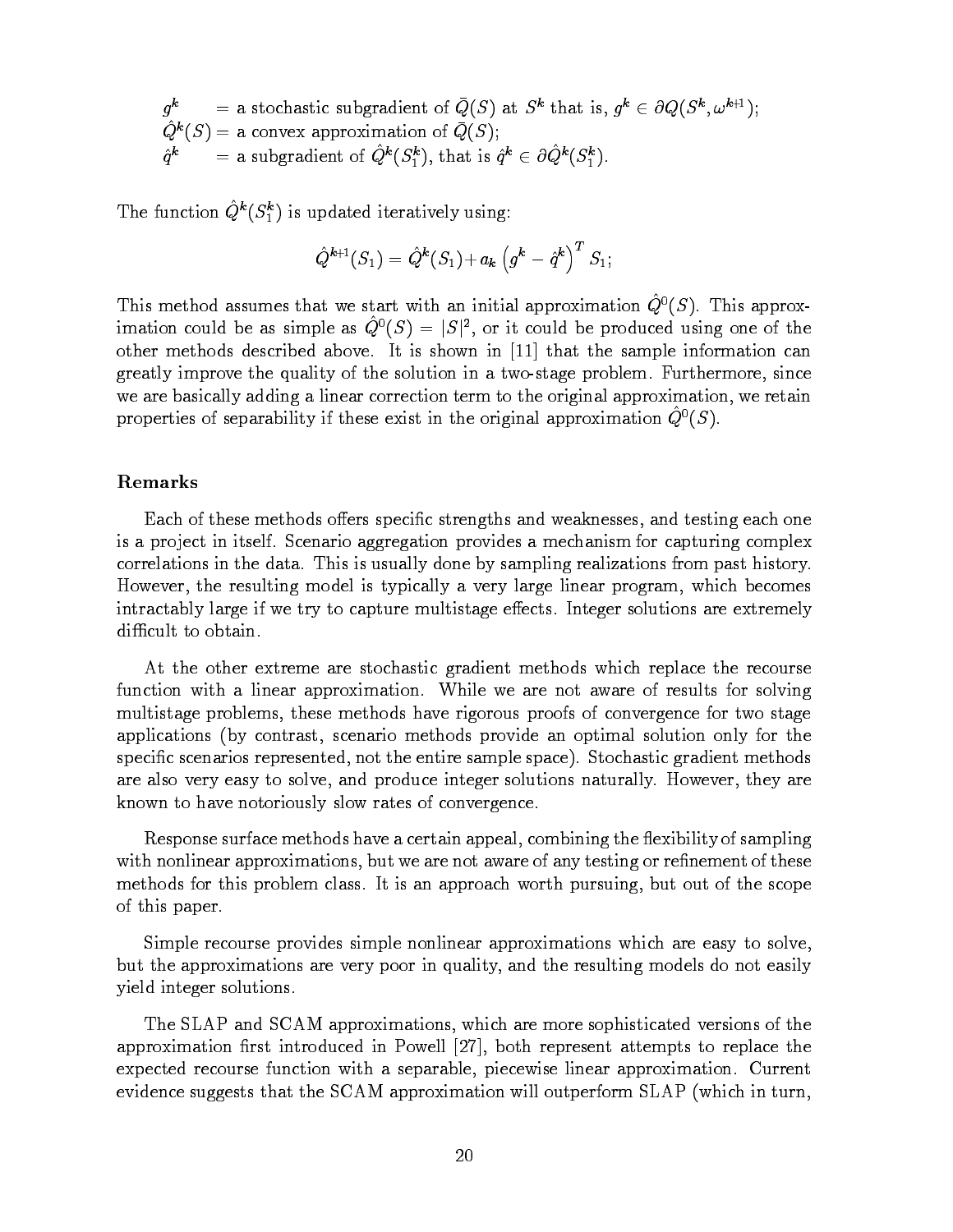should outperform the approximation in [27]), but this is purely an experimental question. The primary limitation of all these approximations is that they are not convergent - they are purely approximations.

The hybrid method described in  $[11]$  offers the promise of combining a good approximation with an adjustment term that provides a rigorous proof of convergence. The attractiveness of this approach is that it achieves this goal without destroying the underlying network structure of the problem. The result certainly has theoretical appeal, but it remains to be seen whether it contributes substantially to the accuracy of the approximations.

#### 6 6 A pure network approximation

If we choose to approximate the expected recourse function using the equivalent deterministic framework, we face the daunting task of solving a potentially very large linear program. A more attractive alternative is to use one of the separable (convex) approximations. Starting with the version of the problem with single period travel times, equation (10) would become:

$$
\max_{x_0, y_0, S_1} \{ r_0 x_0 - c_0 y_0 + \sum_{j \in C} \hat{Q}_{j1}(S_{j1}) \}
$$
\n(28)

If the random variables in the expected recourse runction are discrete, then  $Q(S_t)$  should be a piecewise linear, convex function. In this case, (28) is equivalent to the network shown in figure 4, where the approximate recourse function is represented by a cluster of "stochastic links" which capture the expected marginal contribution of each unit of flow into a region in a time period. Known demands (in the first time period) are represented as links moving between the origin and destination of the demand, with a positive contribution and an upper bound of one (or equal to the number of loads moving between the same origin and destination).

In addition to assuming one period travel times, this formulation also assumes that there is no "known" information in the future. In practice, real problems not only have multiperiod travel times, but a portion of the demands that have to be satisfied in the future will be known now. Of course, we can simply lump these into the forecasted demands, but in doing so, we lose the opportunity to work with this additional

If travel times span multiple time periods, then we would solve:

$$
\max_{x_0, y_0, S_1'} \{r_0 x_0 - c_0 y_0 + \sum_{t=1}^{\bar{\tau}} \sum_{j \in \mathcal{C}} \hat{Q}_{jt}(S_{j1}')\} \tag{29}
$$

 $(29)$  can be formulated as a pure network as illustrated in figure 5.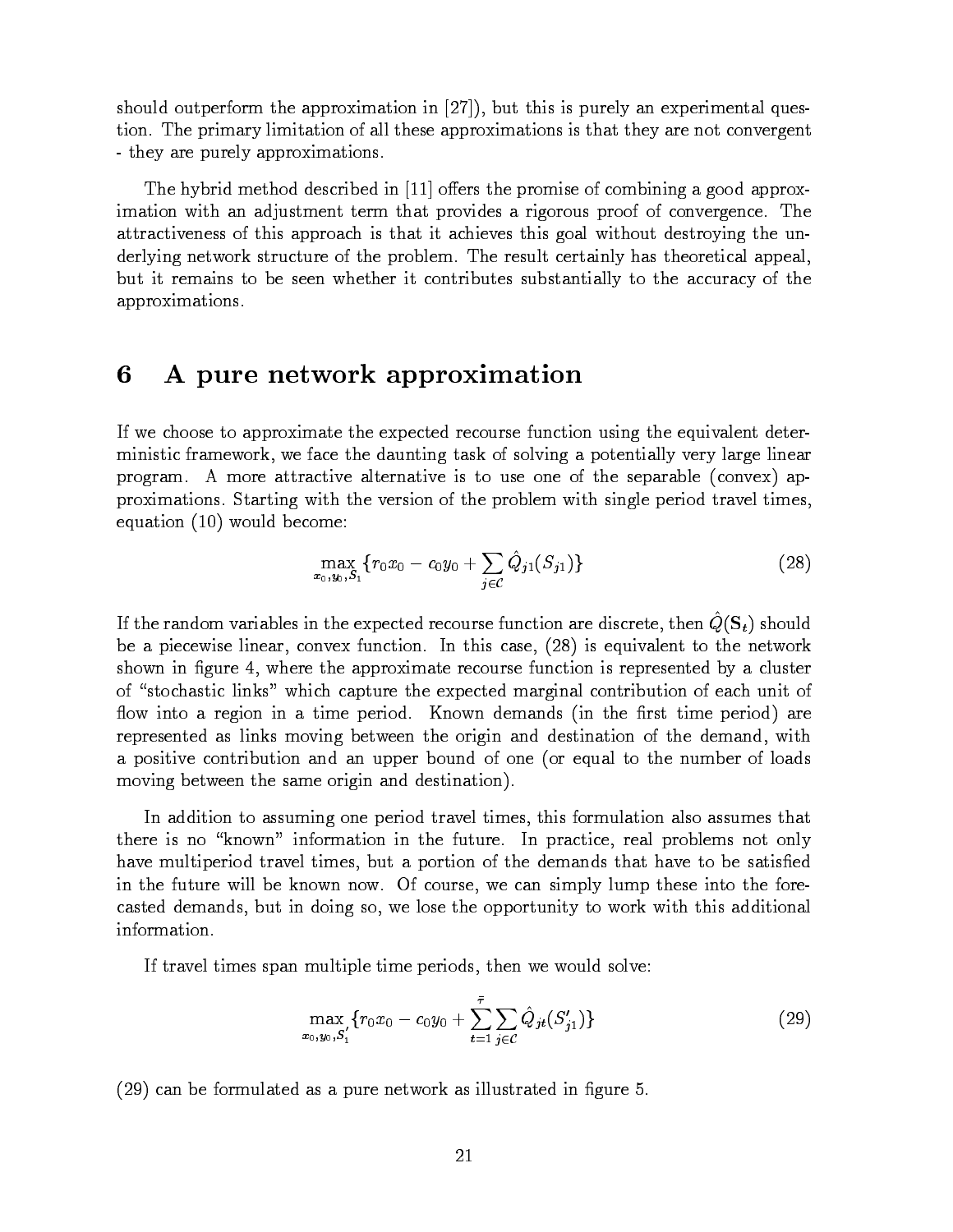

Figure 4: Equivalent network formulation of stochastic program with single-period travel times

This section has outlined an approach for solving the first stage problem of managing vehicle inventories by approximating the expected recourse function as a separable, piecewise linear function. The network model shown in figure 5 was first introduced in Powell [27], and was the basis for the LOADMAP model first implemented at North American Van Lines ([33]).

## A hybrid model for the dynamic assignment prob- $\overline{7}$

We have now reviewed two broad classes of models for the real-time dynamic problem. The first uses a static assignment model that assigns specific drivers to specific loads, while the second uses a dynamic network that accounts for forecasted demands, but requires temporal and spatial aggregation to handling forecasting of future activities. We have also described both deterministic and stochastic versions of the dynamic network. Clearly, each model offers both valuable strengths as well as significant weaknesses.

It is possible to produce a model that combinies the best features of both models, illustrated in figure 6. The network has two components. The first is the assignment network, which includes nodes for each individual driver and load, and arcs representing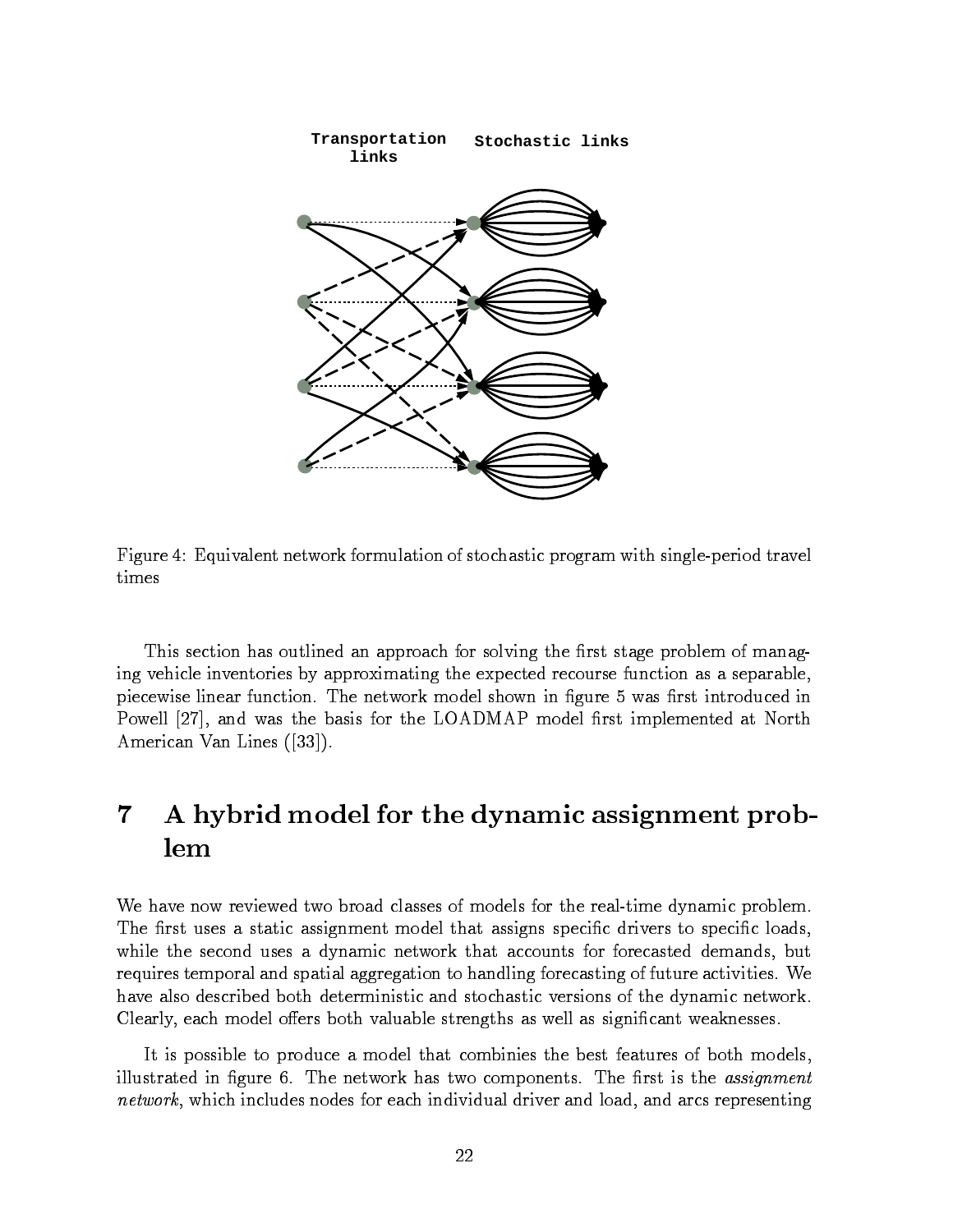

Figure 5: Equivalent network formulation of stochastic program with multi-period travel times

the assignment of drivers to loads. The second part is the forecast network, which works at an aggregate level and includes all forecasted demands as well as loads that have already been called in but are not to be picked up until some time into the future. Loads which are available to be picked up immediately or in the near future are represented by an origin (pickup) node in the assignment network, and a destination node in the forecast network. The only other set of links that move between the assignment network and the forecast network are empty repositioning arcs which join a driver to a specific region and time period.

We assume for the modeling of the forecast network that time is aggregated into specific time periods. In truckload trucking, a typical time period is one day, since most loads must be picked up on a specic day (with varying time windows within the day). The model, however, may be solved in real-time over the course of a day as new information on drivers and loads becomes available. For this reason, the first time period in the forecast network (which we refer to as time period 0) specifically covers demands which are forecasted to be called in during the remainder of the day, while all future time periods refer to complete days (of course, time periods need not be of a particular size  $-$  time period 3 could cover two days if we wish). For example, when the model is run at 10 am, the first time period will include demands that are forecasted to be called in for pickup later that day. These forecasts will have to be updated periodically over the course of the day.

Nodes in the assignment network (drivers and loads) do not necessarily represent activities in the first time period. Rather, we associate with each node a time of avail-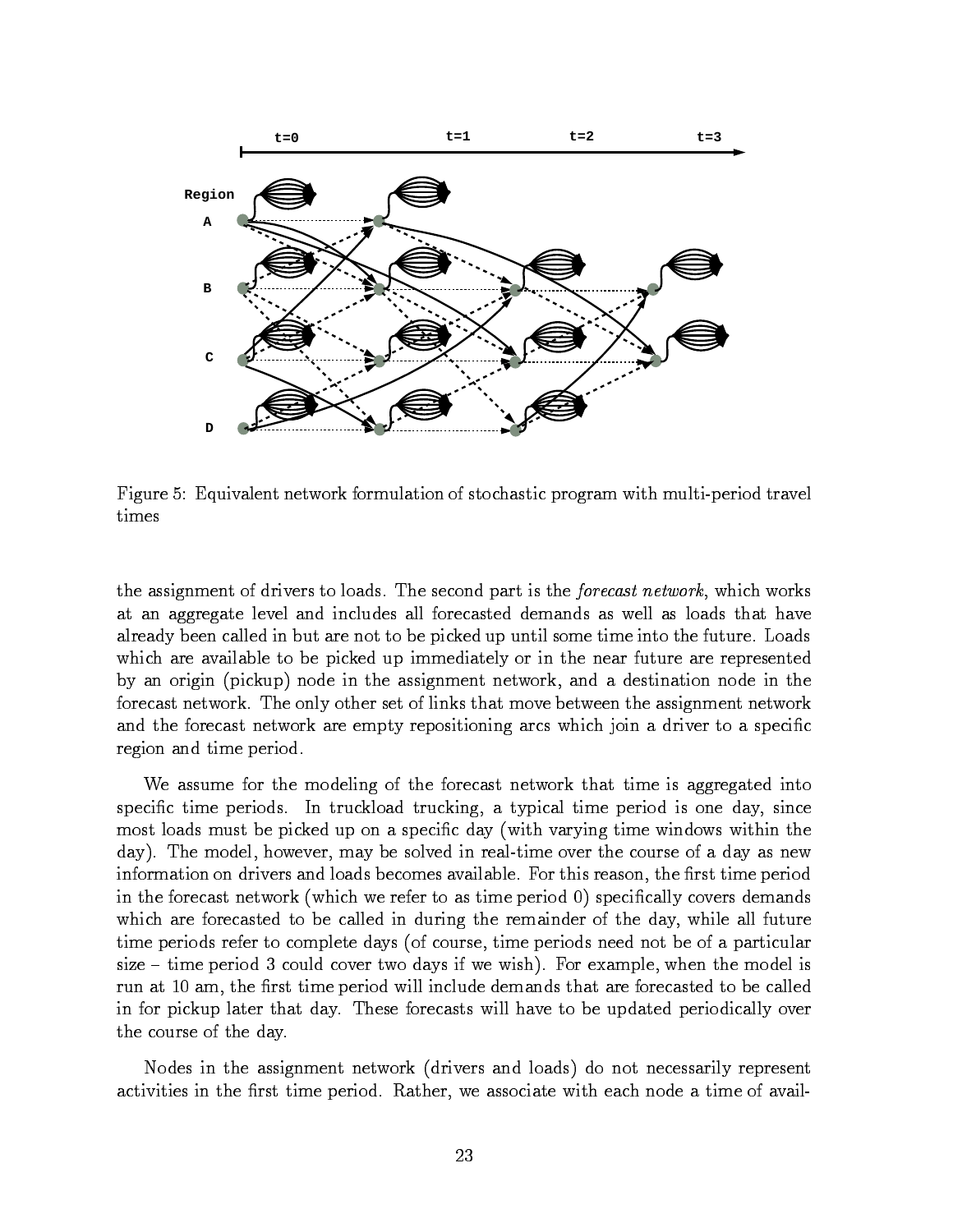

Figure 6: Hybrid network for solving combined assignment and fleet management problem

ability. For example, driver  $\mathcal{D}_i$  might be enroute to Chicago, and is forecasted to become available at hour 14 (later in the same day). Refer to this time as  $(0, 14)$ . We could still represent this driver as a node in the assignment network, but we would have to restrict the links that can be generated out of this node. For example, this driver could only be assigned to loads that could be picked up after time  $(0, 14)$ , accounting for driving time from the destination of the load to the origin of the next load.

Now consider a load that is available at time  $(1, 15)$  (that is, hour 15 on day 1) in region  $i$ . We can represent the origin of this load as a node in the assignment network, or as a link emanating from the node for region  $i$  on day 1 in the forecast network. The value of modeling the load as a node in the assignment network is that it allows us to capture all the characteristics of the load. By contrast, if we model the load as originating in the forecast network, then it is possible the load could be covered by a driver moving, say, from region  $k$  to region  $i$  on day 1, which could then be assigned to handle the second load. In this way, the model can assign one driver to handle two loads, although the unique characteristics of the driver and load are lost in the forecast network.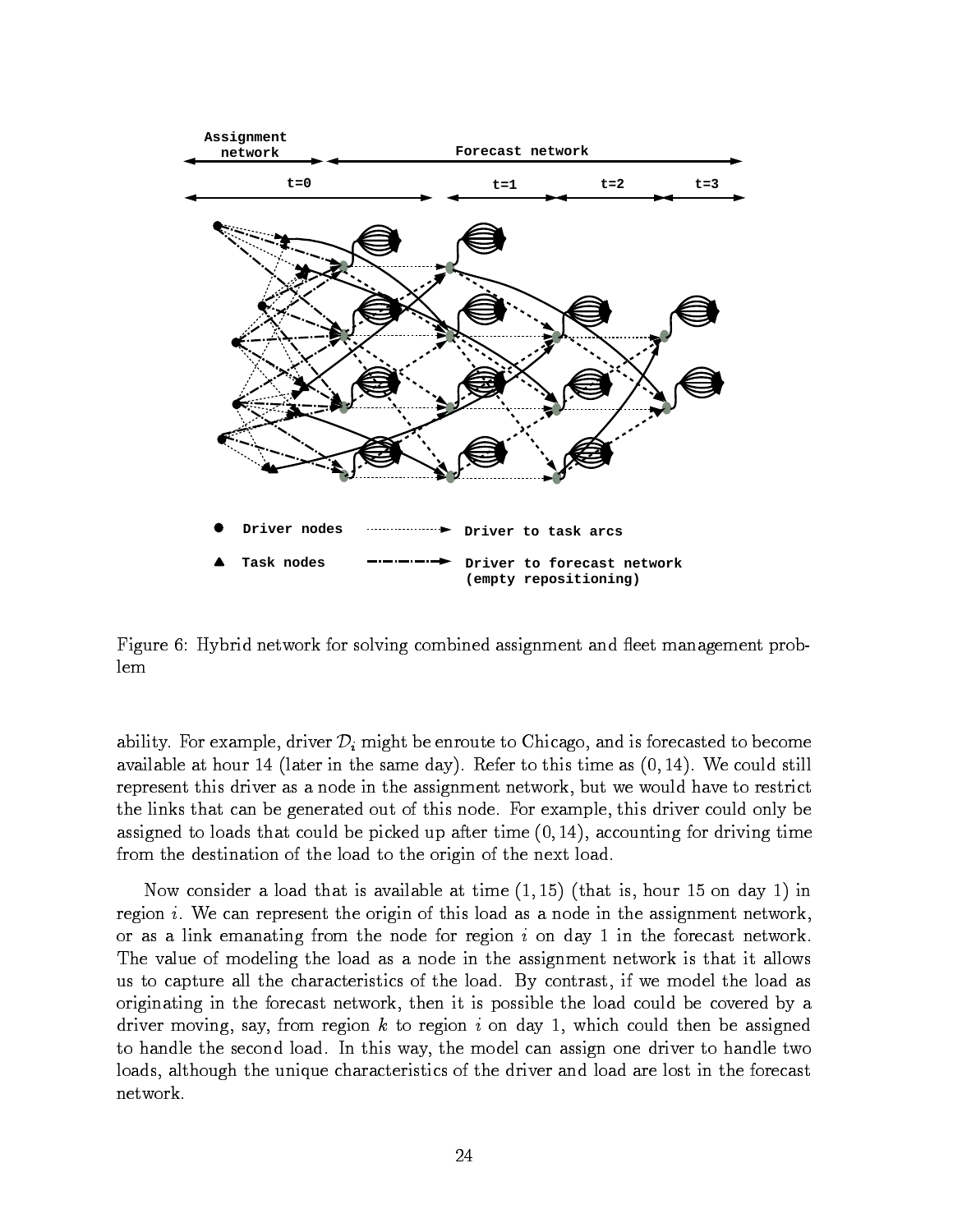When a driver is assigned to an activity in the forecast network, there are essentially four possible options. The driver may be assigned to a node in the current time period or a future one. In addition, a driver may be assigned to a node representing the region where he is currently located, or a different region. The actions to be taken for each option are summarized as follows:

Assignment to first time period:

- $-$  Assignment to "own" region:
	- 1. The truck should sit and do nothing. Its most protable option is to wait for a load to be called in later in the day.
- $-$  Assignment to a different region:
	- 2. The truck should reposition empty to the region in anticipation of demands that may be called in later in the day. If the truck sits where it is, it may be too far away from the load when it is called in, thereby resulting in lost revenue.

Assignment to a future time period:

- $-$  Assignment to "own" region:
	- 3. Again, the truck should sit and do nothing, but if the model assigns him to a future time period, then it is unlikely that the driver will be used any time soon. This represents an opportunity for using telemarketing to perform load solicitation.
- Assignment to a different region:
	- 4. The driver should reposition empty (typically moving overnight) to another region. Since the driver is not expected to be needed until some time in the future, it may not be necessary for the truck to start moving empty immediately.

The model can be stated mathematically by combining the assignment model (equation 1), with the approximate recourse function (equation 28):

$$
(DAP) \quad \min \sum_{d \in \mathcal{D}} \sum_{l \in \mathcal{L}} c_{dl}^a x_{dl}^a + \sum_{d \in \mathcal{D}} c_d^h x_d^h + \sum_{l \in \mathcal{L}} c_l^r y_l + \sum_{t=1}^{\bar{\tau}} \sum_{j \in \mathcal{C}} \hat{Q}_{jt}(S_{jt}) \tag{30}
$$

sub ject to:

$$
\sum_{d \in \mathcal{D}} x_{dl}^a + y_l = 1 \tag{31}
$$

$$
\sum_{l \in \mathcal{L}} x_{dl}^a + x_d^h = 1 \tag{32}
$$

$$
x_{dl}^a, y_l, x_d^h \geq 0 \tag{33}
$$

$$
S_{jt} = \sum_{i \in \mathcal{C}} [x_{ij,t-\tau_{ij}} + y_{ij,t-\tau_{ij}}]
$$
\n(34)

Specific features of this hybrid model include: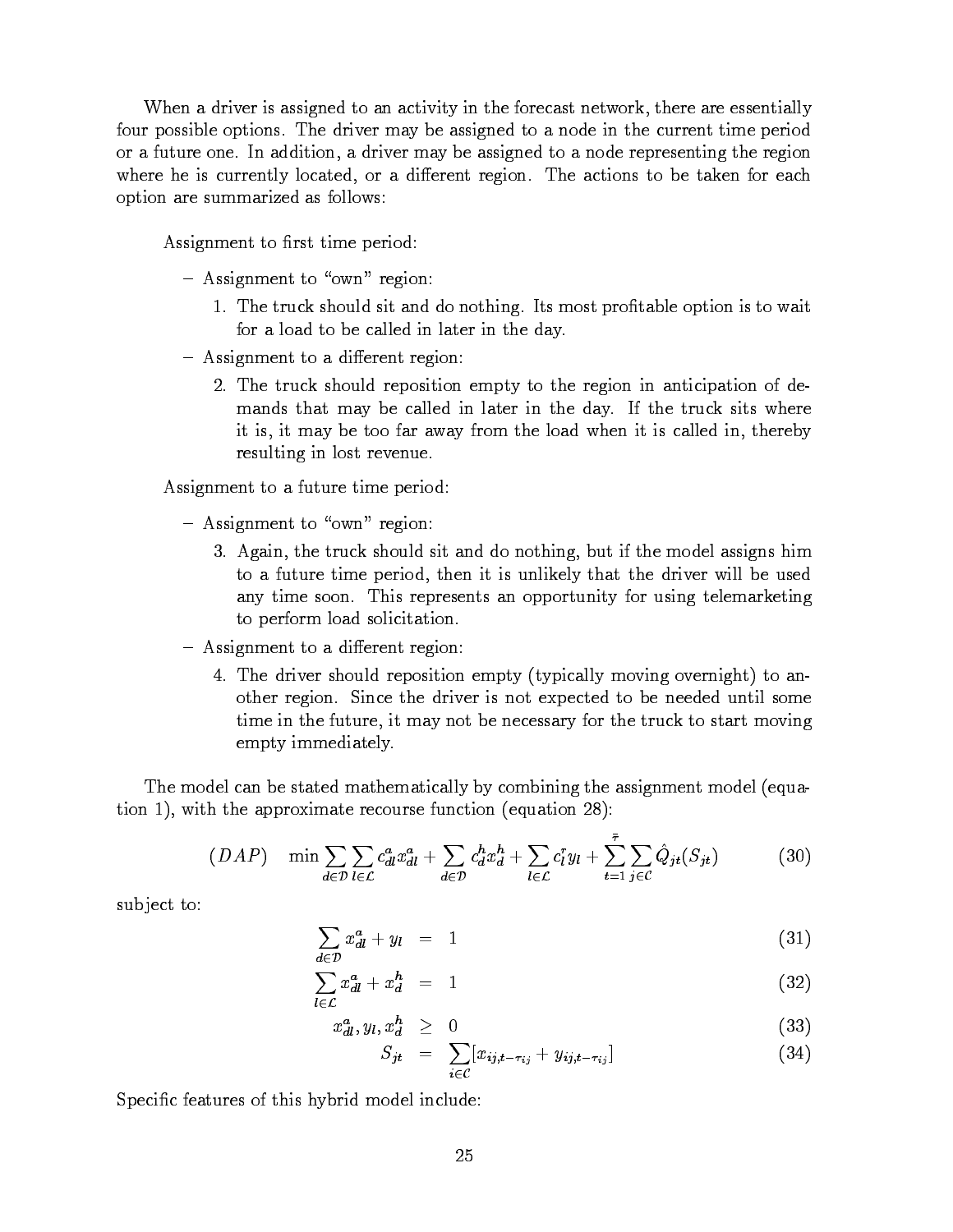- $\bullet$  Drivers and loads can be modeled with the same level of detail possible in a static  $\phantom{a}$ assignment model.
- $\bullet$  -the model can not only recommend which driver should be assigned to a particular  $\bullet$ load, but also whether a driver should be "held" in a region (in anticipation of future loads) or repositioned empty to a neighboring region (again, in anticipation of future loads).
- $\bullet$  Known ("booked") loads and forecasted loads are each handled in a natural way. The model avoids the problem of deterministic models where known and forecasted loads are indistinguishable to the model.
- $\bullet$  The model is a pure network, and can be optimized extremely quickly.
- $\bullet$  The model returns integer solutions.  $\blacksquare$

The integration of known and forecasted demands in a single model in this way is, we believe, new. Of particular value is the combination of the assignment network, which provides a high level of detail, and the forecast network, which handles forecasted activities at a lower level of detail.

Of course, the model also possesses limitations, including:

- $\bullet$  . The model can assign a driver to a single load, but cannot develop tours for specific  $\bullet$ drivers that cover multiple loads. The model can assign a driver to more than one load, but loses the identity of the driver past the first load.
- $\bullet$  rorecasted loads require spatial and temporal aggregation, which can produce errors in decisions to reposition equipment.
- $\bullet$  The separable approximation of the expected recourse function can ignore interactions between neighboring regions. In some cases, vehicles arriving to a region  $i_1$ might be routinely repositioned empty to region  $i_2$  which might be quite close by. The result can be signicant distortions in the recourse functions for both regions.

At this point, we have a model with tremendous potential for solving the real-time driver assignment problem for truckload motor carriers. The question that arises is: What is the value of including an approximation of the expected recourse function, and how do errors introduced by approximating the recourse function impact the actual dispatch decisions? Lacking theoretical answers, we have to address this question experimentally.

## 8 Experimental testing

The hybrid network illustrated in figure 6 represents an important extension of the standard assignment model that is most widely used in practice. It raises a series of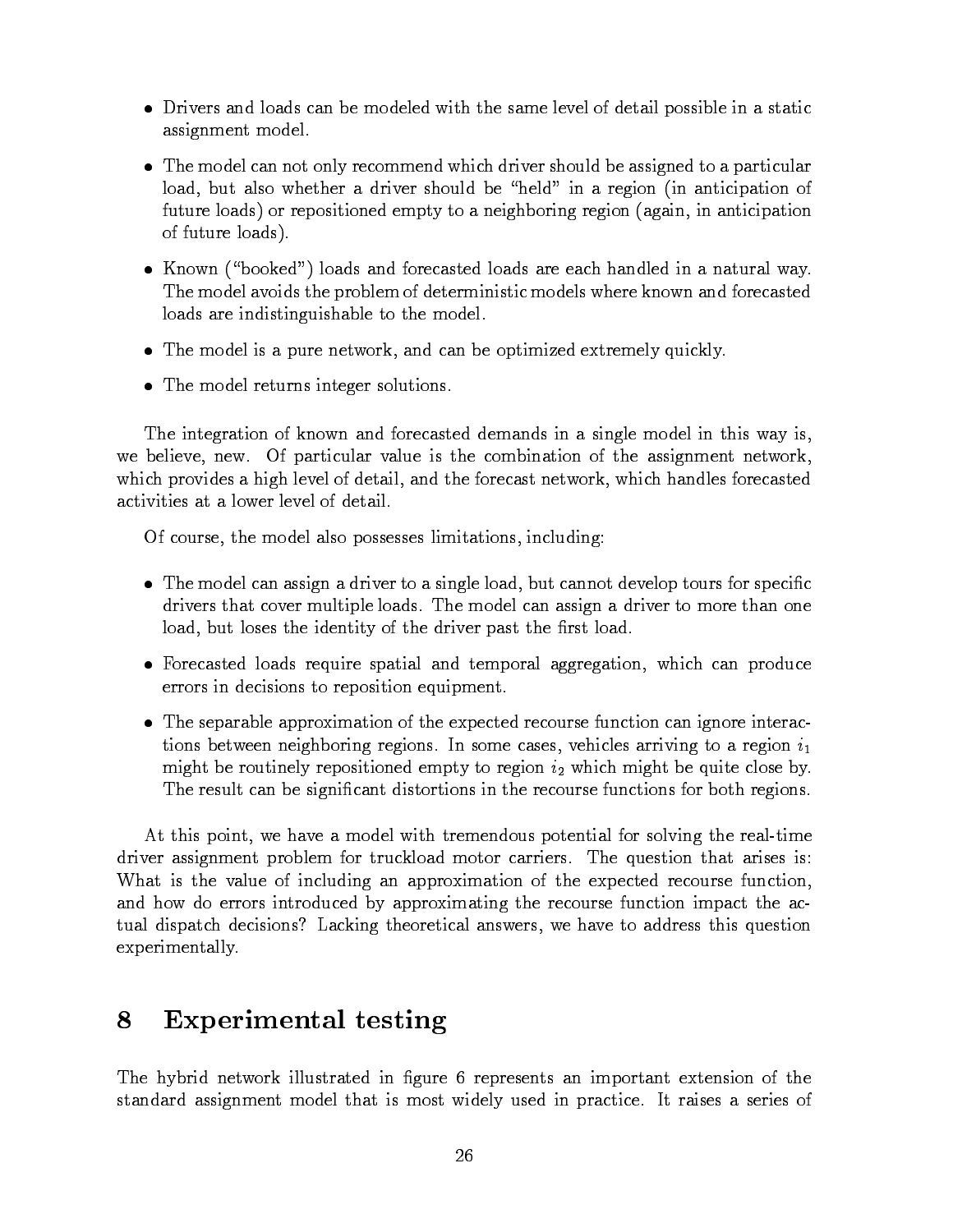experimental questions:

- $\bullet$  Does the hybrid, stochastic, dynamic network model outperform a myopic, assignment model working alone?
- $\bullet$  -Can the resulting network model be optimized in real time for problems of realistic  $\bullet$
- $\bullet$  -Does the model accurately capture the dynamics of real-time dispatching?

These questions address the validity of the model and whether it can be solved in realtime. The first question is of particular interest, since the standard approach in practice is to use a myopic assignment model to assign drivers to loads. The practical argument in favor of this simple model is that carriers do not need to reposition drivers empty in anticipation of future demands. Instead, they will simply wait until the customers call in, and then take advantage of the large size of the fleet to cover loads.

If the third question can be answered affirmatively, then not only have we developed the foundation for a successful real-time dispatching system, we also have a simulation model that can be used to address more substantive questions. For example:

- $\bullet$  ) what is the cost of uncertainty in truckload dispatching?
- What are the economies of density that can be derived from larger operations?

A stochastic, dynamic model is particularly valuable in estimating the value of knowing more demands in advance. If we tried to answer this question with a simple myopic model, we could overestimate the value of reducing uncertainty simply because the myopic model might perform articially badly in an environment where very little is known in advance (but where demands can be forecasted).

We investigate these questions using a simulation package called MIDAS (Micro Dispatch and Simulation) which is described in section 8.1. Section 8.2 describes the process by which demands are generated. Next, section 8.3 describes the specic optimization model used in MIDAS. Section 8.4 outlines the design of the experiments used to answer the research questions. Finally, the results of the simulations are presented in section 8.5.

#### 8.1 The MIDAS simulator

MIDAS is a system that simulates the real-time process of customers calling in orders (truckload movements) and the dispatching of drivers to those loads. The system uses as input a set of regions (used for the forecast network), forecasted region to region demands (by day of week), travel times and distances, hour of day booking profile, and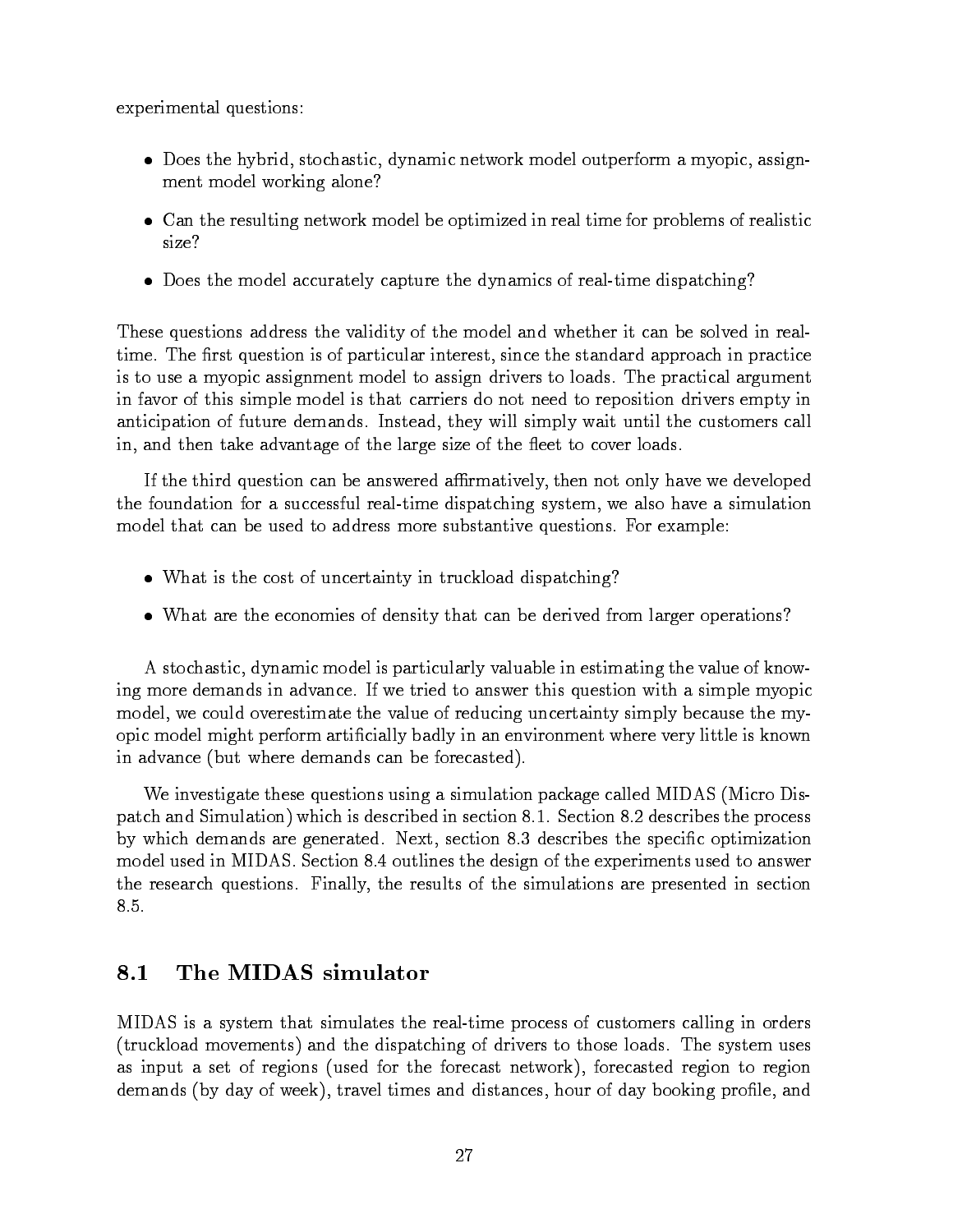the distribution of days between the time an order is called in, and the earliest time it can be picked up. The user fixes the number of drivers the system should use, and a preprocessor generates a le of initial driver positions (location, and the earliest time they will be available). Loads are also randomly generated in advance and stored in a file.

With these datasets in place, we are now ready to run a full simulation using MIDAS. MIDAS runs a simulation at a rate that is a specied factor times an actual clock. We did not, for example, allow MIDAS the time to optimize the problem with the clock turned off. This approach allowed us to determine whether the optimization could actually keep up with a problem. For example, assume that loads are called in at a rate of 600 per week. This rate is equivalent to an average hourly rate of 3.5 loads per hour. However, this could easily produce peak demand rates of up to 30 loads per hour. If we run the simulation at, say, 50 times normal speed, then we are testing the ability of the simulation to actually handle as much as 1500 loads per hour.

The running of the simulation was relatively simple. An internal loop cycled continuously, constantly checking the "real" time. An event list of drivers becoming available, and the call-in time of the next load, was maintained. Whenever the time of an event matched the real clock time, the system would call the optimization model to determine what action should be taken. As each action was taken, or as new events occurred (such as a new load being "called in") we would update the network model and reoptimize.

Whenever an action was taken, statistics would be computed and a running summary was presented to the user. In addition, a file giving cumulative statistics each hour was produced. Statistics recorded included: total prots, total empty miles, total loaded miles, total loads moved, and total refused loads.

We developed the model with a detailed graphical user interface which allowed us to see each individual dispatch. This display was valuable in the early stages of the development both for model debugging, as well as refining the model. For example, one anomaly that was discovered through the graphical interface was the tendency of the model to move trucks empty back and forth between certain nearby regions, since this empty cost was less than the driver layover cost (the result was higher profits, but also higher empty miles).

The graphical interface is depicted in figure 7. In the lower left hand corner is a map of the United States with a small rectangle. By adjusting the size and location of the rectangle, the user could control the contents of the main panel. In the main panel, the system would show loads waiting to be picked up, drivers waiting and unassigned, drivers moving loaded, drivers moving empty to pick up a load, and drivers moving empty as a repositioning move to a neighboring region. At the bottom of the screen is a system summary report with a variety of statistics that are updated as the simulation progresses. Finally, along the right hand column, three panels are provided which allows the user either to override the recommendation of the optimization model, or to perform all the optimizations manually. This feature allowed us to run simulations comparing the performance of the optimization model to that of manual dispatchers (students).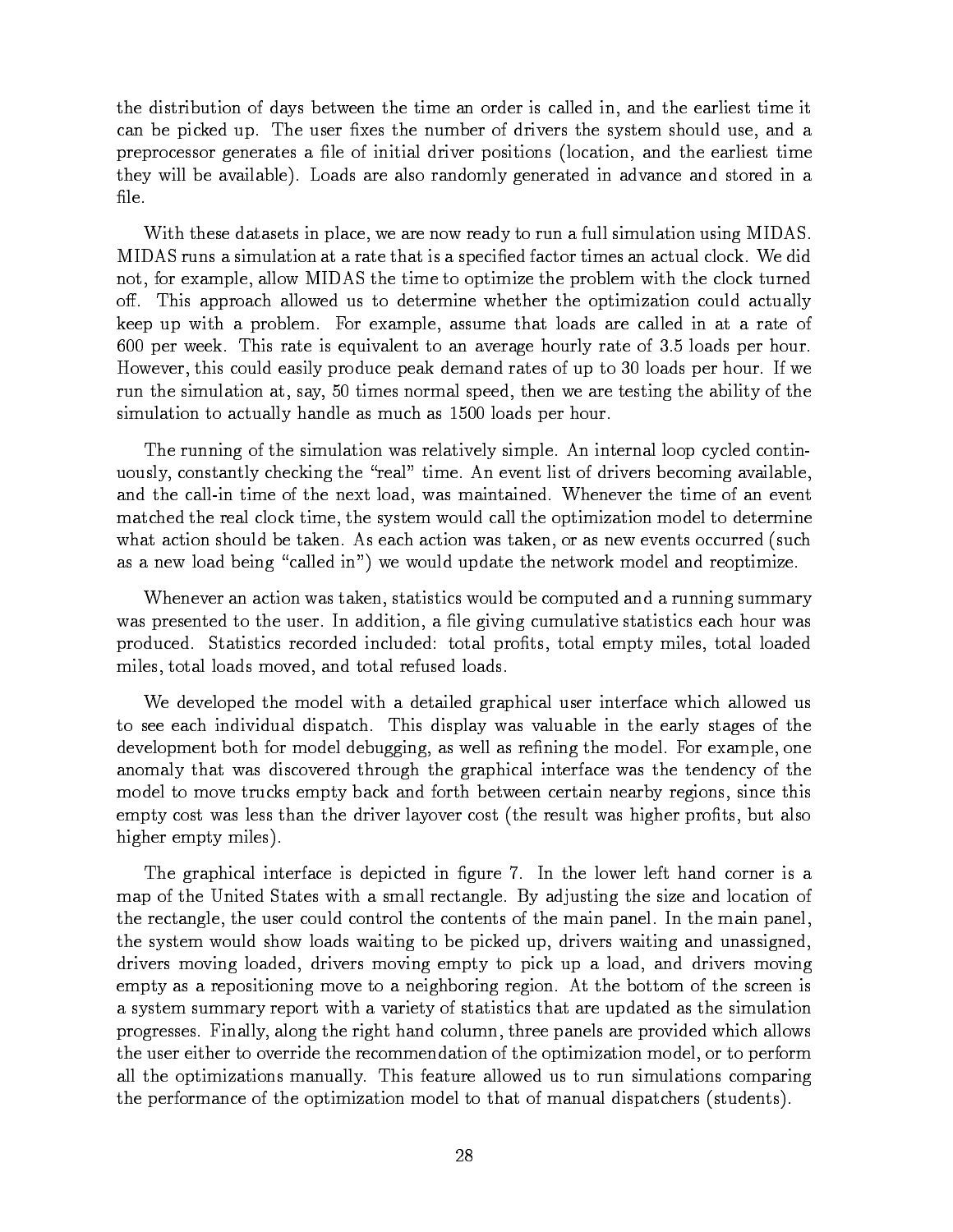Figure 7: Illustration of interactive screen for Midas simulator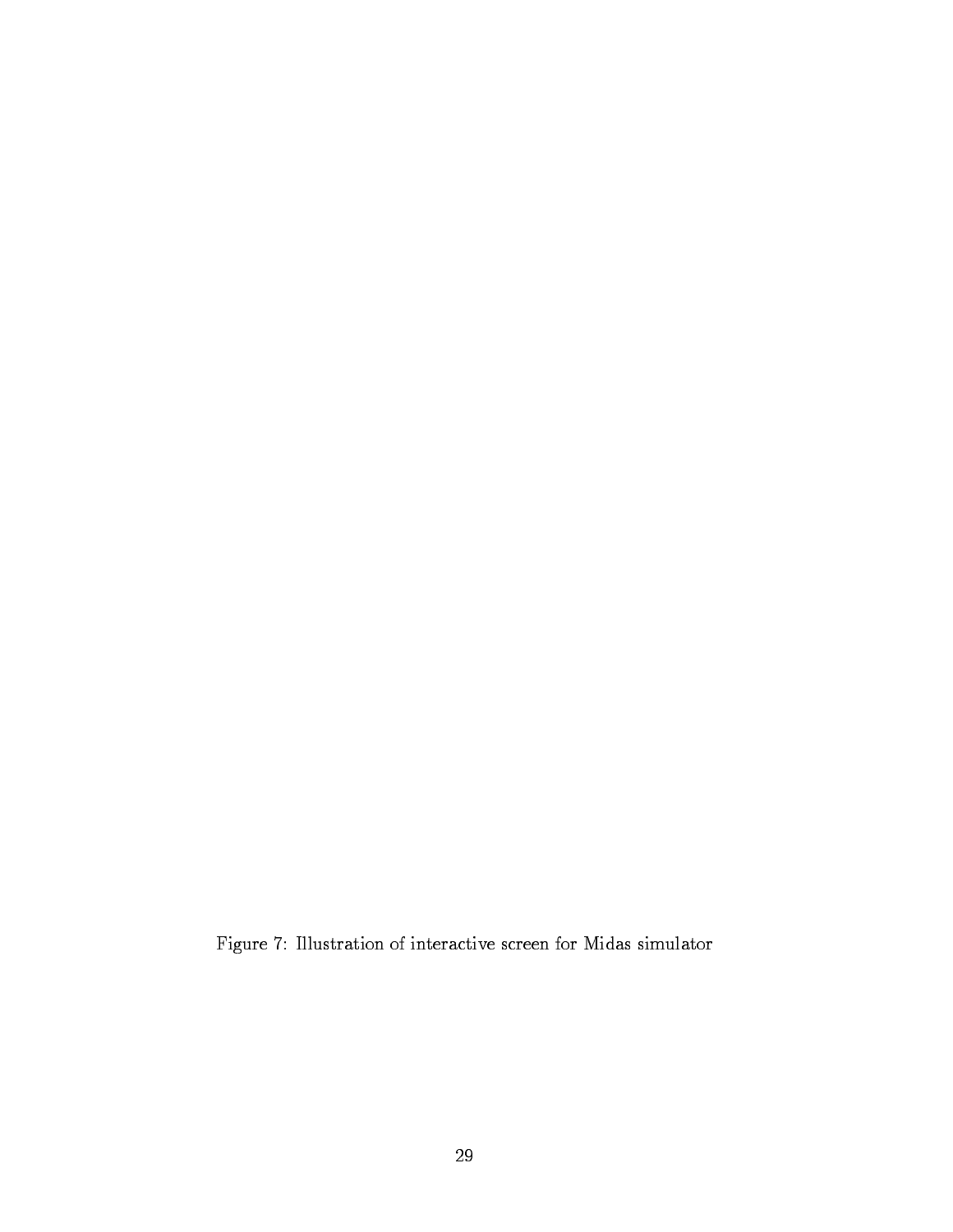### 8.2 The booking process

For this paper, we use a relatively simple model of the order booking process. We represent time by  $(d, h)$  where d represents a day, and h represents a time of day (for example,  $0 \le h \le 23$ ). An order is characterized by call-in time, pickup window, origin and destination. If we let  $\mathbf{a}_\ell$  represent the  $\ell^\infty$  order, we can write:

$$
\mathbf{d}_{\boldsymbol{\ell}} = [(\mathbf{d},\mathbf{h})_{\mathbf{c}},(\mathbf{d},\mathbf{h_1},\mathbf{h_2})_{\mathbf{p}},\mathbf{i},\mathbf{j}]_{\boldsymbol{\ell}}
$$

where:

- $(d, h)$ <sub>c</sub> = the day and hour that an order is first called in, which is when it becomes known to the carrier,
- $(d, h_1, h_2)_p$  = the day, and time window within the day (represented by the interval  $(h_1, h_2)$  during which the load must be picked up,

 $i, j$  = origin and destination locations of the load.

Let:

 $\lambda_s$  = aggregate rate at which demands are called in over the week over the entire system  $d_b = d_p - d_c$  $=$  the number of days in advance that a load is "booked."

 $\lambda_s$  is assumed known. We further assume that calls arrive to the system according to a time-varying Poisson process. An order  $d<sub>\ell</sub>$  is determined by the outcome of four independent random variables: the call-in time  $(d, t)_c$ , the difference between the pickup day and the call-in day  $(d_p - d_c)$ , the origin and the destination. From historical data, we assume that the following statistics can be generated:

- $p_c(d_w)$  = fraction of demands called in on day of week  $d_w$ ,  $1 \le d_w \le 7$ ,
- $p_h(h)$  = fraction of demands called in during hour  $h, 0 \le h \le 23$ ,
- $p_b(d_b|d_w)$  = fraction of demands called in  $d_b$  days in advance  $(0 \leq d_b \leq d_b^{max})$ , given that the order was originally called in on day of week  $d_w$ ,
	- $p_o(i)$  = fraction of demands which originate in city i,
	- $p_d(j|i)$  = fraction of demands which terminate in city j given that they originated  $in i$

Also define:

$$
w(d) = \text{day of week that day } d \text{ falls on } (1 \leq w(d) \leq 7),
$$

We make the assumption that if  $d_b = 0$ , then  $(h_1, h_2) = (h_c, t_e)$ , where  $t_e$  is defined as the "end" of the working day. In other words, if the call-in day is the same as the pickup day, then the pickup window spans from the time the order is called in until the end of the day (which we might define as 6pm). On the other hand, if  $d_b > 0$ , then  $(h_1, h_2)=(t_m, t_e)$ , where  $t_m$  is the beginning of the working day (perhaps 7am).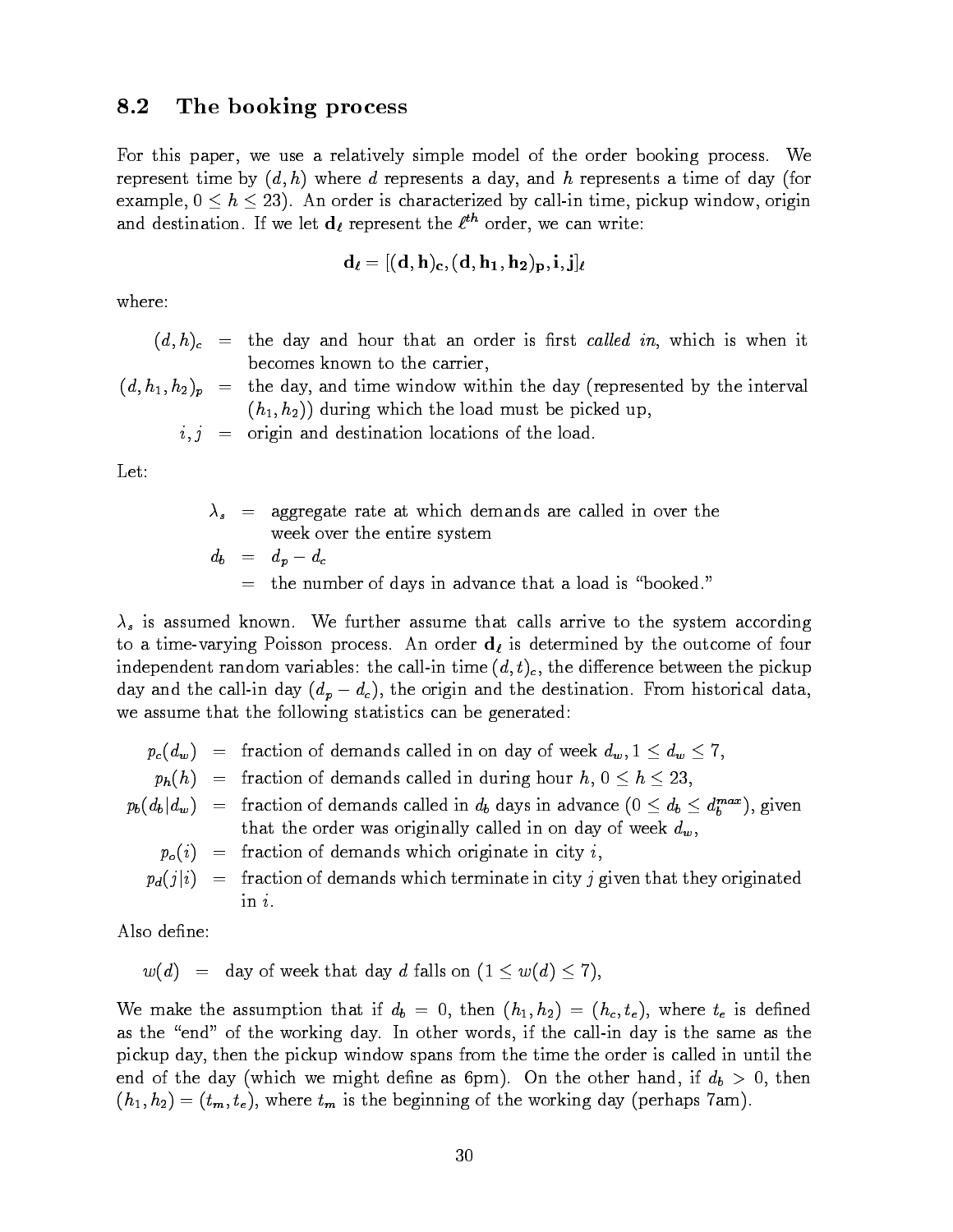All of these statistics are easily obtained from historical data files. A key statistic is  $p_b(d_b|d_c)$  which is referred to as the booking profile. This gives the amount of time which a demand is known in advance of the actual pickup. This distribution implies that a certain percentage of demands are already known by the beginning of the day. The process of randomly generating demands for the system is now fairly straightforward. Consider a particular point in time  $t = (d, h)$ . Let  $d(t)$  be the day of week for time t, and let  $h(t)$  be the hour of day for time  $t$ . During a given hour of day  $h$  in day  $d$ , calls are coming into the system at rate  $\lambda(t) = \lambda_s p_c(d(t)) p_h(h(t))$ . Using methods for simulating time-varying Poisson processes, we can easily obtain the call-in time for a demand. Once the call-in time is known, we can find the pickup day from the distribution  $p_b(d_b|d_c = d(t))$ . Finally, the origin of the demand can be determined from the distribution  $p_o(i)$ , and given the origin, we can sample a destination from  $p_d(i|j)$ .

This simple booking model captures a number of important qualities of an actual demand process. An important dimension of the process is the booking profile which tells us how much of the demand is known in advance. In addition, we capture time of day, and day of week effects, as well as a realistic spatial pattern. All of the parameters driving this model are easily estimated for a real company using commonly available historical data. At the same time, the model ignores other effects, some of which are easily incorporated, and others being more difficult. Among the easier fixes are using distributions that are dependent on the origin (time of day and day of week distributions may vary geographically) or even the destination of the load. The booking profile depends on the day of the week (this is particularly important for weekends) but not the time of day (the likelihood that a load should be picked up the next day increases with time of day). Also, the underlying model is Poisson, and does not account for more complex patterns of demands.

### 8.3 The optimization model

The optimization model used within MIDAS is the network model displayed in figure 6, as originally described in Cape [9]. The expected recourse function was calculated using the methods described in Powell [27]. This is not the most advanced technology, as it ignores subsequent developments in Frantzeskakis and Powell [17] and Cheung and Powell [10]. The testing of different calculations of the expected recourse function is very difficult from a software development perspective, and the testing and comparison of alternative technologies for approximating the expected recourse function is beyond the scope of this paper.

The network model was generated from scratch at the beginning of the simulation, and at midnight for each subsequent day. This step is time consuming, but we took advantage of the low demand rate after midnight to perform the reoptimization (we did not "stop the clock" to regenerate and optimize the network). Once generated, the model was then updated and reoptimized over the course of the day, using the previous basis as a starting point. Once a driver is actually dispatched on a load, the model would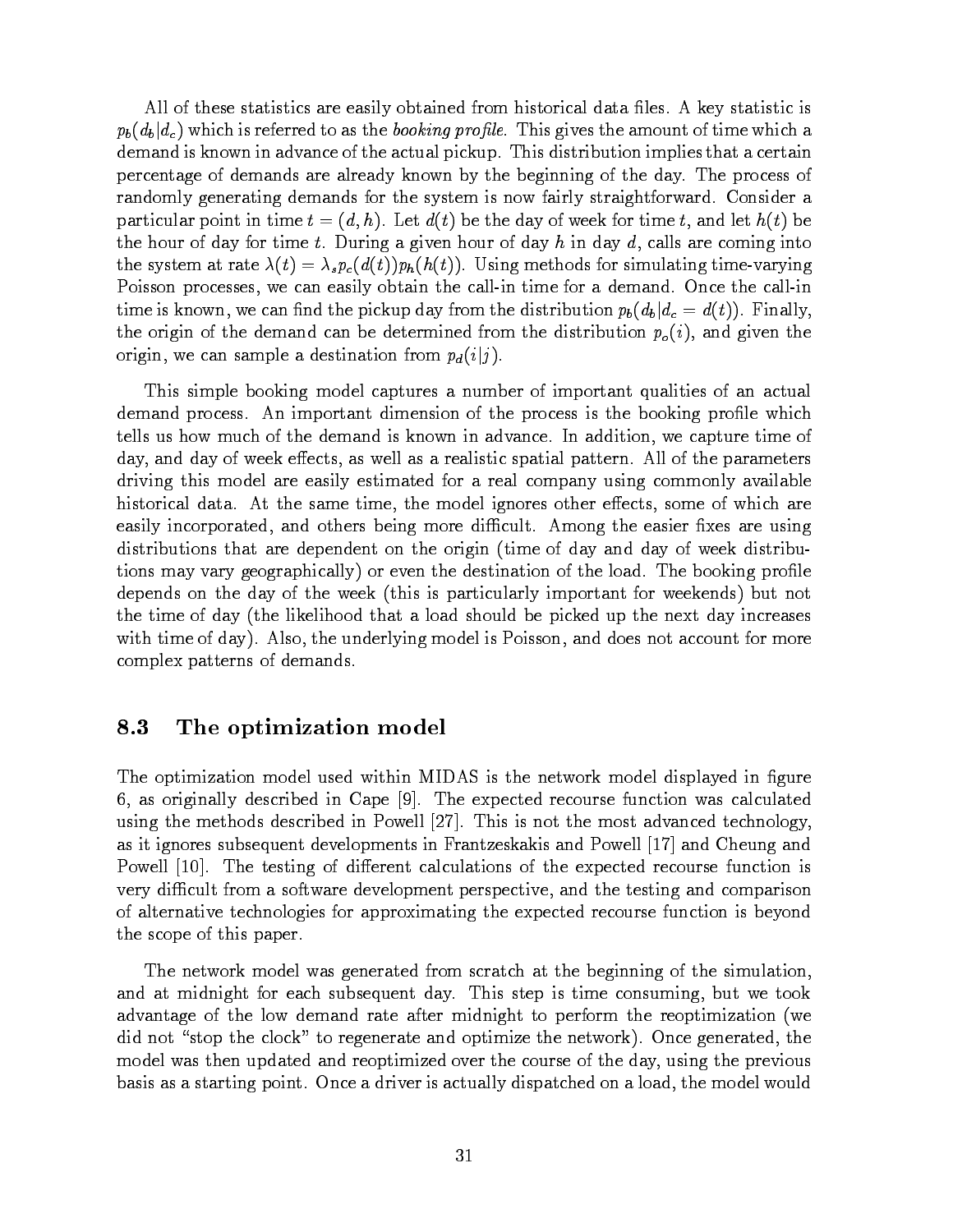| Call in | Pickup day |     |     |      |     |     |              |
|---------|------------|-----|-----|------|-----|-----|--------------|
| day     | Mon        | Tue | Wed | Thur | Fri | Sat | $\bar{S}$ un |
| Mon     | 0.6        | 0.4 | 0.0 | 0.0  | 0.0 | 0.0 | 0.0          |
| Tue     | 0.0        | 0.6 | 0.4 | 0.0  | 0.0 | 0.0 | 0.0          |
| Wed     | 0.0        | 0.0 | 0.6 | 0.4  | 0.0 | 0.0 | 0.0          |
| Thur    | 0.0        | 0.0 | 0.0 | 0.6  | 0.4 | 0.0 | 0.0          |
| Fri     | 0.3        | 0.0 | 0.0 | 0.0  | 0.6 | 0.1 | 0.0          |
| Sat     | 0.3        | 0.0 | 0.0 | 0.0  | 0.0 | 0.6 | 0.1          |
| Sun     | $0.4\,$    | 0.0 | 0.0 | 0.0  | 0.0 | 0.0 | 0.6          |

Table 1: Day of week booking profile

estimate the next time of availability for the driver, and regenerate the driver node, and links to any load nodes (taking into account the time of availability of the driver, which might be several days in the future). Each time a new load was \called in" the model would generate a new load node in the assignment network, and a link from this node to the appropriate node in the forecast network. Then, we would generate links from nearby drivers into the load node.

The network was optimized with a primal network simplex code, developed by the author. A "big M" start was used for the initial optimization. Each time a driver was dispatched on a load, a high cost would be put on the corresponding assignment arc. The model would flag this arc to be dropped, and it would be eliminated from the data structures as soon as the system detected that the link was no longer in the basis (at this point, both the loaded movement arc, as well as all assignment arcs into the load node, would be dropped from the network).

### 8.4 Experimental design

The data for our runs was derived from a major truckload motor carrier. The carrier had a fleet of approximately 1,100 drivers serving 2,600 loads per week between 60 regions. Using a historical dataset that covered approximately one month of actual loads, we were able to construct the distribution of loads by origin; the conditional distribution of loads by destination; the distribution of loads called in by hour and by day of week; and the booking profile. The hour of day distribution is given in figure 8

The booking profile, which gives the distribution of loads called in  $0,1,2,\ldots$  , days in advance, was replaced with a simpler distribution for the purposes of parametric testing. The data showed that approximately 60 percent of the loads were called in for same day pickup, and roughly 40 percent were for pickup on the next working day. Therefore,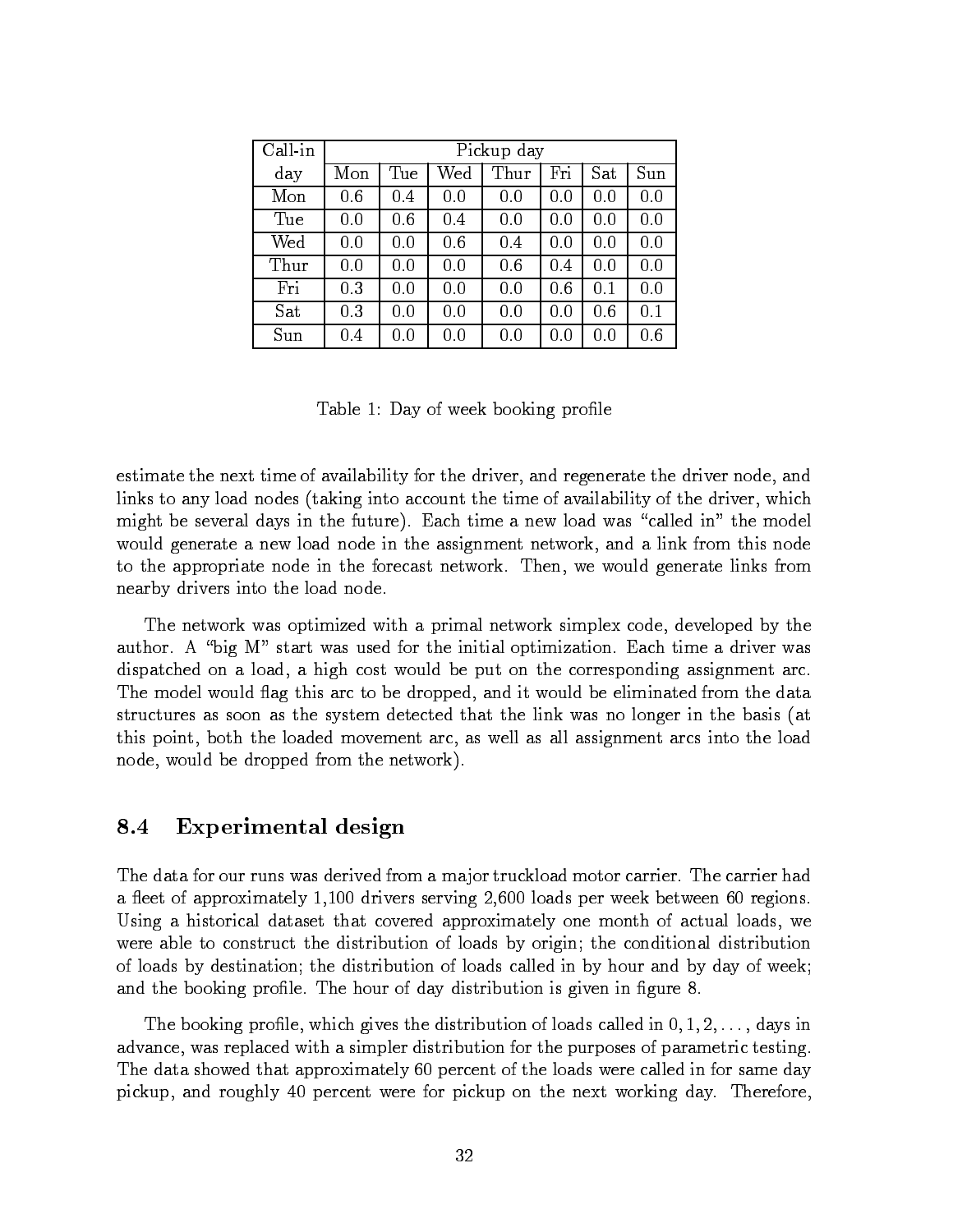Figure 8: Hour-of-day call-in distribution

we used as a booking prole the data given in table 1. In subsequent experiments, we replaced the percent of loads called in for pickup tomorrow, assumed in this table to be 0.4, with a parameter  $p_b$  which was allowed to vary from zero to one. If the call-in day was Friday, Saturday or Sunday, we assumed that the fraction called in for same-day pickup was  $1 - p_b$ , while the rest of the distribution was assumed to be proportional to the values in table 1.

Finally, table 2 gives the distribution of demands called in by day of week. For this dataset, Mondays and Fridays were the heaviest days for loads called in. Of course, a proportion of the Friday loads were called in for Monday pickup, making Monday and Tuesday the heaviest days for picking up loads.

Using this data, we randomly generated a set of drivers and loads. We decided to scale the system to a 200 driver fleet. We chose a system demand rate equal to 600 loads per week. The ratio of three loads per driver per week is higher than is achieved in practice, where numbers in the range of 2 to 2:5 are more typically (the ratio depends on the average length of a load). Our choice of a higher load to driver ratio was intended to capture refused loads, which are never present in historical datasets which only show the loads that were actually carried.

A number of runs were conducted to determine model warm-up and to evaluate the statistical stability of key output estimates (such as operating contribution per mile).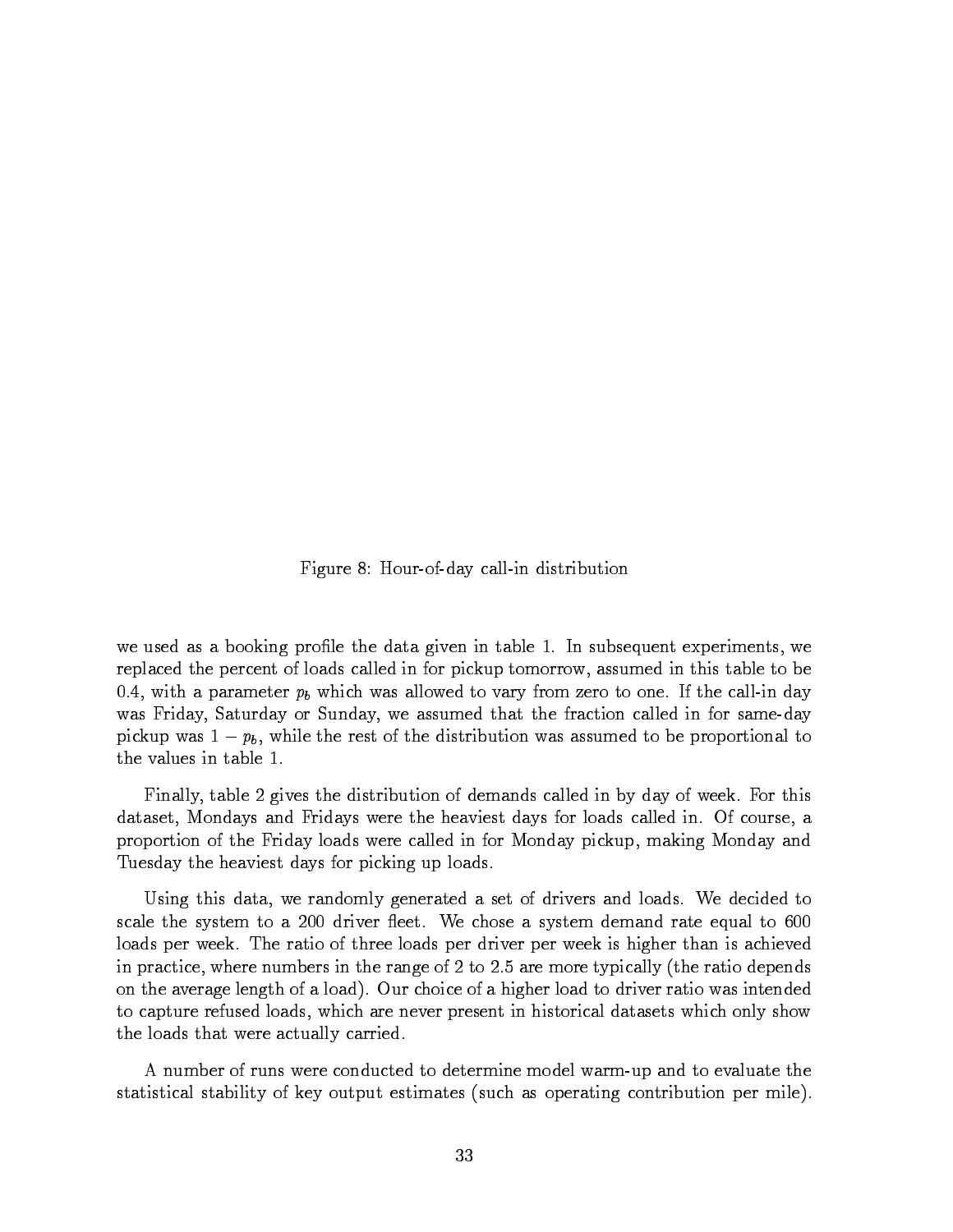| Day  | Percent |
|------|---------|
| Mon  | 21.2    |
| Tue  | 18.7    |
| Wed  | 18.5    |
| Thur | 16.8    |
| Fri  | 20.7    |
| Sat  | 3.2     |
| Sun  | 10      |

Table 2: Day of week call-in distribution

We initially expected that, given our care in generating realistic initial conditions, that we would not need to account for a warm-up period, and, given the number of events being simulated, that a one or two week simulation would suffice. However, one key aspect of the model we are testing is its ability to reposition empty equipment from regions with excess inbound demand to regions with excess outbound demand. Figure 9 shows the number of drivers available in each region at the end of each week, over a four week run. From these data, we concluded that the distribution of inventories had not stabilized even at the end of a full week of simulated dispatching, despite the care given to generating reasonable initial distributions. However, weeks 2; 3 and 4 do seem fairly similar. For all subsequent analyses, we discarded statistics derived from the first week, and averaged the last three weeks.

We next conducted a series of runs to develop a sense of the statistical stability of a simulation run. Table 3 summarizes the results of four separate datasets, each using a different set of drivers and loads. For each run, we show the loads per driver per week, the contribution (in dollars) per driver per week, the percent of miles run empty, and the percent of loads that were "refused." This dataset is too small to provide accurate estimates of the distribution or even the standard deviation of these statistics, but it does provide an indication of the degree of variability in each statistic.

These runs were all conducted using an internal simulation clock that ran 120 times real time. To further speed the simulations, we used a speedup factor of 400 between 7pm and 7am, when there was relatively little activity. At this speed, our 200 driver fleet with 600 loads per week had the effective size, in terms of algorithmic demands, of a fleet with 24,000 drivers and 72,000 loads per week. By contrast, the largest truckload fleets have approximately 8,000 drivers handling approximately 20,000 loads per week. However, we were not able to run a  $1,000$  driver fleet at this speed. (The runs were made on a Silicon Graphics IRIS workstation.) To keep execution times reasonable, we implemented a strategy where dispatching is performed once every 15 simulated minutes. Thus, new customer requests are batched up and dispatched once every 15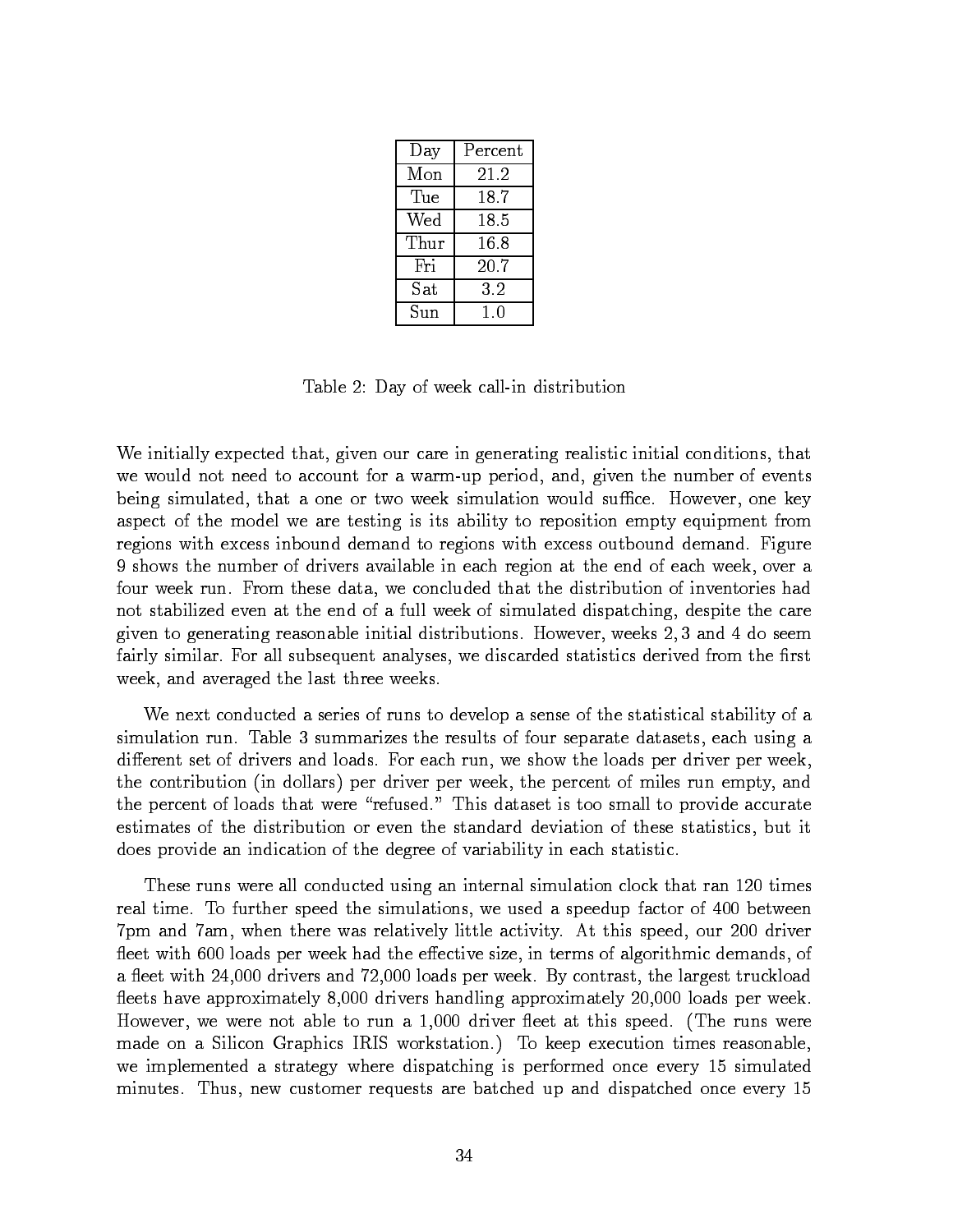Figure 9: Distribution of capacity by region at the end of each week in the simulation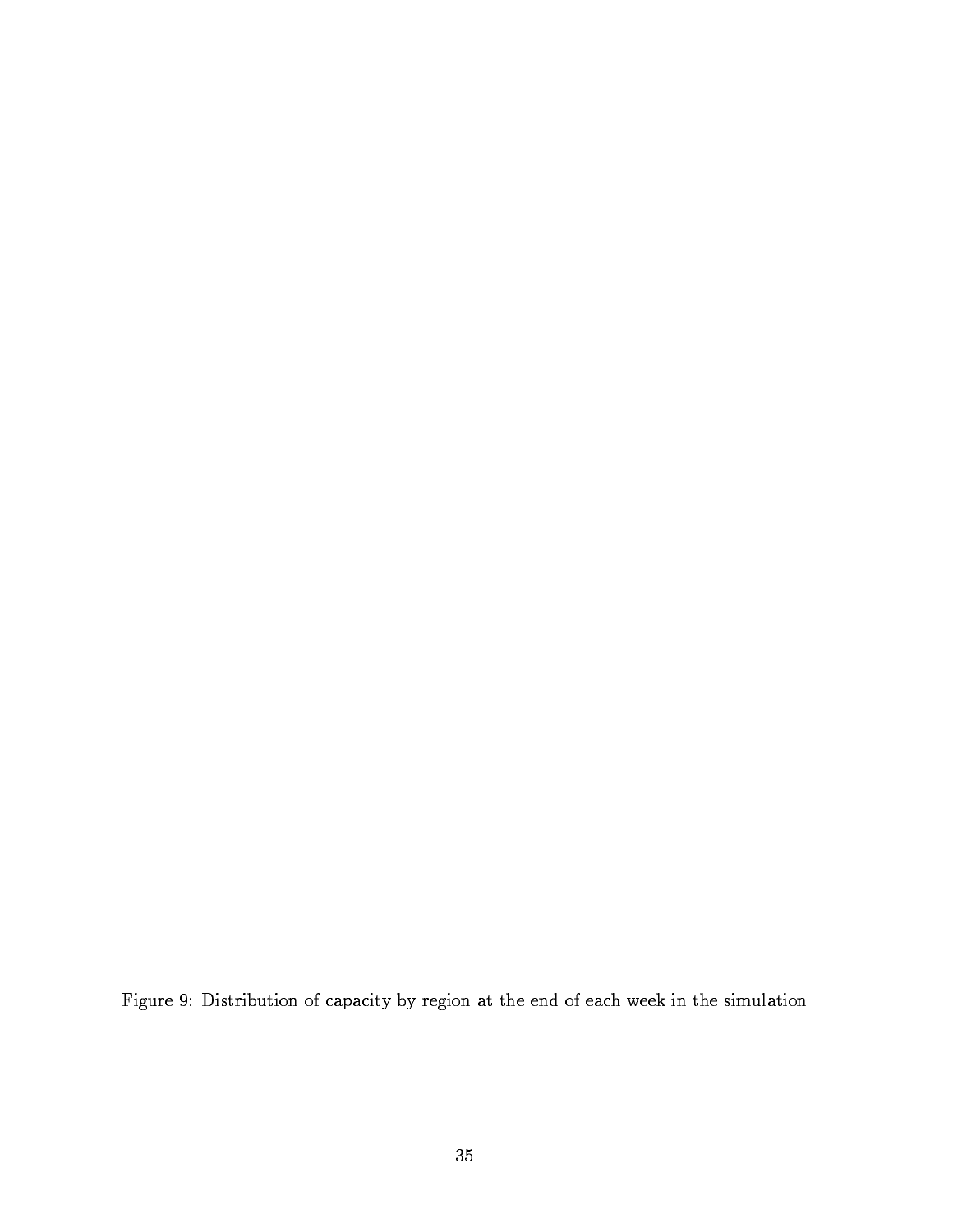| Data set | Loads/driver | Contribution/ | Percent empty | Percent loads |
|----------|--------------|---------------|---------------|---------------|
|          | week         | truck/week    | miles         | refused       |
| P1       | 2.05         | \$176.3       | 8.57          |               |
| P2       | 1.95         | \$178.3       | 8.63          |               |
| P3       | 1.86         | \$163.8       | 8.89          |               |
| P4       | l 92         | \$157.4       | 8.68          |               |

Table 3: Results of repeated runs showing statistical variability

minutes (at a speed up of 120, this is equivalent to running the optimization model once every 7.5 seconds in real time). Comparisons with a pure continuous time application of the optimization model (where we optimize each time a customer calls in) showed that the results were virtually the same. From these results, we can already conclude that the model can handle problems well in excess of those encountered in practice.

### 8.5 Experimental results

We begin our investigations by addressing the question of the value of the stochastic, dynamic model. Other researchers have considered the value of a stochastic, dynamic model over a deterministic, dynamic model  $([17], [10])$ . This prior research was restricted to discrete time (using a unit of one day) and discrete space (where capacity in one region was not allowed to handle demands in another region in the same day). Here, we test the value of a stochastic, dynamic model in the context of a continuous time, continuous space problem. As described earlier, a discrete time, discrete space approximation was used for the forecast network. However, the assignment model observed no such boundaries. Furthermore, MIDAS simulates real-time dispatching, thereby testing the model in both a continuous time, continuous space setting.

We tested the value of the stochastic, dynamic model by introducing a "discount" factor"  $\alpha$  in front of the expected recourse function  $Q(S)$ . If  $\alpha = 0$ , then the model is equivalent to a myopic assignment model, introduced in section 2. If  $\alpha = 1$ , then we have the full hybrid model presented in section 7. We also tested intermediate values of  $\alpha$ .

The results of these experiments are shown in figure 10. For each value of  $\alpha$  from 0 to 1, we show the total system profits for each of weeks  $2,3$  and  $4$ , as well as the average over all three weeks. From this single diagram, we can make the following observations:

 $\bullet$  A stochastic, dynamic model (with  $\alpha$   $>$  0) significantly outperforms a myopic assignment model when measured in terms of the contribution per truck.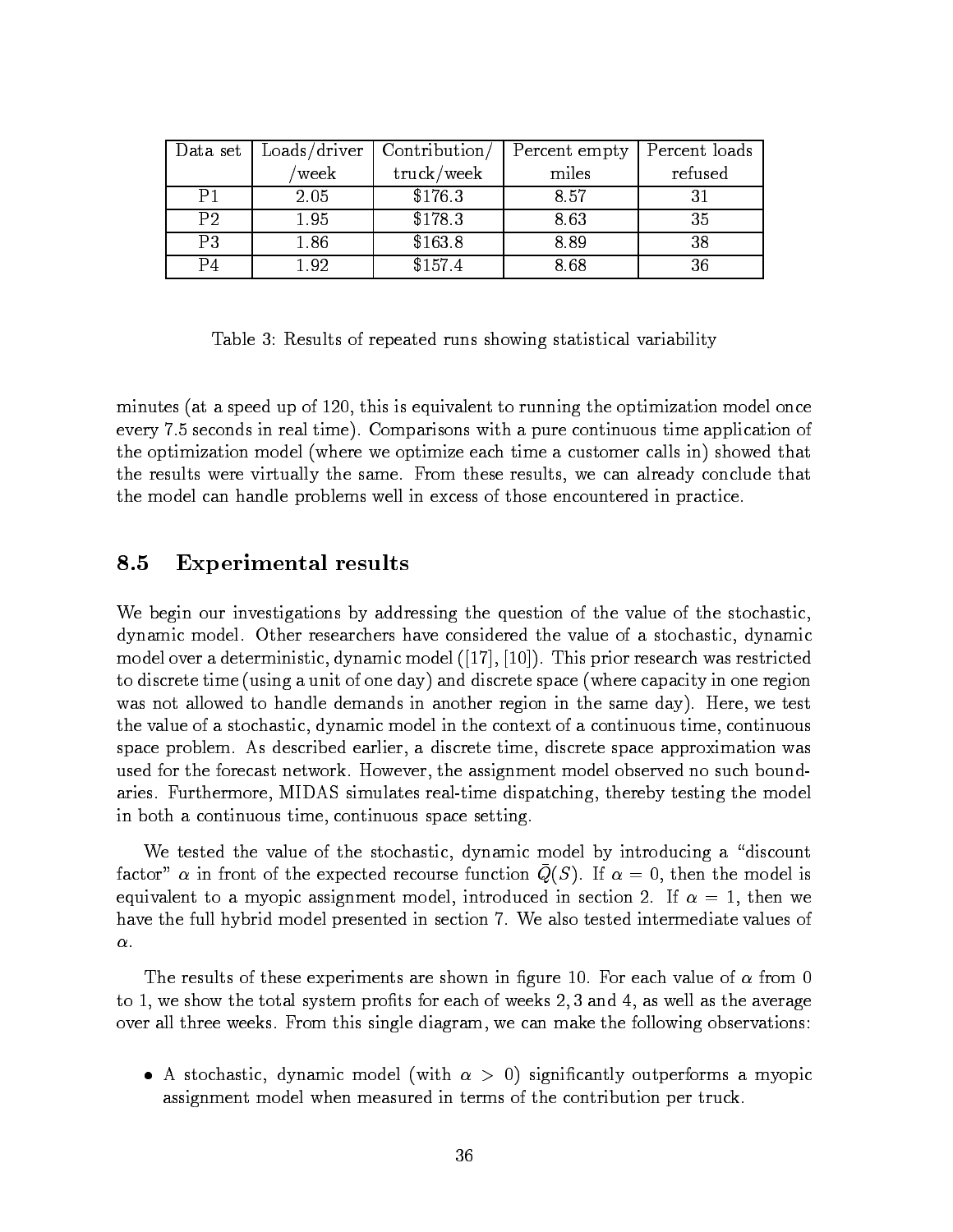- $\bullet$  -At the same time, overall performance is optimum with  $\alpha = .3,$  which outperforms the fully dynamic model  $(\alpha = 1)$ .
- $\bullet$  -the performance of the system with  $\alpha = 0$  is fairly good in week 2 of the simulation, but degrades substantially in weeks 3 and 4. Thus, the value of a dynamic model is noticeable only over a fairly long simulation period. If we excluded week 2, and treated weeks 3 and 4 as more representative of steady state, the value of the dynamic model would be even more pronounced. By contrast, week 2 is not that different from weeks 3 and 4 for values of  $\alpha$  greater than 0.2.

Figure 10: Effect of discount factor on expected recourse function over the length of the simulation

We next considered the value of future information. This question was studied by varying the prebook parameter in table 1. In this base table, the prebook parameter was set to  $p_b = 0.4$ . We varied this from 0.0 to 1.0, ranging from no advance information to the situation where all demands are known a day in advance. As we varied  $p_b$ , we handled the weekends by spreading distribution of loads picked up on each day in the future by using the same proportions in table 1. For example, loads called in on Friday show 10 percent to be picked up on Saturday, and 30 percent to be picked up the following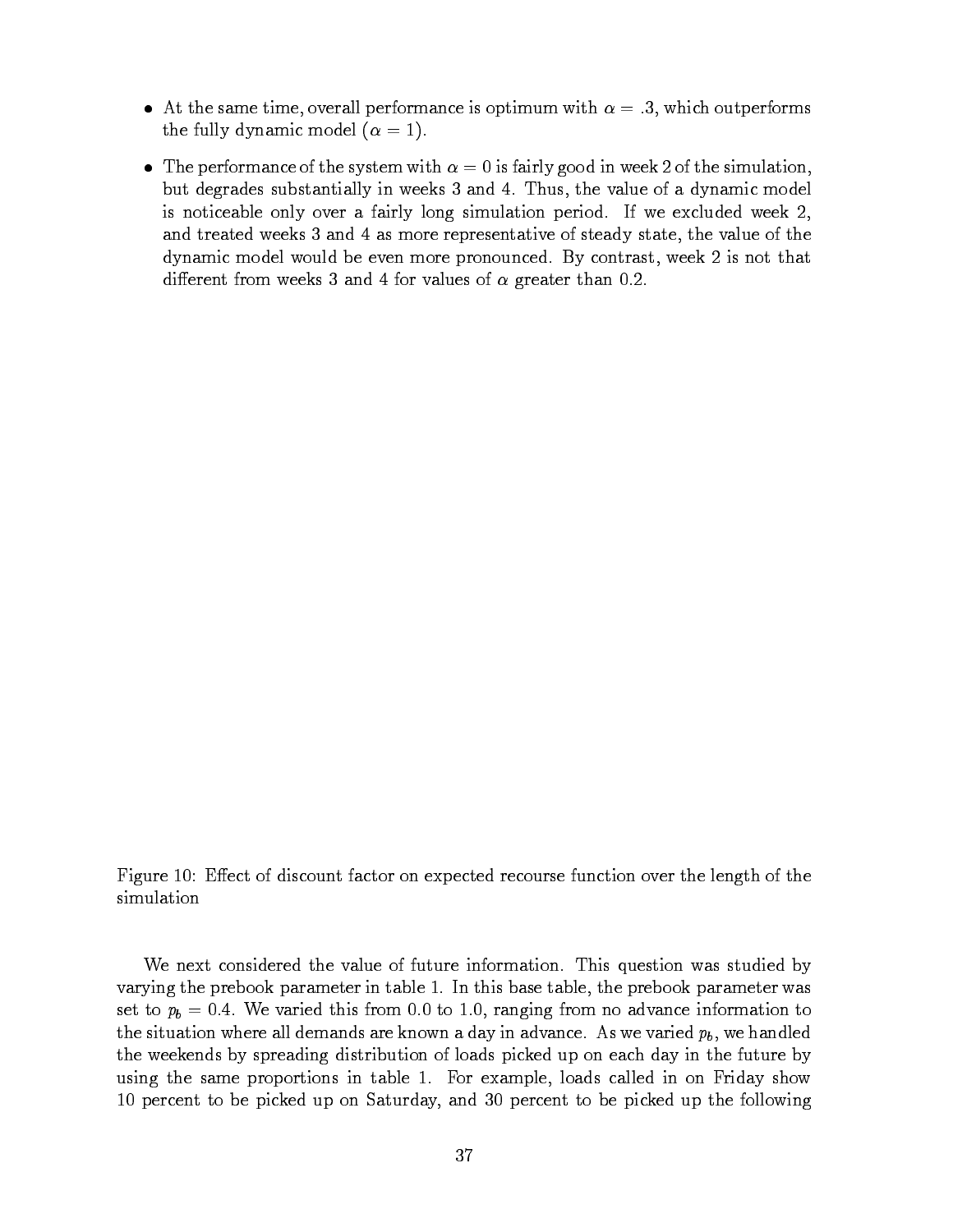| Proportion of demands |       | $\text{Loads}/\text{truck}$   Contribution | Percent of  | Percent of    |
|-----------------------|-------|--------------------------------------------|-------------|---------------|
| known in advance      | week/ | truck/wk/                                  | miles empty | loads refused |
| 0.0                   | 1.97  | \$166.2                                    | 9.06        | 34            |
| 0.2                   | 2.01  | \$172.9                                    | 8.94        | 33            |
| 0.4                   | 1.97  | \$171.9                                    | 8.51        | 34            |
| 0.6                   | 2.06  | \$175.6                                    | 9.08        | 31            |
| 0.8                   | 1.94  | \$184.2                                    | 8.07        | 35            |
| $1.0\,$               | 1.90  | \$189.7                                    | 7.63        | 36            |

Table 4: Effect of advance booking of demands to reduce uncertainty

Monday. If we use  $p_b = .2$  instead of 0.4, we would simply scale these percentages down by 50 percent.

The results of varying  $p_b$  from 0 to 1.0 are shown in table 4. For each run, we used the exact same set of drivers and loads, but simply generated new pickup dates for each load. This approach minimized the statistical variability between the runs. The results show a steady improvement in profits as the proportion of advance information increases. Interestingly, there was not a signicant change in the percent of loads refused (which actually seemed to increase slightly) but there was a marked decline in empty miles, and approximately a 15 percent improvement in overall profitability between the two extremes.

One application of this result is calculating the benefits of a price discount to encourage advance booking. The question is, are the savings of advance information large enough to warrant a price discount, which in itself would have to be large enough to encourage a change in behavior on the part of the shipper. From the results in table 4, it seems unlikely that the economics are strong enough to warrant the use of signicant price discounts to encourage shippers to call in their demands early. From a base of 40 percent advance booking, increasing the advance booking to 80 percent would improve average profitability of each driver by approximately 8 percent. This improvement would be offset by a decrease in price of approximately one percent. Thus, a price discount to encourage shippers to call in their orders one day in advance would have to be less than one percent to be attractive to the carrier.

Our last set of experiments addressed the substantive question of economies of density in the motor carrier industry. We created five different datasets, with  $100, 200, 300, 400$ and 1000 drivers, respectively. For each dataset, we held the ratio between the number of loads per week and the number of drivers to exactly three. Each simulation was run for four weeks.

The results are shown in table 5. First, it is useful to note that most carriers will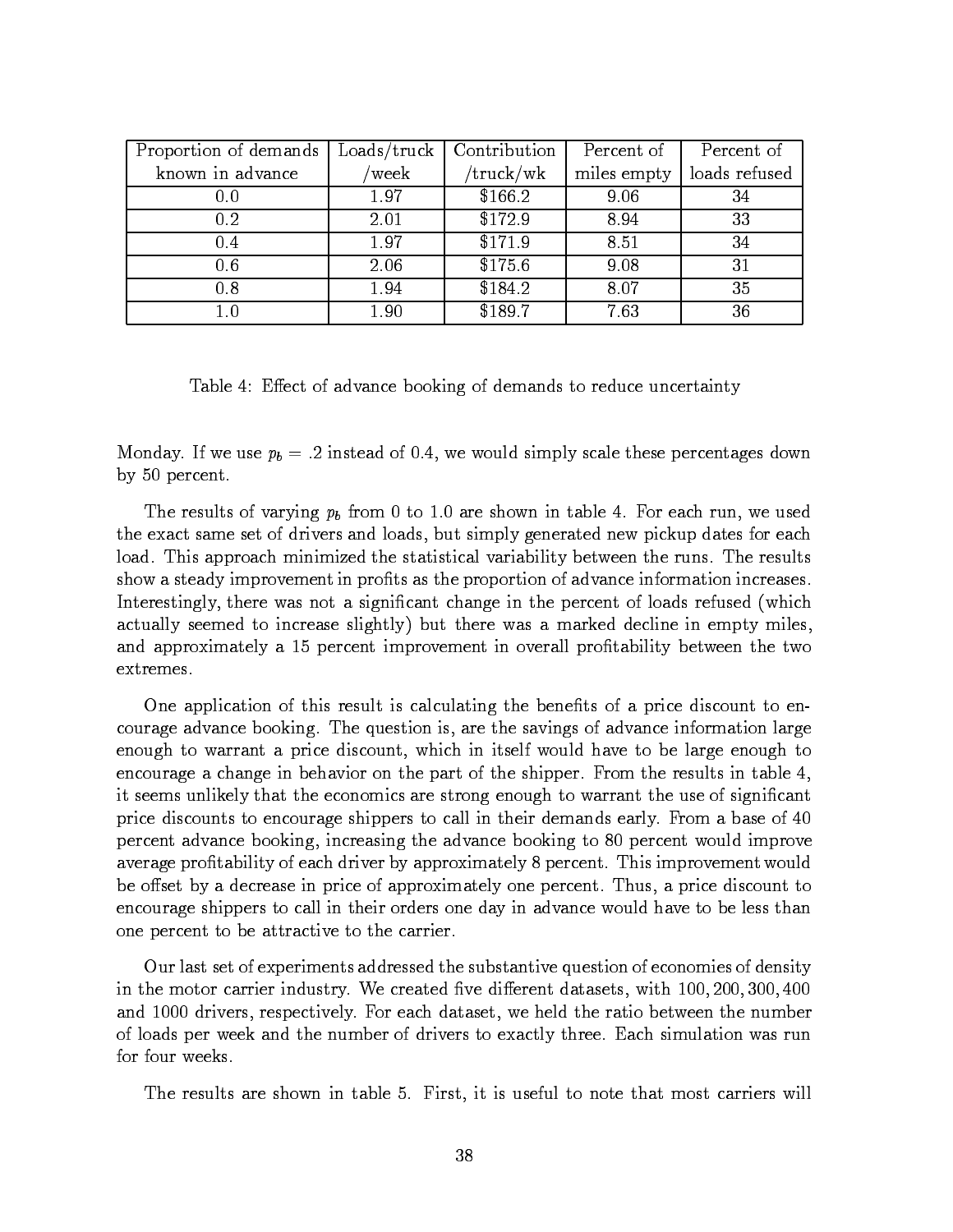average between 2:0 and 2:5 loads per driver per week. Also, an unoptimized carrier (that is, using manual dispatching) will exhibit empty mile rates of around 6 to 8 percent for the largest carriers, to 10 to 12 percent for medium sized carriers. Considering that our model optimizes empty miles, without regard to other factors (such as getting drivers home) which would increase overall empty miles, the numbers in table 5 seem quite realistic, with the exception of those for the 100 truck fleet. In practice, a 100 truck fleet (and even 200 trucks) would serve only a regional customer base, whereas our simulator generates demands nationally (heavily weighted around the midwest, east and south). Therefore, we should discount the statistics for our smallest fleet size.

The most important column is the contribution per truck per week, which shows substantial improvements in overall profitability from the increase in density. Typically, a truck will average around 2,000 miles per week. Comparing the 200 truck fleet to the 1,000 truck fleet shows over a \$100 per week improvement in overall contribution, which translates to improved profits of around \$0.05 per mile. With transportation rates around \$1 per mile, such an advantage would provide a carrier with a substantial cost advantage.

Today, there are perhaps approximately two dozen carriers with fleets of 1,000 drivers or more, with two megacarriers with fleets approaching 10,000 drivers. While we did not simulate fleets this size, it is likely that these largest carriers also enjoy a modest cost advantage of around \$0.01 per mile due purely to economies of density. However, in an industry with tight profit margins, such a difference is indeed significant.

## 9 Conclusions

This paper has provided both an introduction to the load matching problem for truckload motor carriers, and an overview of a variety of different modeling approaches. The paper represents one of the earliest attempts to perform dynamic routing and scheduling

| Fleet size      | $\text{loads}/\text{truck}$ | Contribution | Percent of  | Percent of    |
|-----------------|-----------------------------|--------------|-------------|---------------|
| and demand rate | week                        | truck/wk/    | miles empty | loads refused |
| 100T,300L       | 1.41                        | \$123.9      | 8.69        | 53            |
| 200T,600L       | 1.97                        | \$171.9      | 8.51        | 34            |
| 300T,900L       | 2.13                        | \$193.6      | 8.36        | 28            |
| 400T,1200L      | 2.26                        | \$213.4      | 7.75        | 25            |
| 1000T,3000L     | 2.55                        | \$280.2      | 5.51        | 17            |

Table 5: Economies of density for truckload motor carriers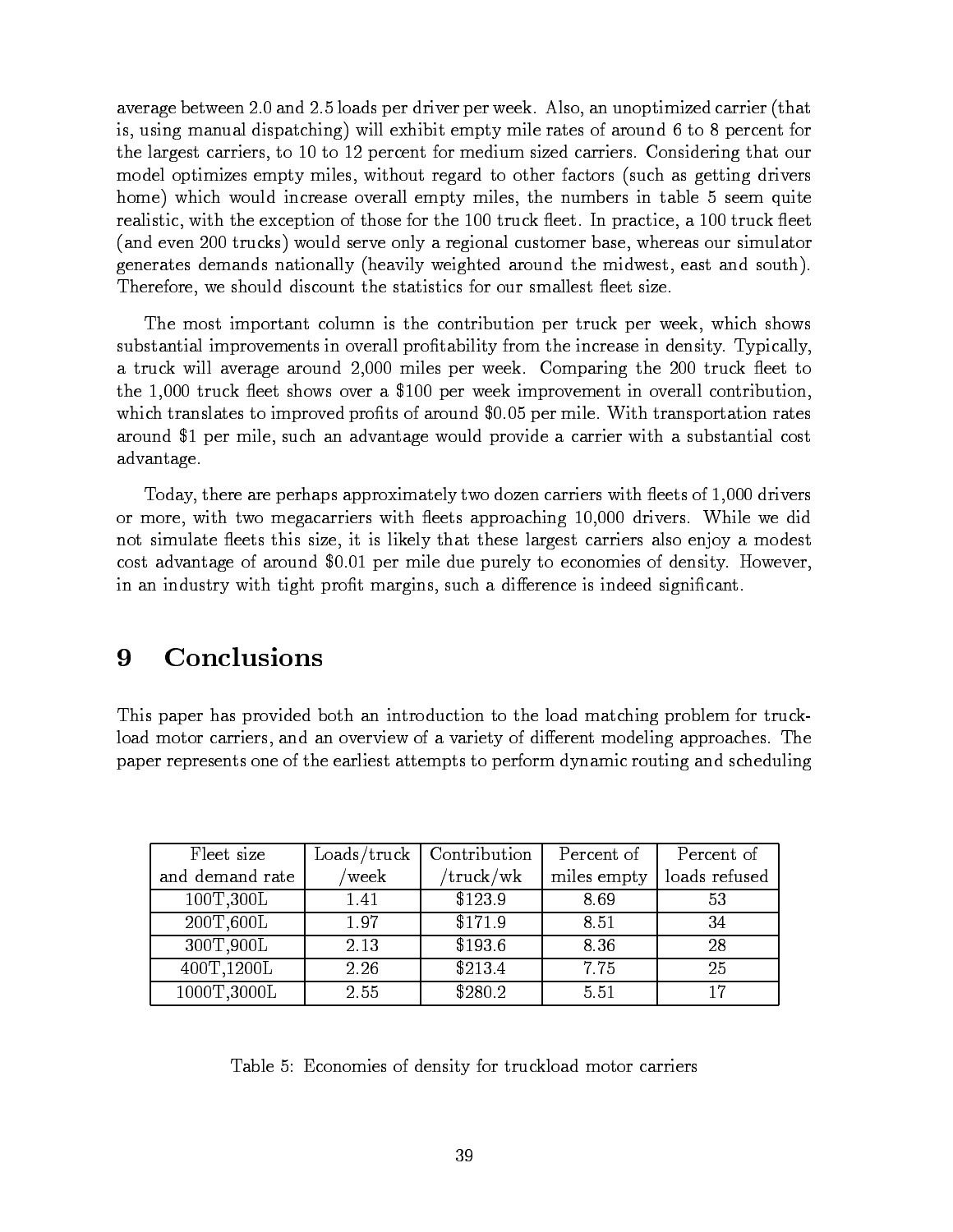of drivers using a model that takes explicit account of forecasted demands. The experimental results in this paper, on a single dataset derived from an actual carrier, show that the dynamic model does in fact outperform the more standard myopic one.

This paper is, at the same time, only a first, small step in what is likely to become an active field of research. While these initial results are encouraging, many questions remain. Methodologically, this paper has described several ways for approximating the expected recourse function, but only the most primitive was actually tested. Additional testing is needed to evaluate the newer approximations that have been developed (such as  $|17|$  and  $|10|$ ). We also need to refine and test the hybrid method suggested in  $|11|$ . This method has tremendous conceptual appeal, but experimentation is needed for the complete evaluation.

An area that sparks considerable debate within the research community is the need for stochastic models. [17] and [10] show that stochastic approximations will outperform deterministic models, but other researchers will no doubt argue that a better deterministic approximation might work as well, or better, than the stochastic model. Deterministic models do not need the separability approximation that we have used in the development of our stochastic models. A signicant problem with our separable approximations is our need to treat a location i at time t independently of location i at time  $t + 1$ . Assuming separability across time limits our ability to use smaller time steps. Deterministic models do have have this problem. Only time will tell which approximation works out the best.

There is an open question of how all of these methods work with different data sets. Real problems vary in terms of the width of the time windows, which in turn impacts the need to anticipate future demands. If there is a single, important factor in the testing of stochastic models in a dynamic setting, it is the need to anticipate demands before they happen. Clearly, taxi drivers must anticipate their demands. Railroads, on the other hand, do not face the same service demands. Truckload carriers fall in between. As we tested our models, we found that consistently, the area where they performed poorly was their tendency to overanticipate demands. The introduction of the discount factor  $\alpha$  represented a simple, heuristic mechanism to dampen the effect of the recourse function, which reduced some of the unnecessary empties.

Another question of this research is our ability to approximate the history of the process using a relatively simple state variable, giving the number of drivers available at each location at each point in time in the future. Thus, we care about how many drivers will be in Chicago on Wednesday, but we do not care how many of these drivers need to get home, how many have run out of hours, how many have tractors needing maintenance, and so on. In our simulations, we ignored the need to get drivers home, but did capture their duty hours. This research suggests that aggregate state variables may be useful, but again, more research is needed.

There are, of course, many other questions that arise. Considering the relative simplicity of the problem, it is astonishing, and exciting, to see the number of research questions that arise. Having developed the Midas simulator in the 80's, we are now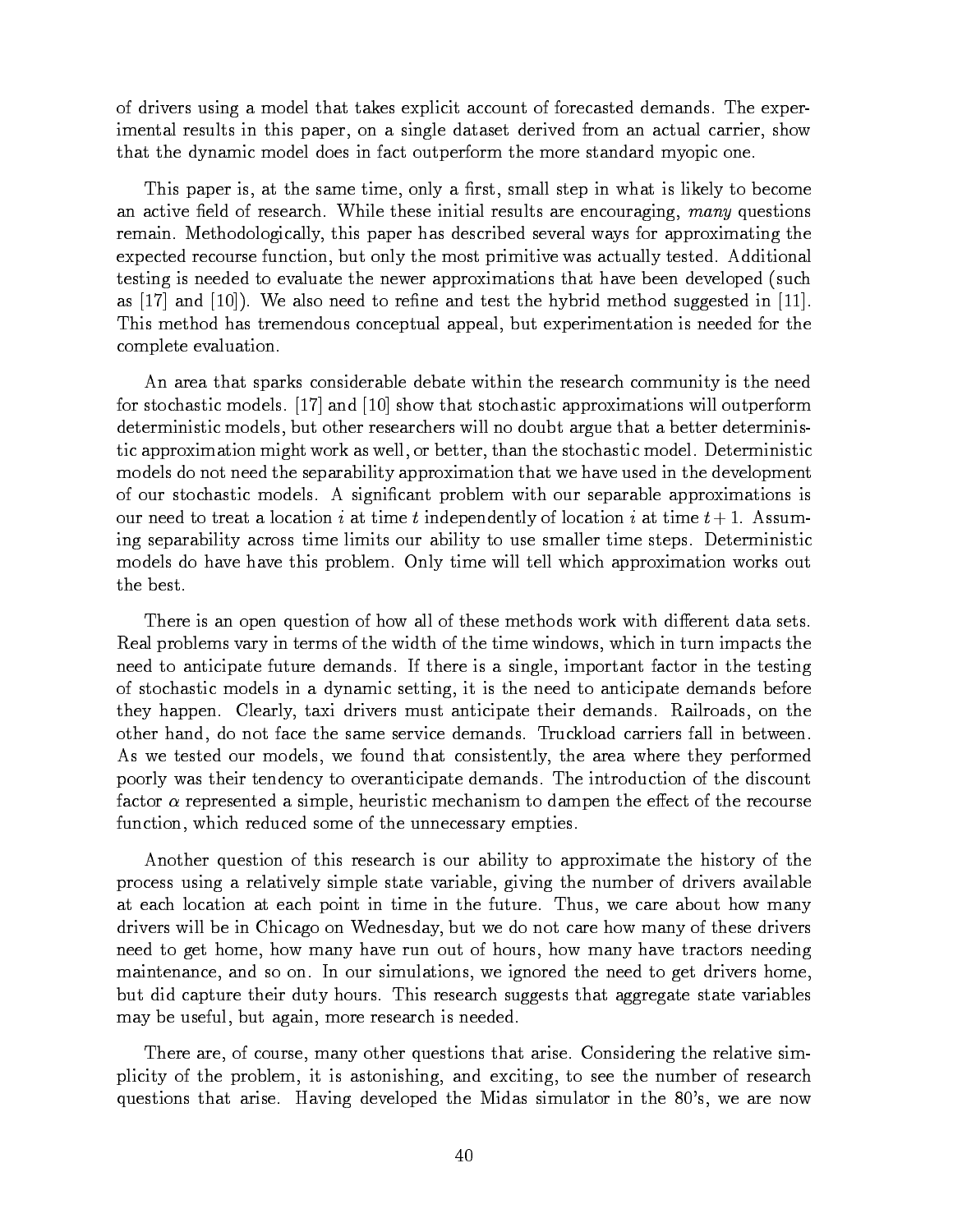embarking on the developing of an entirely new simulation library that will become a test bed for investigating some of these questions.

# Acknowledgement

This research was supported in part by grant DDM-9102134 from the National Science Foundation, and by grant  $AFOSR-F49620-93-1-0098$  from the Air Force Office of Scientic Research. Also, this research could not have taken place without the active participation of a number of graduates and undergraduates at Princeton University. Ken Nickerson '84 wrote the original FORTRAN code that solved the stochastic network model presented in [27] which was the basis for the implementation presented in [33]. David Cape '87 modified this code [9] to handle the combined assignment and forecast networks which allowed us to handle the dispatching of individual drivers and loads. Linos Frantzeskakis \*89 developed the first formal mathematical model, and contributed substantially to the debugging of the initial code. Thomas Kurian '88 provided a graphical interface, and developed the simulation model which simulated the use of the dispatch model in real-time. Brendan O'Conner '90 [25] designed and implemented the interactive screen given in figure 7 and conducted an extensive set of simulations that improved the performance of the model. Mary Ellen Noyes \*93 [24] performed all of the experimental results reported in section 8. Finally, I would like to gratefully acknowledge Woody Richardson and especially Mike Crowe at Schneider National who introduced me to this problem. It was Mike Crowe who originally asked me to quantify the value of uncertainty for truckload motor carriers. After 12 years, I can finally say: not much.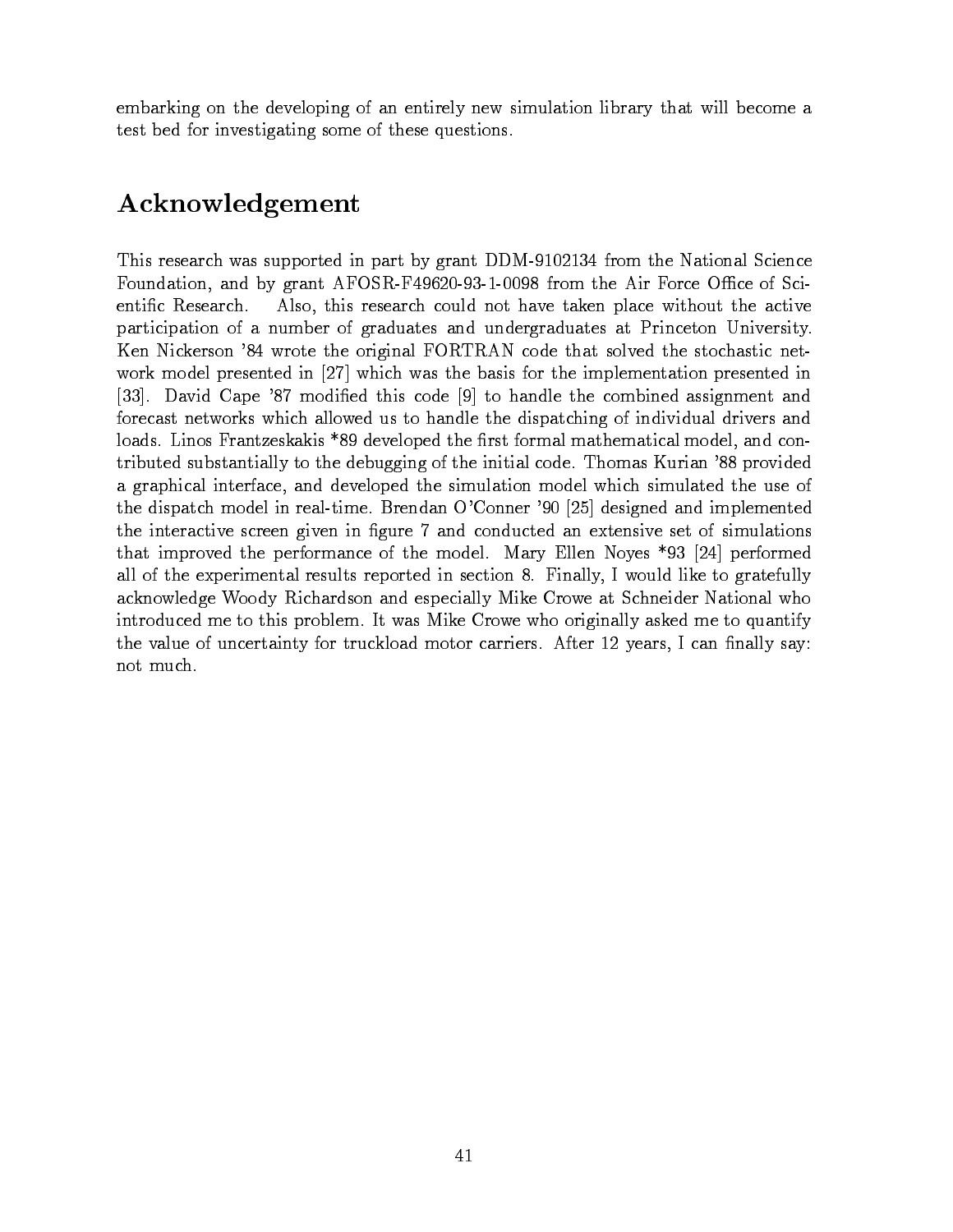# **References**

- $[1]$  J. Aronson and B. Chen. Decision horizon results for an infinite horizon, production planning network model. Technical report 85-or-3, Department of Operations Research and Engineering Management, Southern Methodist University, 1985.
- [2] J. Aronson and B. Chen. A forward network simplex algorithm for solving multiperiod network flow problems. Naval Research Logistics Quarterly,  $33(3):445-467$ , 1986.
- [3] E. Beale, J. Forest, and C. Taylor. Multi-time period stochastic programming. In M. Dempster, editor, Stochastic Programming. Academic Press, 1980.
- [4] W. Bell, L. Dalberto, M. Fisher, A. Greeneld, R. Jaikumar, P. Kedia, R. Mack, and P. Prutzman. Improving the distribution of industrial gases with an online computerized routing and scheduling optimizer. Interfaces,  $13:4-23$ , 1983.
- [5] D. J. Bertsimas and G. van Ryzin. The dynamic traveling repairman problem. Working paper no. 3036-89-ms, MIT, Sloan School of Management, 1989.
- [6] D. J. Bertsimas and G. van Ryzin. Stochastic and dynamic traveling repairman problem. Technical paper, MIT, 1990.
- [7] D. J. Bertsimas and G. van Ryzin. An overview of stochastic, dynamic vehicle routing in the plane. Technical paper, MIT, 1991.
- [8] G. Brown and G. Graves. Real-time dispatch of petroleum tank trucks. Management Science, 27:19-32, 1981.
- [9] D. Cape. Micromap: A dynamic dispatch and planning model for truckload motor carriers. Senior thesis, Department of Civil Engineering and Operations Research, Princeton University, 1987.
- [10] R.-M. Cheung and W. Powell. An algorithm for multistage dynamic networks with random arc capacities, with an application to dynamic fleet management. Operations Research, (to appear), 1994.
- [11] R.-M. Cheung and W. Powell. Hybrid stochastic linearization methods for approximating stochastic programs. Working paper-sor-94-??, Princeton University, 1994.
- [12] T. Crainic, M. Gendreau, and P. Dejax. Dynamic stochastic models for the allocation of empty containers. Operations Research,  $41:102-126$ , 1993.
- [13] J.-C. Culioli and G. Cohen. Decomposition/coordination algorithms in stochastic optimization.  $SIAM$  Journal of Control and Optimization, 28:1372-1403, November 1990.
- [14] M. Dror, G. Laporte, and P. Trudeau. Vehicle routing with stochastic demands: Properties and solution frameworks. Transportation Science, 23:166-176, 1989.
- [15] M. Dror and P. Trudeau. Stochastic vehicle routing with modied savings algorithm. European Journal of Operations Research, 23:228-235, 1986.
- [16] Y. Ermoliev. Stochastic quasigradient methods and their application to system optimization. Stochastics, 9:1-36, 1983.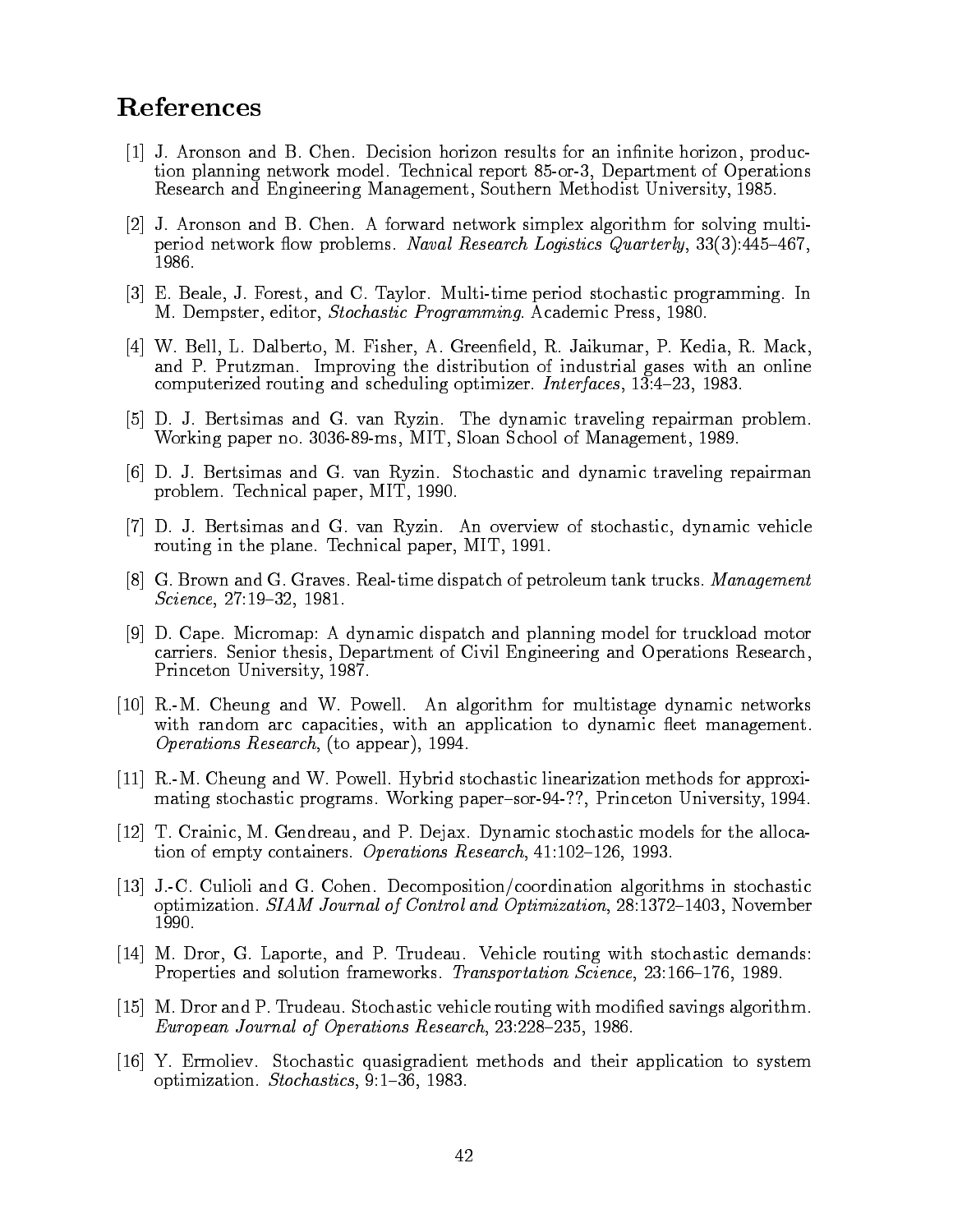- [17] L. Frantzeskakis and W. Powell. A successive linear approximation procedure for stochastic dynamic vehicle allocation problems. Transportation Science,  $24(1):40-$ 57, 1990.
- [18] B. Gavish. A decision support system for managing the transportation needs of a large corporation. AIIE Transactions, pages  $61-85$ , 1981.
- [19] A. M. Gupal and L. G. Bazhenov. A stochastic method of linearization. Cybernetics, pages 482-484, 1972.
- [20] W. Jordan and M. Turnquist. A stochastic dynamic network model for railroad car distribution. Transportation Science, 17:123-145, 1983.
- [21] G. Laporte and F. Louveaux. Formulations and bounds for the stochastic capacitated vehicle routing problem with uncertain supplies. In J. Gabzewicz, J. Richard, and L. Wolsey, editors, Economic Decision-Making: Games, Econometrics and Optimization. North Holland, Amsterdam, 1990.
- [22] G. Laporte, F. Louveaux, and H. Mercure. The vehicle routing problem with stochastic travel times. Transportation Science,  $26(3):161-170$ , 1992.
- [23] T. Magnanti and R. Simpson. Transportation network analysis and decomposition methods. Report no. dot-tsc-rspd-78-6, U.S. Department of Transportation, 1978.
- [24] M. E. Noyes. Validation and testing of a stochastic, dynamic fleet management system. Master's thesis, Department of Civil Engineering and Operations Research, Princeton University, 1993.
- [25] B. M. O'Connor. Real-time dispatching for truckload motor carriers: A comparison of graphics-assisted manual dispatching and optimization-based dispatching. Senior thesis, Department of Civil Engineering and Operations Research, Princeton University, 1990.
- [26] W. Powell. A stochastic model of the dynamic vehicle allocation problem. Transportation Science,  $20:117-129$ , 1986.
- [27] W. Powell. An operational planning model for the dynamic vehicle allocation problem with uncertain demands. Transportation Research, 21B:217-232, 1987.
- [28] W. Powell. A comparative review of alternative algorithms for the dynamic vehicle allocation problem. *Vehicle Routing: Methods and Studies*, pages  $249-292$ , 1988.
- [29] W. Powell, E. Berkkam, and I. Lustig. On algorithms for nonlinear dynamic networks. In D. Du and P. Pardalos, editors, Network Optimization Problems: Algorithmis, Complexity and Applications, pages 203-231, New Jersey, 1993. World Scientic Press.
- [30] W. Powell and R. Cheung. A network recourse decomposition method for dynamic networks with random arc capacities. Networks, 24:369-384, 1994.
- [31] W. Powell and R. Cheung. Stochastic programs over trees with random arc capacities. *Networks*,  $24:161-175$ , 1994.
- [32] W. Powell and L. Frantzeskakis. Restricted recourse strategies for stochastic, dynamic networks. Transportation Science, 28(1):3-23, 1992.